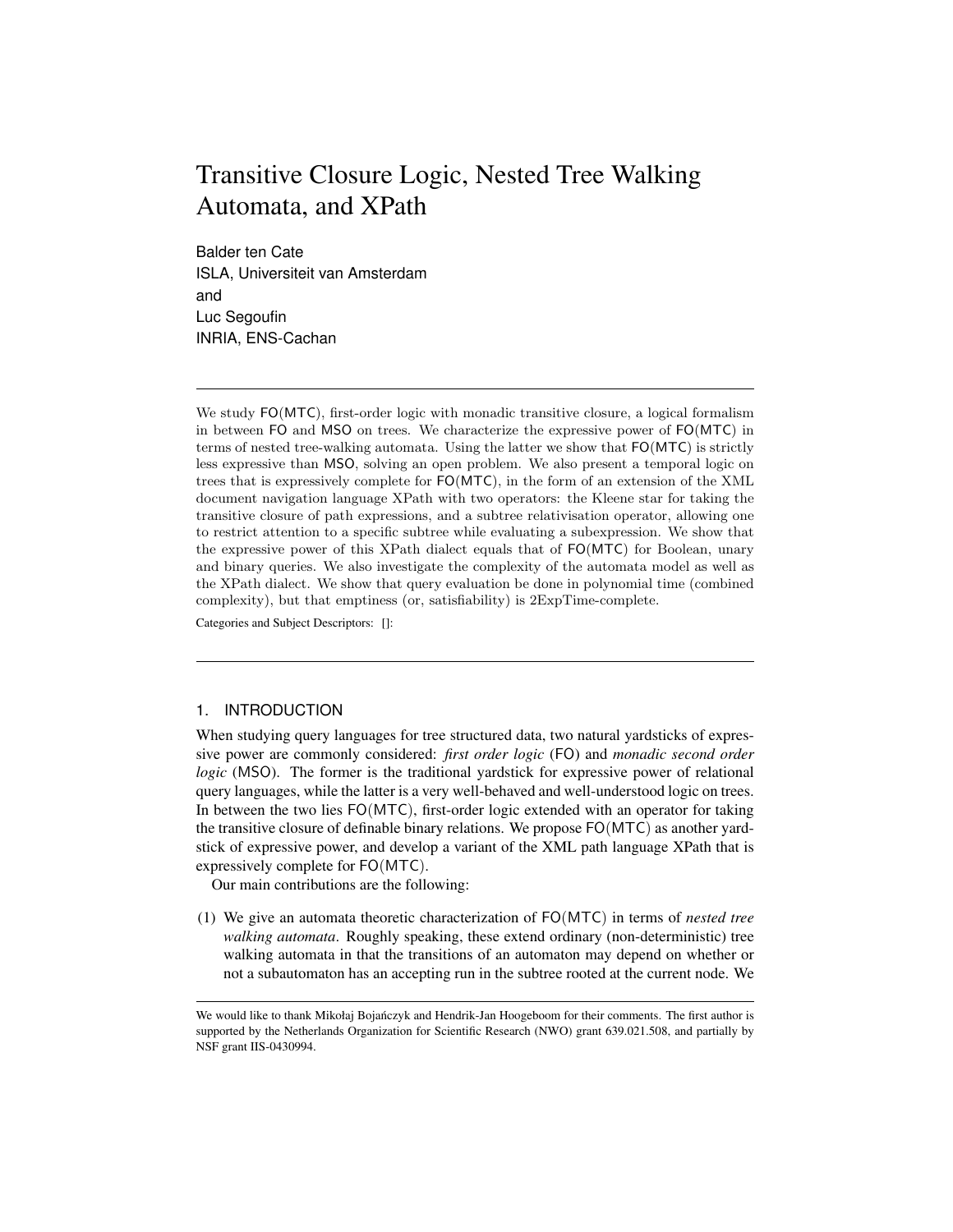show that these automata capture FO(MTC) with respect to Boolean queries, unary queries and binary queries.

Theorem 1 *Nested tree walking automata have the same expressive power as* FO(MTC) *on trees.*

(2) We show that nested tree walking automata, and hence also  $FO(MTC)$ , are strictly less expressive than MSO on finite trees (and hence also on infinite trees), which solves an open problem raised in [Potthoff 1994; Engelfriet and Hoogeboom 2007]. This result can be seen as the culmination of a line of recent research [Bojanczyk and Colcombet ´ 2008; Bojanczyk et al. 2006] separating increasingly rich versions of tree walking ´ automata from MSO.

### Theorem 2 FO(MTC) *is strictly less expressive than* MSO *on finite trees.*

Note that FO(MTC) and MSO are equally expressive on finite and on infinite strings. However, on infinite trees, FO(MTC) is strictly less expressive than MSO because it is contained in *weak* MSO (the fragment of MSO restricting quantifications to *finite* sets. For instance  $[TC_{xy}\phi](u, v)$  can be expressed in weak MSO as  $\exists^{fin} X \forall^{fin} Y (Yu \wedge \forall xy (Yx \wedge \phi \rightarrow Yy) \rightarrow Yv)$ ) which is known as being strictly less expressive than MSO over infinite trees [Rabin 1970]. Over infinite trees Theorem 2 shows that FO(MTC) is actually strictly less expressive than weak MSO.

(3) We present a temporal logic on trees that is expressively complete for FO(MTC), in the form of an extension of the XML document navigation language XPath. The logic in question, called Regular XPath(W), extends Core XPath [Gottlob et al. 2002] with the Kleene star for transitive closure, and with the subtree relativisation operator W. We show that Regular XPath(W) has the same expressive power as nested tree walking automata, and therefore FO(MTC), with respect to Boolean, unary and binary queries.

Theorem 3 *Regular XPath*(W) *has the same expressive power as nested tree walking automata on trees.*

Theorem 3 can be seen as providing a normal form for FO(MTC)-formulas on trees, which uses only four variables and a restricted from of transitive closure. We also derive that Regular XPath(W) is closed under the path intersection and complementation, even though these are not primitive operators in the language.

Extending XPath with the Kleene star for transitive closure has been advocated for a variety of reasons, ranging from practical (e.g., [Nentwich et al. 2002]), to more theoretical. For instance, the transitive closure operator enables us to express DTDs and other schema constraints (e.g., ancestor based patterns) directly inside XPath [Marx 2004]. It also enables view based query rewriting for recursive views [Fan et al. 2007]. The extension of Core XPath with the Kleene star is known as Regular XPath [Marx 2004]. The W operator can be seen as a special case of the XPath *subtree scoping* operator in [Bird et al. 2005], and is closely related to *subtree query composition* as studied in [Benedikt and Fundulaki 2005].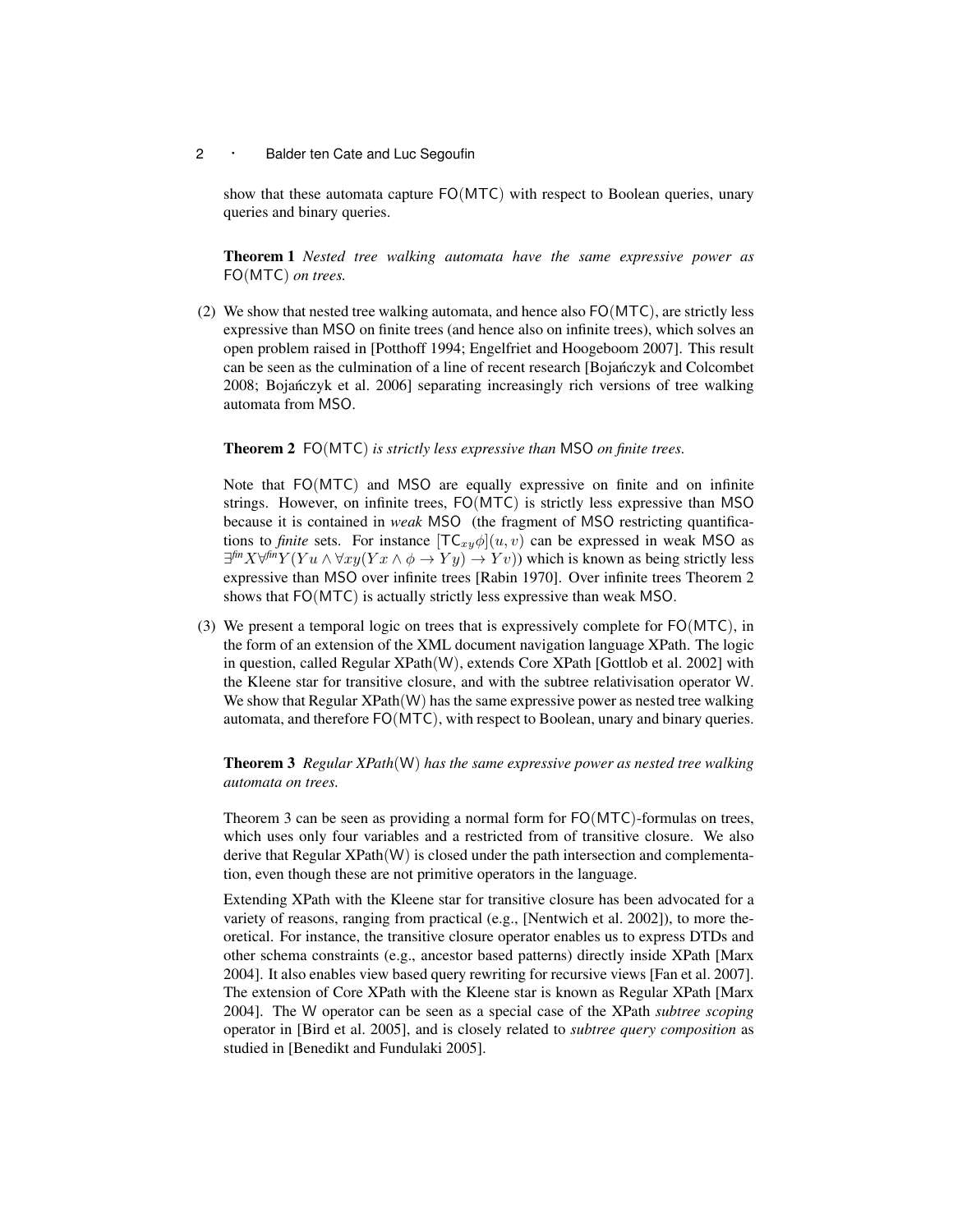All results hold both on finite and on infinite (ranked or unranked, sibling ordered) trees.

We also determine the computational complexity of basic tasks involving nested tree walking automata and Regular XPath(W) expressions, namely the evaluation problem and the non-emptiness (or, satisfiability) problem. The former can be solved in polynomial time, and the latter is 2ExpTime-complete, both for nested tree walking automata and for Regular XPath(W) (compared to ExpTime-complete for unnested tree walking automata and Core XPath).

The fact that FO(MTC) is strictly included in MSO, in some sense, provides a formal justification for the intuition that sequential finite automata cannot capture all regular tree languages. Finding a sequential type of automata that could capture all regular tree languages is something desirable, and several attempts have been made. Tree walking automata, even with pebbles, are known to be not powerful enough [Bojanczyk et al. ´ 2006]. Tree walking automata with an unbounded number of invisible pebbles are powerful enough [Engelfriet et al. 2007] but these automata are not strictly speaking finite state automata anymore. Our results imply that, in fact, no type of sequential automata translatable to FO(MTC) is powerful enough. We leave it to the reader to decide if being translatable into FO(MTC) is a natural formalization of "being sequential".

All in all, our results show that the tree languages definable in FO(MTC) form a robust class that can be characterized in several ways.

*Related work.* Connections between transitive closure logic and TWA have already been observed in [Engelfriet and Hoogeboom 2007]. The automata model used in [Engelfriet and Hoogeboom 2007] is different than the one we use: it extends TWA with nested pebbles marking positions in the tree. Transitions then depend on the presence or absence of pebbles in the current node. The main difference between pebble TWA and our nested TWA is that the latter can make negative tests. It is still an open problem whether pebble TWA are closed under complementation, while the closure under complementation of nested TWA is immediate from the definition. Also, emptiness of pebble TWA is non-elementary while it is 2ExpTime-complete for our nested TWA model. It is shown in [Engelfriet and Hoogeboom 2007] that pebble TWA have exactly the same power as FO(pos-MTC), the fragment of FO(MTC) where the TC operator can only be used in the scope of a even number of negations. Pebble TWA, and hence FO(pos-MTC), were shown to be strictly contained in MSO in [Bojanczyk et al. 2006]. Our proof of Theorem 2 uses ´ the same separating language, and the same proof technique as in [Bojanczyk et al. 2006]. ´ In Section 8 we will see that pebble TWA can be seen as the *positive* fragment of nested TWA.

The logical core of XPath 1.0, *Core XPath* [Gottlob et al. 2002], has been studied in detail. For instance, the combined complexity of query evaluation is known to be in PTime [Gottlob et al. 2002], static analysis tasks such as satisfiability are ExpTimecomplete [Benedikt et al. 2005], and the expressive power of Core XPath has been characterized in terms of  $FO^2$  [Marx and de Rijke 2005], the two-variable fragment of first-order logic on trees. Two extensions of Core XPath have subsequently been proposed and studied that capture full first-order logic, namely Conditional XPath [Marx 2005], extending Core XPath with "until" operators, and Core XPath 2.0 [ten Cate and Marx 2007]. Likewise, extensions of Core XPath have been proposed that are expressively complete for MSO, for instance with least fixed point operators (see, e.g., [ten Cate 2006, Sect. 4.2]).

In [ten Cate 2006], another variant of Regular XPath was considered, containing *path*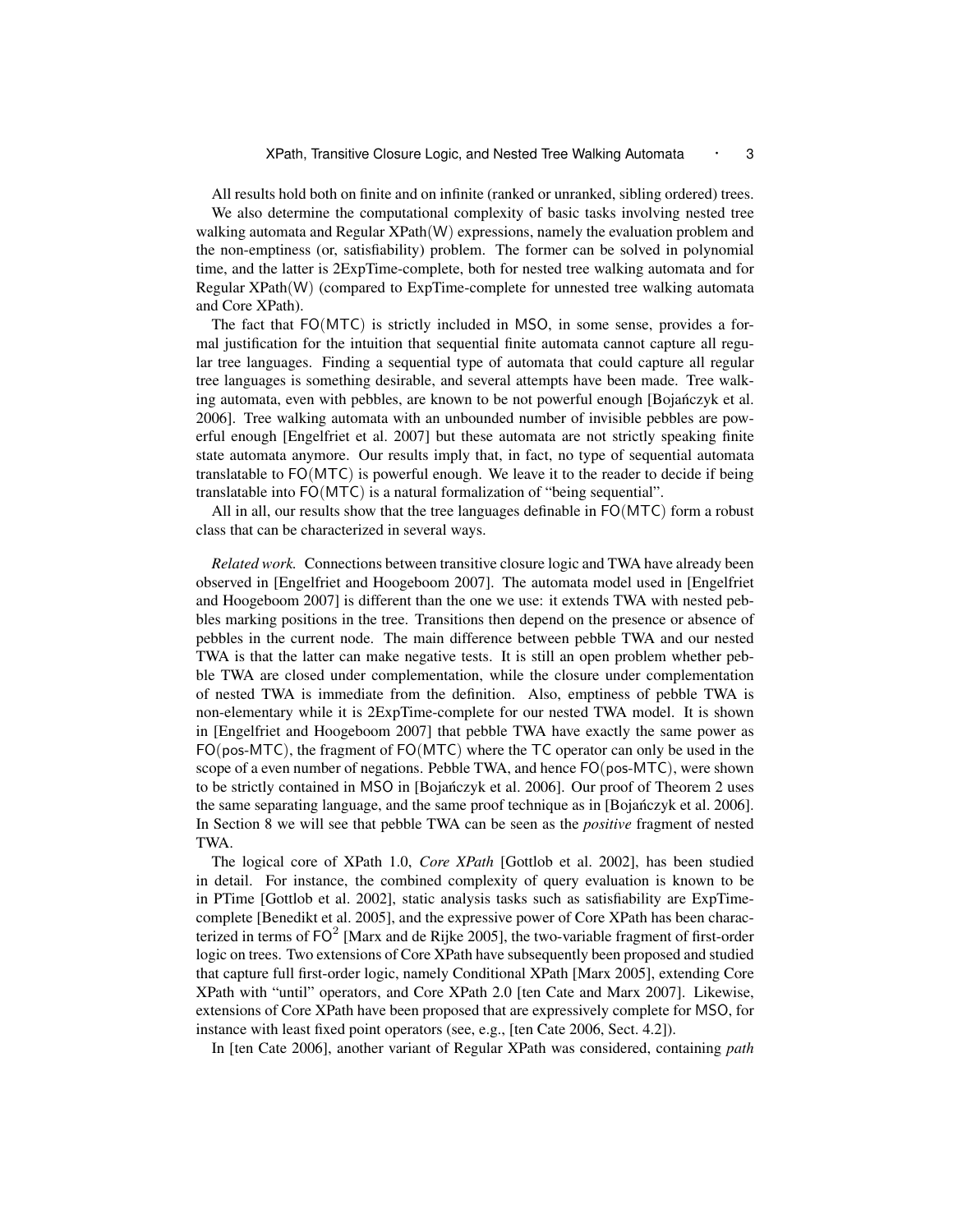*equalities* instead of W. This language was shown to have the same expressive power as FO<sup>\*</sup>, the parameter free fragment of FO(MTC). It is not known at present whether FO<sup>\*</sup> is as expressive as full FO(MTC).

A complete axiomatization for the FO(MTC)-theory of finite trees was recently obtained in [Gheerbrant and ten Cate 2009].

The W operator we use is a generalization to trees of the "now" operator from temporal logics with forgettable past [Laroussinie et al. 2002]. It is closely related to the "within" operator in temporal logics for nested words [Alur et al. 2007], the XPath "subtree scoping" operator proposed in [Bird et al. 2005], and the issue of *subtree query composition* studied in [Benedikt and Fundulaki 2005]. See Section 8 for more details on the connection.

*Organization of the paper.* In Section 2, we introduce Regular XPath(W), FO(MTC), and nested TWA. In Section 3 and 4, we prove Theorem 3. In Section 5, we prove Theorem 2. In Section 6, we determine the complexity of query evaluation and satisfiability for Regular XPath(W). In all cases, attention is restricted to binary trees. In Section 7, however, we show that all results generalize to unranked trees. Finally, we conclude in Section 8 by deriving some further consequences of our results. We have pushed into the Appendix two proofs that would break the flow of the paper. The first one, in Appendix A, proves an initial normal form for FO(MTC) that is more or less folklore. The second one, Appendix B, proves that *positive* nested TWA has the same expressive power than pebble TWA. It basically go again through the proof of Theorem 3 and check that the number of negations is preserved.

# 2. PRELIMINARIES

# 2.1 Trees

In this paper we consider two kinds of trees: sibling-ordered unranked trees and, as a special case, binary trees. We do not assume that the trees are finite. Thus, unless explicitly stated otherwise, all results hold both for finite trees and for infinite trees.

Fix a finite alphabet  $\Sigma$ . A  $\Sigma$ -tree is a partial mapping  $t : \mathbb{N}^* \to \Sigma$  whose domain  $dom(t)$  is non-empty, prefix-closed, and such that whenever  $n(i + 1) \in dom(t)$  then also  $ni \in dom(t)$ . Elements of this domain are called *nodes*, and the *label* of a node x is  $t(x)$ . The empty sequence  $\varepsilon$  is called the *root* of  $t$ , and all maximal sequences are called *leafs*. For  $x, y \in dom(t)$ , we write  $x < y$  if  $y = xz$  for some non-empty  $z \in \mathbb{N}^*$  (i.e., if x is an ancestor of y in the tree), and we write  $x \prec y$  if  $x = zi$  and  $y = zj$  for some  $z \in \mathbb{N}^*$ and natural numbers  $i < j$  (i.e., y is a sibling to the right of x). For any  $x, y \in dom(t)$ ,  $lca(x, y)$  denotes the least common ancestor of x and y, i.e., the largest common prefix. Given a node  $x$  in a tree  $t$ , we denote the subtree of  $t$  rooted at  $x$  by subtree( $t, x$ ). A *context* is a tree with a designated leaf with no label called the *hole* of the context. If C is a context and  $t$  a tree, the *concatenation* of  $C$  and  $t$ , denoted  $Ct$ , is the tree constructed from  $C$  by replacing the hole of C with a copy of t. Conversely, given a tree t and a node x of t, the context context( $t, x$ ) is constructed by replacing subtree( $t, x$ ) with a hole.

A Σ-tree is called a *binary tree* if each non-leaf node has exactly two successors. In most of our proofs, we will restrict attention to binary trees, but we will show in Section 7 that this is without loss of generality. When speaking of binary trees, we will use  $\lt_1$  and  $\lt_2$ for the "descendant along the first child" and "descendant along the second child relation". Formally, for any two nodes x, y and for  $i \in \{1, 2\}$ ,  $x \leq_i y$  holds if x i is a prefix of y, i.e., if  $y$  is a not-necessarily-strict descendant of  $x$ 's *i*th child.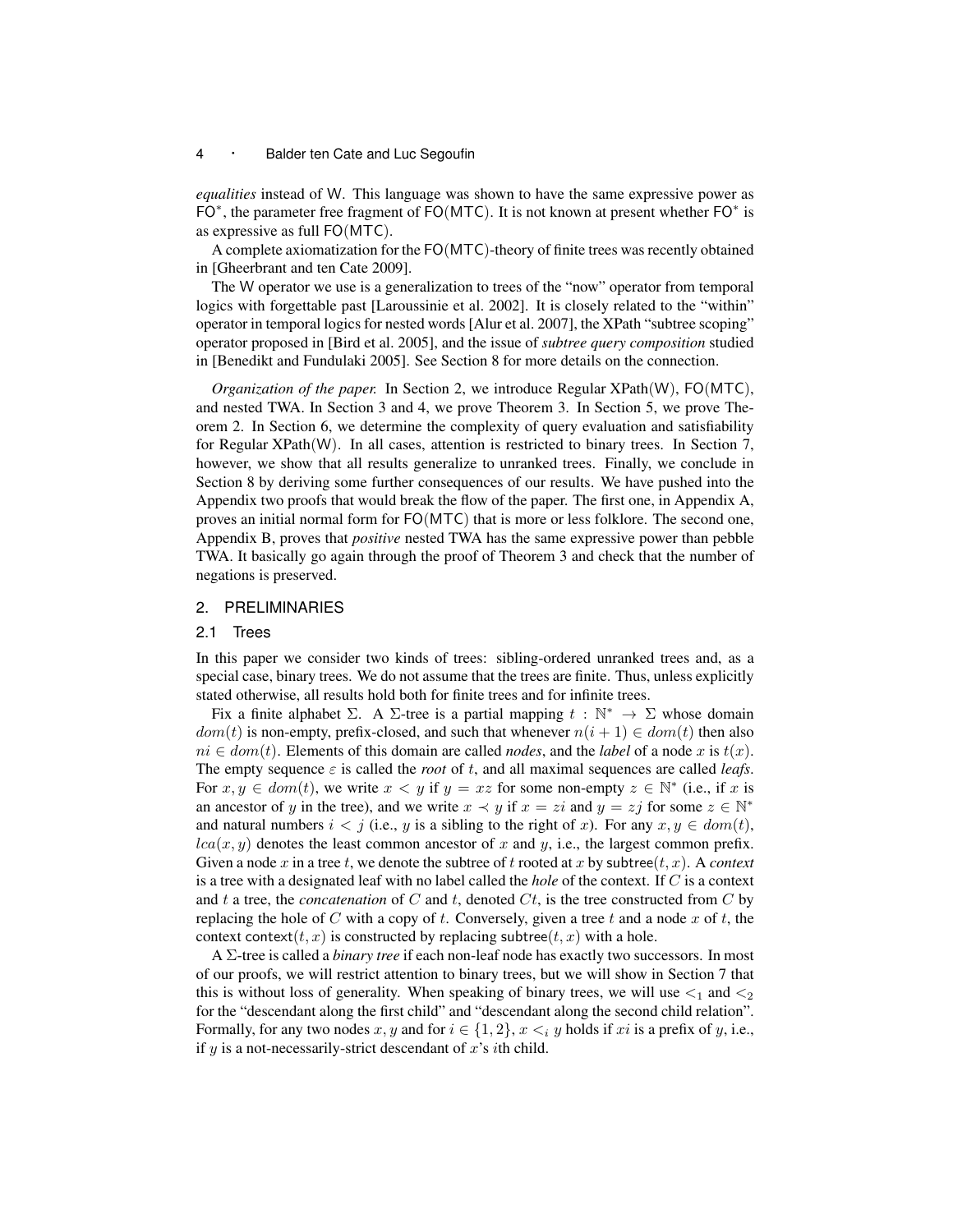A *tree language* is a set of Σ-trees, for a given Σ. A tree language is *regular* if it is definable by a sentence of monadic second-order logic (MSO) in the signature with binary relations  $\lt$ ,  $\lt$  and a unary relation for each element of  $\Sigma$ .

### 2.2 Transitive closure logic

FO(MTC) is the language of first-order logic extended with a monadic (reflexive) transitive closure operator. Since we work only with  $\Sigma$ -trees, we assume a fixed signature, consisting of binary relations  $\lt, \lt$  and a unary predicate letter for each element of  $\Sigma$ . We use the notation  $[TC_{xy} \phi]$  for the (reflexive) transitive closure operator:

$$
[\mathsf{TC}_{xy} \phi](u, v) \equiv \forall X. (Xu \land \forall xy (Xx \land \phi \to Xy) \to Xv)
$$

Note that  $\phi$  may contain other free variables besides x and y. These will be called *parameters* of the transitive closure formula. The parameter-free fragment of FO(MTC), which only allow for formulas  $\left[\text{TC}_{xy}\phi\right](u, v)$  where  $\phi$  has no free variables besides x and y, is also known as FO<sup>∗</sup> [ten Cate 2006].

It is clear from the definition that FO(MTC) is a fragment of MSO.

To make life easier, we will use a normal form for FO(MTC)-formulas on binary trees. Consider the following restricted version of the transitive closure operator:

$$
[\mathsf{TC}^{\leq}_{xy}\ \phi](u,v) \equiv u < v \ \wedge \ [\mathsf{TC}_{xy}(u \leq x, y \ \wedge \ v \not < x, y \ \wedge \ \phi)](u,v)
$$

It expresses that  $u < v$  and that there is a sequence  $u = x_1, \ldots, x_n = v$  such that each  $x_i$ is below u but not strictly below v, and  $\phi(x_i, x_{i+1})$  holds for all  $i < n$ . The idea is that u and  $v$  delimit a part of the tree to which the entire sequence belongs.

We denote by  $FV(\phi)$  the free variables of  $\phi$ . FO(MTC<sup><</sup>) is the fragment of FO(MTC) in which transitive closure is only allowed in the restricted form of  $[TC_{xy}^{\lt} \phi](u, v)$  with  $FV(\phi) \subseteq \{x, y, u, v\}.$ 

Lemma 4 *On binary trees, every* FO(MTC) *formula is equivalent to a* FO(MTC<) *formula.*

The proof of Lemma 4 uses standard Ehrenfeucht-Fraïssé techniques, and is given in Appendix A. Lemma 4 is only an intermediate result: stronger normal form theorems for FO(MTC) on arbitrary trees will follow from our main results, see Section 8.

### 2.3 Regular XPath(W)

As we already mentioned, Regular XPath(W) essentially extends Core XPath with a transitive closure operator and a subtree relativisation operator. We now define it formally.

Definition 5 *Regular XPath*(W) *is a two-sorted language, with* path expressions  $(\alpha, \beta, \ldots)$  and node expressions  $(\phi, \psi, \ldots)$ . These are defined by mutual recursion as *follows:*

$$
\alpha ::= \downarrow | \uparrow | \rightarrow | \leftarrow | \cdot | \alpha/\beta | \alpha \cup \beta | \alpha[\phi] | \alpha^* \n\phi ::= \sigma | \langle \alpha \rangle | \neg \phi | \phi \wedge \psi | \phi \vee \psi | \mathsf{W}\phi \qquad (\sigma \in \Sigma)
$$

*Given a tree t, each path expression*  $\alpha$  *defines a binary relation*  $\llbracket \alpha \rrbracket^t$  *and each node ex*pression  $\phi$  defines a set of nodes  $[\![\phi]\!]^t$ . The exact semantics is specified in Table I.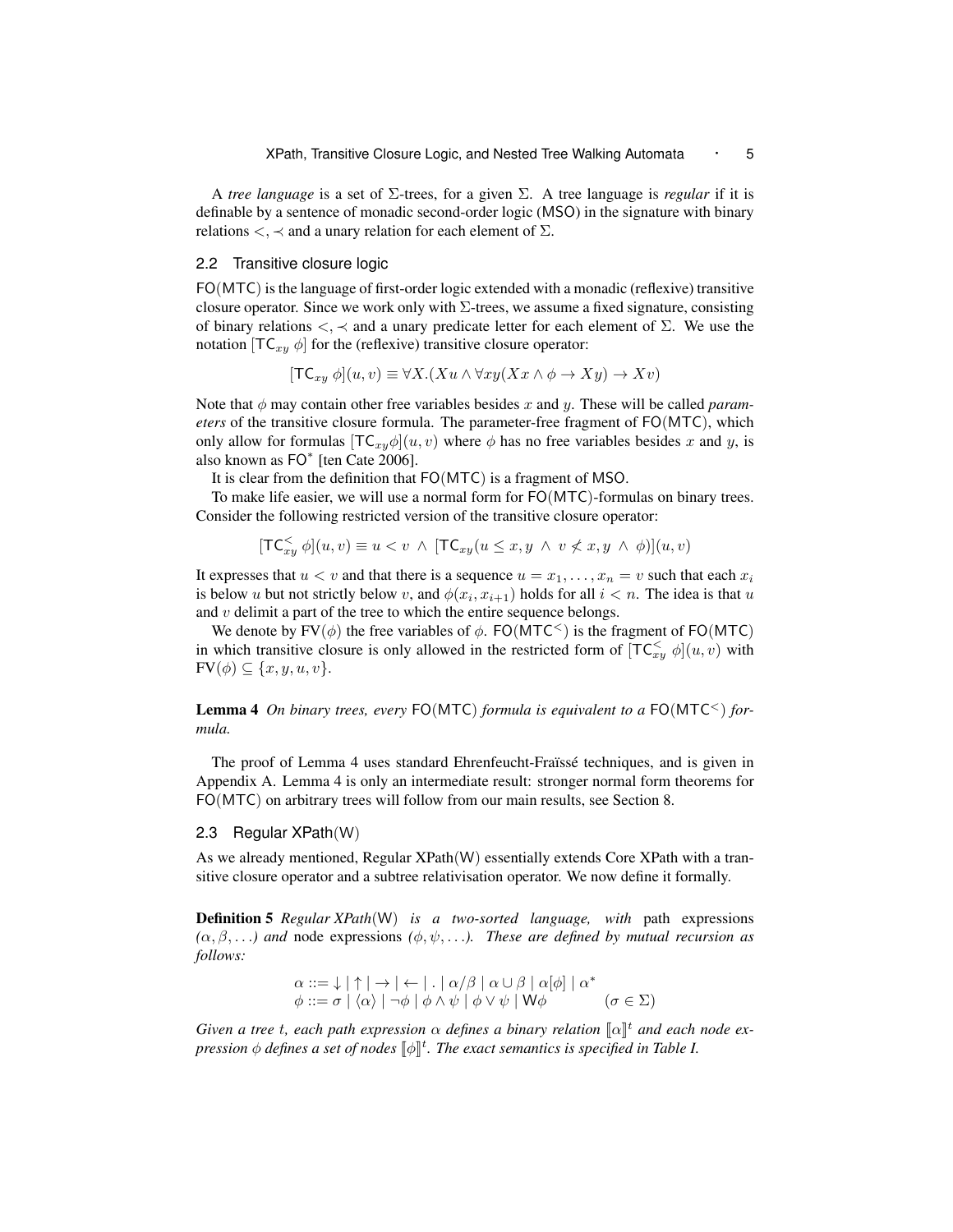Table I. Semantics of Regular XPath(W) expressions

| $\llbracket \downarrow \rrbracket^t$<br>$\llbracket \uparrow \rrbracket^t$<br>$\mathbb{H}$<br>$\mathbb{R} \rightarrow \mathbb{R}^t$<br>$\llbracket . \rrbracket^t$ | $= \{(x, xi) \mid xi \in dom(t)\}\$<br>$= \{(xi, x) \mid xi \in dom(t)\}\$<br>$= \{(xi, x(i+1))   x(i+1) \in dom(t)\}\$<br>$= \{(x(i+1), xi)   x(i+1) \in dom(t)\}\$<br>$= \{(x, x) \mid x \in dom(t)\}\$                                                                                                                                                                                                                                                                                              |
|--------------------------------------------------------------------------------------------------------------------------------------------------------------------|--------------------------------------------------------------------------------------------------------------------------------------------------------------------------------------------------------------------------------------------------------------------------------------------------------------------------------------------------------------------------------------------------------------------------------------------------------------------------------------------------------|
|                                                                                                                                                                    | $[\![\alpha/\beta]\!]^t = \{(x,y) \in dom(t)^2 \mid \exists z \in dom(t).\}$<br>$((x, z) \in [\![\alpha]\!]^t$ and $(z, y) \in [\![\beta]\!]^t)$<br>$[\![\alpha\cup\beta]\!]^t = [\![\alpha]\!]^t \cup [\![\beta]\!]^t$<br>$[\![\alpha[\phi]]\!]^t = \{(x,y) \in [\![\alpha]\!]^t \mid y \in [\![\phi]\!]^t\}$<br>$\[\alpha^*\]^{t}$ = the reflexive transitive closure of $\[\alpha\]^{t}$                                                                                                            |
|                                                                                                                                                                    | $[\![\sigma]\!]^t = \{x \in dom(t) \mid t(x) = \sigma\}$<br>$[\![\langle \alpha \rangle]\!]^t = \{x \in dom(t) \mid \exists y \in dom(t).(x, y) \in [\![\alpha]\!]^t \}$<br>$[\![\neg \phi]\!]^t = dom(t) \setminus [\![\phi]\!]^t$<br>$[\![\phi \wedge \psi]\!]^t = [\![\phi]\!]^t \cap [\![\psi]\!]^t$<br>$[\![\phi \vee \psi]\!]^t = [\![\phi]\!]^t \cup [\![\psi]\!]^t$<br>$\llbracket \mathsf{W}\phi \rrbracket^t = \{x \in dom(t) \mid x \in \llbracket \phi \rrbracket^{\text{subtree}(t,x)}\}$ |

A path expression essentially describes a movement in a tree. It will sometimes be useful to perform the movement in the reverse order. We denote by  $^{-1}$  this operation. Given a path expression  $\alpha$ ,  $\alpha^{-1}$  is the path expression defined by induction as follows:  $(\alpha[\phi])^{-1}$  is  $\frac{\pi}{2}$ .  $\frac{[\phi]}{\alpha^{-1}}$ ,  $\frac{\pi}{2}$  is β<sup>-1</sup>/α<sup>-1</sup>,  $\frac{\pi}{2}$ ,  $\frac{\pi}{2}$  is α<sup>-1</sup> ∪ β<sup>-1</sup>,  $\frac{\pi}{2}$  is  $\frac{\pi}{2}$  is  $\frac{\pi}{2}$  is ., and for  $\pi \in \{\downarrow, \uparrow, \leftarrow, \rightarrow\}, \pi^{-1}$  is defined by reversing the direction of the arrow, for instance  $\downarrow^{-1}$  is  $\uparrow$ . It is easy to see that, with this definition,  $(x, y) \in [\![\alpha]\!]^t$  iff  $(y, x) \in [\![\alpha]\!]^t$ .

We will use root as a shorthand for  $\neg \langle \uparrow \rangle$ .

It is not difficult to see that Regular XPath(W) is a fragment of FO(MTC). Table II gives a linear translation  $TR(\cdot)$  from Regular XPath(W) to FO(MTC). Note that, in this translation, the parameter  $z$  is used in order to remember the root of the subtree with respect to which the formula has to be evaluated. The translation can easily be modified to use only four variables.

**Lemma 6** For every Regular XPath(W) path expression  $\alpha$  and tree t,  $[\alpha]$ <sup>t</sup> =  $\{(x, y) | TR_{x,y}(\alpha)$  holds on t}*.* Similarly for node expressions.

The proof of Lemma 6 is by induction and is left to the reader. A large part of the paper will be devoted to a translation in the other direction, i.e., from FO(MTC) to Regular XPath(W).

# 2.4 Nested tree walking automata

For proving our lower bounds on expressive power, it will be convenient to represent Regular XPath(W) formulas using automata walking in the tree. We introduce here the model that we shall use.

Let  $DIR = {\downarrow, \uparrow, \rightarrow, \leftarrow, \downarrow}$  be the set of basic moves in the tree, corresponding to "*go to a child*" and its converse, "*go to the next sibling*" and its converse, and "*don't move*".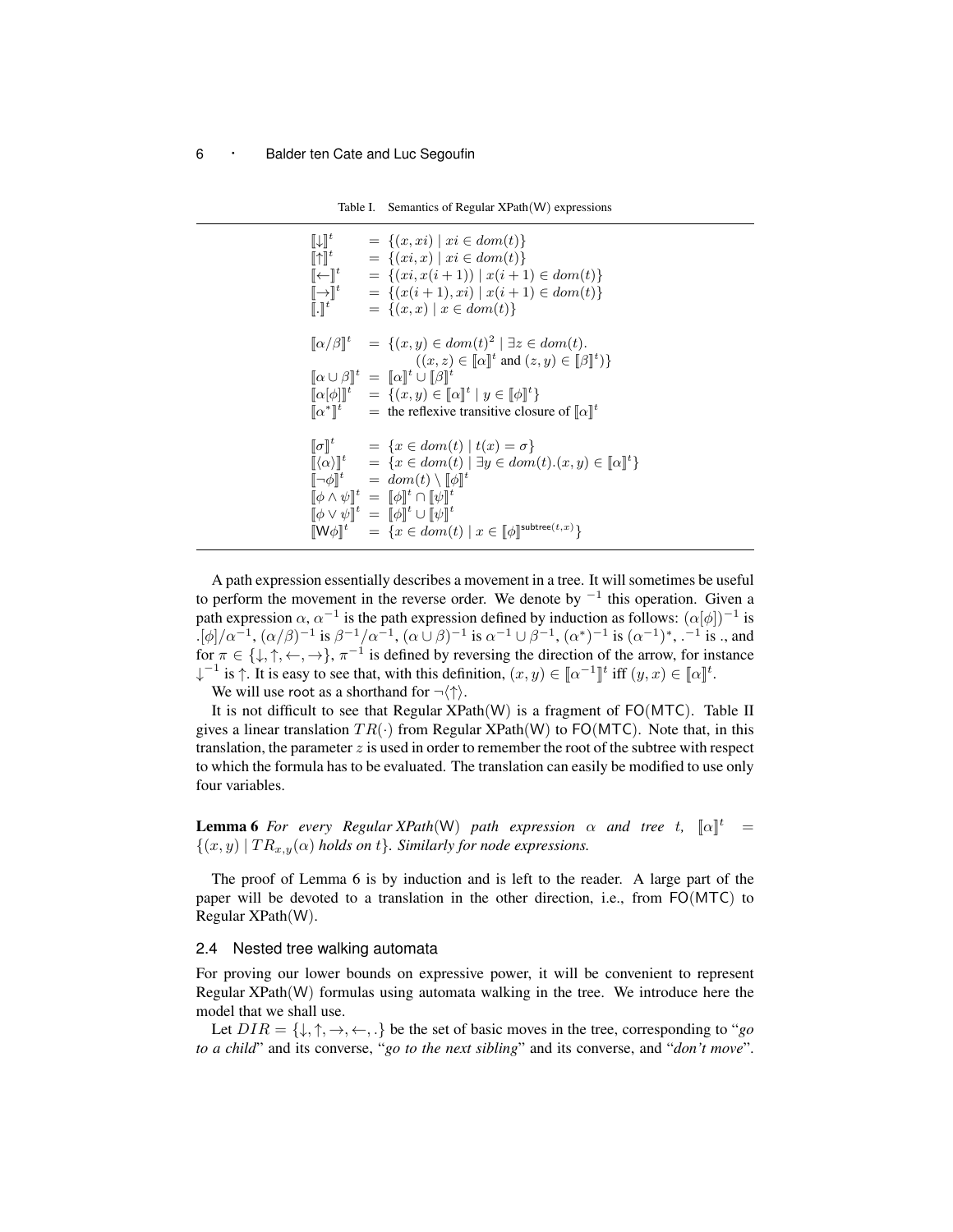| $TR_{u,v}(\alpha)$<br>$TR_u(\phi)$ | $= \exists z.(\forall z'.(z \leq z') \land TR_{u,v}^z(\alpha))$<br>$= \exists z. (\forall z'. (z \leq z') \land TR_u^z(\phi))$                                                                    |
|------------------------------------|---------------------------------------------------------------------------------------------------------------------------------------------------------------------------------------------------|
| $TR_{u,v}^z(\delta)$               | $= (z \leq u, v) \wedge R_{\delta}(u, v)$ for $\delta \in \{\uparrow, \downarrow, \rightarrow, \leftarrow\}$<br>where $R_{\delta}$ is the FO formula defining the appropriate successor relation. |
|                                    | $TR_{u,v}^z(.)$ $= (z \le u, v) \wedge u = v$                                                                                                                                                     |
|                                    | $TR^z_{u,v}(\alpha/\beta) = \exists w.(z \leq w \wedge TR^z_{u,w}(\alpha) \wedge TR^z_{w,v}(\beta))$                                                                                              |
|                                    | $TR_{u,v}^z(\alpha \cup \beta) = TR_{u,v}^z(\alpha) \vee TR_{u,v}^z(\beta)$                                                                                                                       |
|                                    | $TR^z_{u,v}(\alpha[\phi]) = TR^z_{u,v}(\alpha) \wedge TR^z_{v}(\phi)$                                                                                                                             |
|                                    | $TR_{u,v}^z(\alpha^*) = [\mathsf{TC}_{x,y} TR_{x,v}^z(\alpha)](u,v)$                                                                                                                              |
|                                    |                                                                                                                                                                                                   |
| $TR_u^z(\sigma)$                   | $= (z \leq u) \wedge P_{\sigma}(u)$                                                                                                                                                               |
| $TR_u^z(\langle \alpha \rangle)$   | $= (z \leq u) \wedge \exists v \cdot TR_{u,v}^z(\alpha)$                                                                                                                                          |
|                                    | $TR_u^z(\neg\phi) = z \leq u \wedge \neg TR_u^z(\phi)$                                                                                                                                            |
|                                    | $TR_u^z(\phi \wedge \psi) = TR_u^z(\phi) \wedge TR_u^z(\psi)$                                                                                                                                     |
|                                    | $TR_u^z(\phi \vee \psi) = TR_u^z(\phi) \vee TR_u^z(\psi)$                                                                                                                                         |
| $TR_u^z(W\phi)$                    | $= \exists z((z=u) \wedge TR_u^z(\phi))$                                                                                                                                                          |

Table II. Translation from Regular XPath(W) to FO(MTC)

Given a node x in a tree,  $DIR(x) \subseteq DIR$  denotes the set of possible moves from x (which always contains '.'). In other words,  $DIR(x)$  characterizes what type of node x is (root, first child, . . . ). A *non-deterministic tree walking automaton* (or 0-nested TWA) is a tuple  $A = (Q, \Sigma, \delta, q_0, F)$ , where Q is a finite set of states,  $\Sigma$  is the alphabet,  $q_0 \in Q$  is the initial state,  $F \subseteq Q$  is the set of accepting states, and  $\delta$  is the transition relation:

 $\delta \subseteq (Q \times \Sigma \times \wp(DIR)) \times (DIR \times Q)$ 

where  $\wp(\cdot)$  means *powerset*. If  $(q, \sigma, D, m, q') \in \delta$ , this means intuitively that when the automaton is in state q at a node x with label  $\sigma$  and  $DIR(x) = D$ , then it may choose to make the move  $m$  and go to state  $q'$ . We require that  $m$  always belongs to  $D$ .

An *accepting run* of  $A$  from a node  $x$  to a node  $y$  in a tree  $t$  is a sequence of pairs  $(x_0, q_0), \ldots, (x_n, q_n)$ , where  $x_0 = x$ ,  $x_n = y$ ,  $q_0$  is the initial state, and  $q_n \in$ F, where each transition  $(x_i, q_i), (x_{i+1}, q_{i+1})$  conforms to the transition relation, i.e.,  $(q_i, t(x_i), DIR(x_i), m, q_{i+1}) \in \delta$  for some  $m \in DIR$  such that  $(x_i, x_j) \in [m]^t$ . For any tree t,  $A(t)$  is the binary relation containing all pairs  $(x, y)$  such that A has an accepting run from x to y. A tree t is accepted by an automaton A if  $(\varepsilon, x) \in A(t)$  for some  $x \in dom(t)$ .

Intuitively, a *nested tree walking automaton of rank*  $k > 0$  is a non-deterministic tree automaton  $A$  that has finitely many sub-automata of rank less than  $k$ , and such that each transition of A may be conditional on whether some of the sub-automata do or do not have an accepting run from the current node, either in general or within the subtree rooted at the current node. Formally, for  $k > 0$ , a *nested tree walking automaton of rank*  $k$  ( $k$ -nested TWA) is a tuple  $(Q, \Sigma, (A_i)_{i \in I}, \delta, q_0, F)$  with  $(A_i)_{i \in I}$  a finite set of nested tree walking automata of rank strictly less than  $k$ , where  $Q$ ,  $\Sigma$ ,  $q_0$ ,  $F$  are as before, and

$$
\delta \subseteq (Q \times \Sigma \times \wp(DIR) \times \wp(I) \times \wp(I) \times \wp(I) \times \wp(I)) \times (DIR \times Q)
$$

Accepting runs are defined as before, except that the automaton can now take additional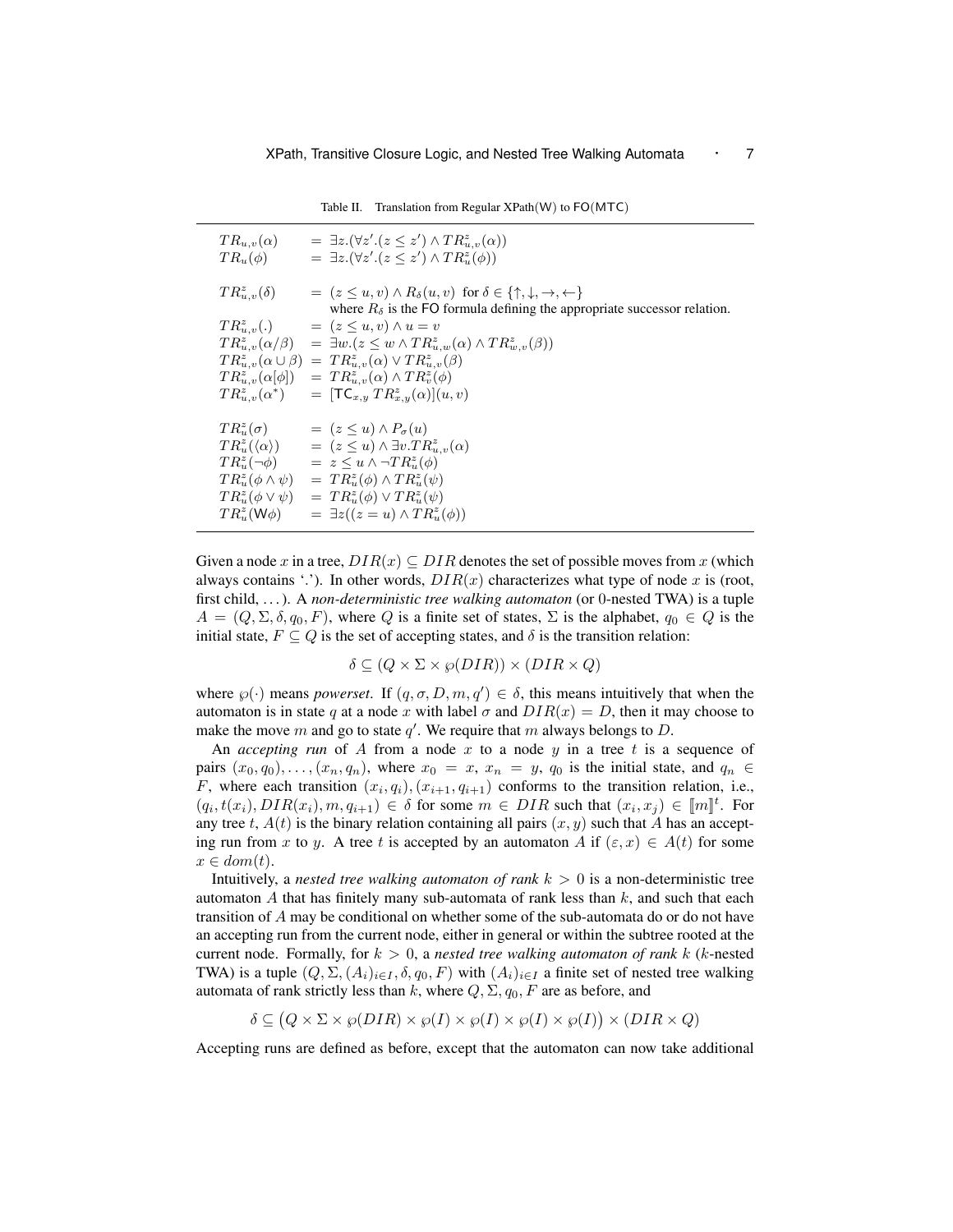information into account when deciding its next move, given by the  $\varphi(I) \times \varphi(I) \times \varphi(I)$  $\wp(I)$  in the definition of  $\delta$ . The first  $\wp(I)$  stands for a set of sub-automata  $A_i$  that are required to have an accepting run starting in the current node, in order for the transition to be allowed. The second  $\wp(I)$  stands for a set of sub-automata  $A_i$  that are required *not* to have an accepting run starting in the current node. The third  $\wp(I)$  stands for a set of subautomata  $A_i$  that are required to have an accepting run in the subtree subtree $(t, x)$  rooted at the current node x (starting from the root of this subtree). Finally, the fourth  $\wp(I)$  stands for a set of sub-automata  $A_i$  that are required *not* to have an accepting run in the subtree subtree( $t, x$ ) rooted at the current node x (starting from the root of this subtree). Note that the notion of an accepting run is defined here by induction on the rank of the automaton.

The same notations are used for k-nested TWA as for 0-nested TWA. In particular,  $A(t)$ is the binary relation containing all pairs of nodes  $(x, y)$  such that A has an accepting run from x to y, and a tree t is accepted by an automaton A if  $(\varepsilon, x) \in A(t)$  for some  $x \in dom(t)$ .

The following lemma establishes Theorem 3: Regular XPath(W) path expressions and nested TWA essentially define the same objects. It is proved using the classical translations between regular expressions and finite automata.

**Lemma 7** *For every nested TWA A there is a Regular XPath*(W) *path expression*  $\alpha$ *, computable in exponential time from A, such that for all trees t,*  $A(t) = [\![\alpha]\!]^t$ *.* 

*Conversely, for every Regular XPath*(W) *path expression*  $\alpha$  *there is a nested TWA A, computable in linear time from*  $\alpha$ *, such that for all trees t,*  $A(t) = \llbracket \alpha \rrbracket^t$ .

PROOF. (sketch) The first part of the lemma is proved by induction on the nesting depth of the automaton. TWA without nesting are known to be equivalent to caterpillar expressions, a fragment of Regular XPath(W) (cf. [Neven and Schwentick 2003]). Consider now a nested TWA of nesting depth  $k > 0$ . By induction we have a Regular XPath(W) expression corresponding to all of its sub-automata of depth less than  $k - 1$ . We can then apply again the translation of TWA into Regular XPath(W) formulas simulating each tests referring to some sub-automata using the filter operator [⋅], the W operator and the expressions obtained by induction.

The second part of the lemma is proved by induction on the Regular XPath(W) expression. More precisely, we show by simultanous induction that, for every Regular XPath(W) path expression  $\alpha$  there is a nested TWA  $A_{\alpha}$ , computable in linear time from  $\alpha$ , such that for all trees t,  $A_{\alpha}(t) = [\alpha]^{t}$ , and for every Regular XPath(W) node expression  $\phi$ there is a nested TWA  $A_{\phi}$ , computable in linear time from  $\phi$ , such that for all trees t,  ${x \mid \exists y.(x, y) \in A_{\phi}(t)} = [\phi]^t$ . The inductive step for filter operator [⋅] uses a non subtree-restricted sub-automata test, while the inductive step for the W operator uses a subtree-restricted sub-automata test.  $\square$ 

#### 3. DEFINING K-ARY QUERIES USING TREE PATTERNS

We aim to translate  $FO(MTC)$  formulas in at most two free variables to Regular XPath $(W)$ expressions. In order to perform the translation inductively, however, we have to be able to handle formulas with more than two free variables. For this reason, following [Schwentick 2000], we will use *tree patterns* as an intermediate formalism. Intuitively, a tree pattern over a set of variables  $v_1, \ldots, v_n$  is a tree-shaped conjunctive query over  $v_1, \ldots, v_n$ , in which Regular  $XPath(W)$  expressions may be used as atomic relations. See for examples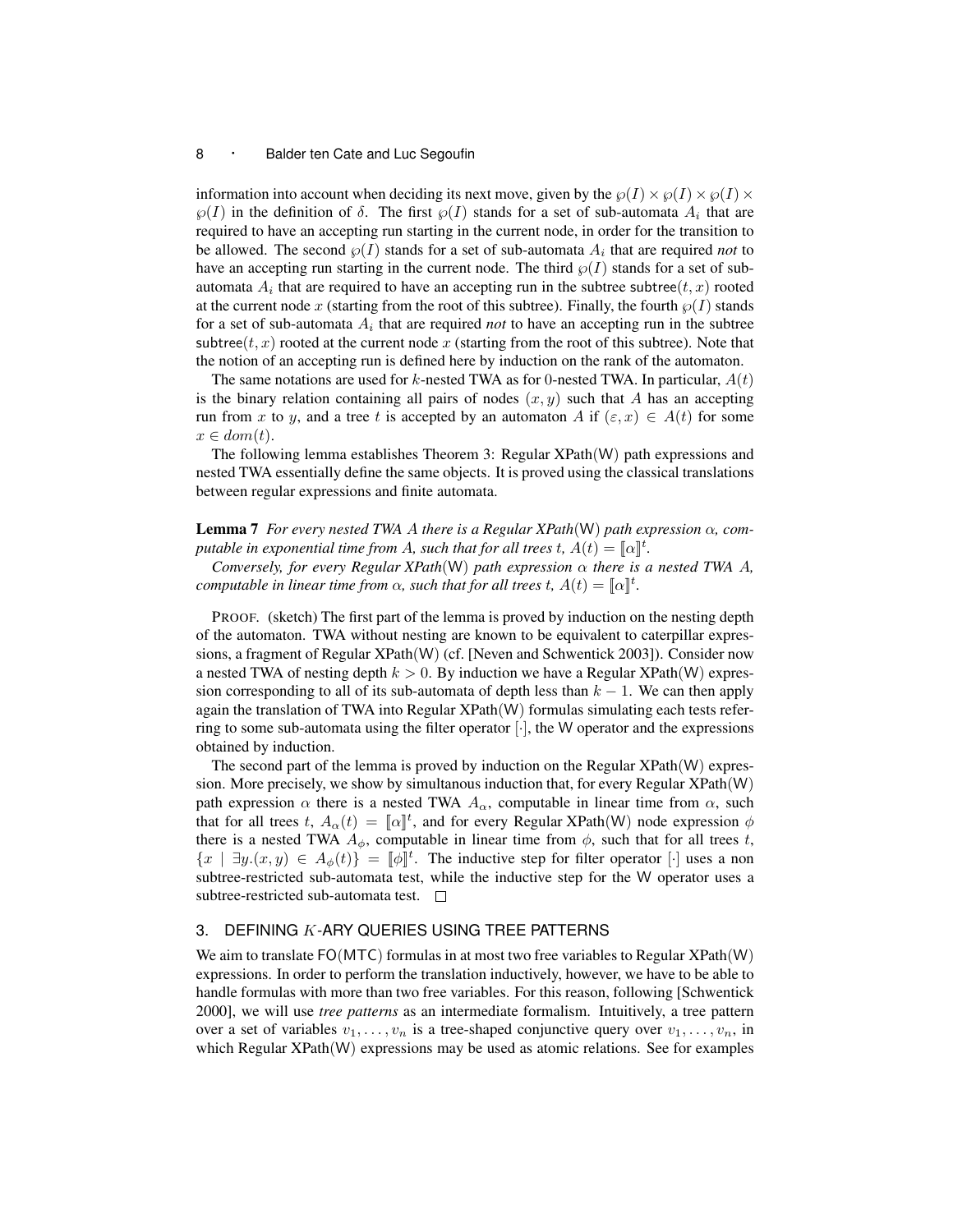Figure 2 on page 17. In this section, we define unions of tree patterns, and show that they form a natural generalization of node and path expressions to  $k$ -ary queries with  $k > 2$ . In particular, tree patterns in at most two variables correspond to node or path expressions. In Section 4, we prove that every FO(MTC) formula is equivalent to a union of tree patterns in the same free variables. Together with Theorem 3, this implies Theorem 1.

We will restrict now our attention to binary trees, but we will show in Section 7 that all results generalize to arbitrary unranked ordered trees.

### 3.1 Downward node and path expressions

Before defining tree patterns, we first introduce a restricted class of path expressions, called *downward path expressions*, that can only move downwards in the tree and test node properties that depend only on the current subtree.

Definition 8 (Downward node and path expressions) *A downward node expression is a node expression the form*  $W\phi$ *. A downward path expression is a path expression generated by the following inductive definition:*

 $\alpha ::= \downarrow_1 | \downarrow_2 |$ .  $\mid \alpha \cup \alpha' | \alpha/\alpha' | \alpha[\phi] | \alpha^*$ 

*where*  $\downarrow$ <sub>1</sub> *and*  $\downarrow$ <sub>2</sub> *are shorthand for*  $\downarrow$ [ $\langle \rightarrow \rangle$ ] *and*  $\downarrow$ [ $\langle \leftarrow \rangle$ ]*, respectively, and*  $\phi$  *is a downward node expression.*

In the sequel we may be using  $\downarrow$  in a downward path expression as a shortcut for  $\downarrow$ <sub>1</sub> ∪  $\downarrow_2$  and  $\downarrow^+$  as a shortcut for  $\downarrow/\downarrow^*$ . Downward path expressions can be seen as defining regular languages over an alphabet whose letters consist of Boolean combinations of node expressions. More precisely, fix any finite set of downward node expressions Φ, and let  $\Sigma_{\Phi} = \wp(\Phi) \times \{r, 1, 2\}$ . For any binary tree t with nodes  $x \leq y$ , we can associate to the pair  $(x, y)$  a finite word  $w_{xy}$  over  $\Sigma_{\phi}$  describing the path from x to y in t, where each letter in the word encodes which node expressions from  $\Phi$  are true at the corresponding node in the tree, and whether the node is the initial node  $x$  (indicated by  $r$ ), a left child of another node on the path (indicated by 1) or a right child of another node on the path (indicated by 2). Now, for every downward path expression  $\alpha$  built up from downward node expressions in  $\Phi$  there is a regular word language  $L_{\alpha}$  over  $\Sigma_{\Phi}$  such that for all trees t and nodes  $x < y$ ,  $(x, y) \in [\![\alpha]\!]^t$  iff  $w_{xy} \in L_\alpha$ . Conversely, for every regular word language L over  $\Sigma_{\Phi}$  there is a downward path expression  $\alpha_L$  built up from downward node expressions in  $\Phi$ , such that for all trees t and nodes  $x < y$ ,  $(x, y) \in [\alpha_L]^t$  iff  $w_{xy} \in L$ . Both directions follow from the close syntactic correspondence between path expressions and regular expressions. It follows by standard automata theoretic results that the downward path expressions are closed under intersection and complementation.

### Lemma 9 *On binary trees,*

- (a) For every two downward path expressions  $\alpha$ ,  $\beta$  there is a downward path expression  $\gamma$ *, such that for all binary trees t,*  $\llbracket \gamma \rrbracket = \llbracket \alpha \rrbracket \cap \llbracket \beta \rrbracket$ *.*
- *(b)* For every downward path expression  $\alpha$  there is a downward path expression  $\beta$  such *that, for all binary trees t,*  $[\![\beta]\!] = \{(x, y) \mid x \leq y\} \setminus [\![\alpha]\!]$ *.*

Similarly, the following Lemma follows by standard automata theoretic results. We give an explicit proof for the sake of completeness.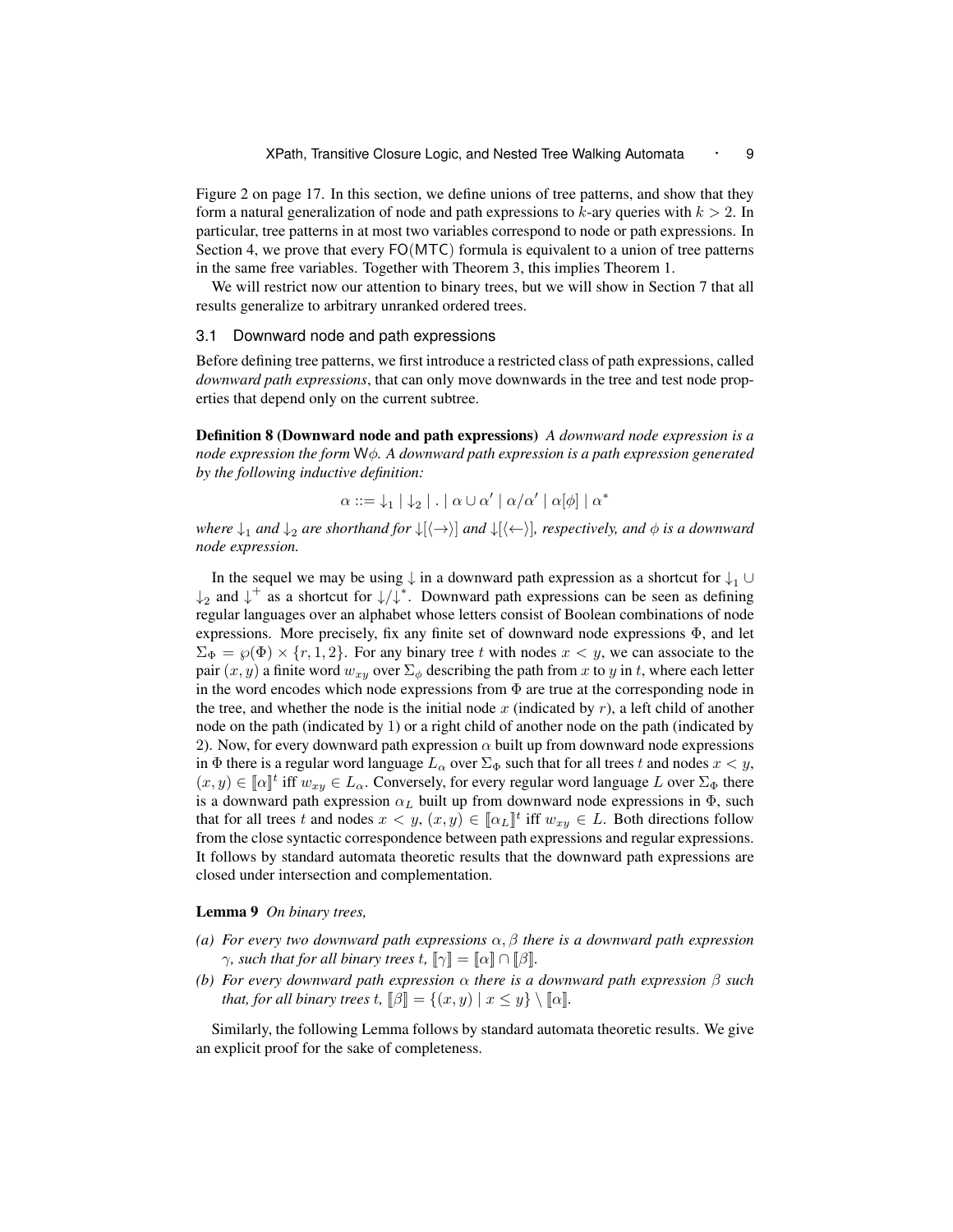**Lemma 10 (Uniform splittings)** *Every downward path expression*  $\alpha$  *is equivalent to a* finite union  $\bigcup_{i\le k}(\alpha_i/\beta_i)$  with  $\alpha_i,\beta_i$  downward path expressions, such that for all trees  $t$ *with nodes*  $x \leq y < z$ ,  $(x, z) \in [\![\alpha]\!]$  *if and only if, for some*  $i \leq k$ *,*  $(x, y) \in [\![\alpha_i]\!]$  *and*  $(y, z) \in [\![\beta_i]\!].$ 

PROOF. The proof proceeds by induction on  $\alpha$ . If  $\alpha$  is of the form  $\downarrow$  or ., then it has the uniform splitting  $(\downarrow_i / .) \cup (./ \downarrow_i)$  or ./., respectively. If  $\alpha$  of the form  $\beta \cup \gamma$ , then the uniform splitting of  $\alpha$  is simply the union of the uniform splittings of  $\beta$  and  $\gamma$ . If  $\alpha$  is of the form  $\beta[\phi]$ , then, by induction hypothesis,  $\beta$  has a uniform splitting  $\bigcup_{i\leq n}(\alpha_i/\beta_i)$ , and hence  $\bigcup_{i \leq n} (\alpha_i/\beta_i[\phi])$  is a uniform splitting of  $\alpha$ .

Next, suppose  $\alpha$  is of the form  $\alpha^I/\alpha^I$ . By induction hypothesis,  $\alpha^I$  and  $\alpha^{II}$  have uniform splittings  $\bigcup_{i\leq n}(\alpha_i^{\{I\}}/\beta_i^{\{I\}})$  and  $\bigcup_{i\leq m}(\alpha_i^{\{I\}}/\beta_i^{\{I\}})$ , respectively. Suppose that  $x < y < z$  and  $(x, z) \in [\![\alpha]\!]$ . Then, by definition, there is a node u such that  $(x, u) \in [\![\alpha]^I\!]$  and  $(u, z) \in [\![\alpha]\!]$  $\llbracket \alpha^{\text{II}} \rrbracket$ . Clearly, either  $x < y < u < z$  or  $x < u < y < z$ . It follows that  $\alpha$  is equivalent to  $\bigcup_{i\leq n}(\alpha^{\text{I}}_i/(\beta^{\text{I}}_i/\alpha^{\text{II}}))\cup\bigcup_{i\leq m}((\alpha^{\text{I}}_i/\alpha^{\text{II}}_i)/\beta^{\text{II}}_i)$ , and that the latter is in fact a uniform splitting.

Finally, let  $\alpha$  be of the form  $\beta^*$ . By the induction hypothesis,  $\beta$  has a uniform splitting  $\bigcup_{i\leq n}(\alpha_i/\beta_i)$ . It follows that  $\alpha$  is equivalent to .  $\bigcup (\beta^*/\bigcup_{i\leq n}(\alpha_i/\beta_i)/\beta^*)$  and hence to  $(\cdot,\overline{\cdot}) \cup \bigcup_{i \leq n} ((\beta^*/\alpha_i)/(\beta_i/\beta^*))$ , which is a uniform splitting.

# 3.2 Tree patterns

A tree pattern will consist of a tree-configuration for the relevant variables, plus a labeling of the edges in the tree with downward path expressions. We first give the definition of *tree configurations*. Unlike with binary trees as in Section 2.1, in the definition of tree configurations, we will use trees with at most two children, i.e. we do *not* require the first child of a node to be defined whenever the second child is, or vice versa. We call those trees *pre-binary trees*.

**Definition 11 (Tree configurations)** A tree configuration *for a finite set of variables* V is *a pair*  $(t, \lambda)$ *, where*  $t$  *is an unlabeled finite pre-binary tree and*  $\lambda : V \to dom(t)$  *maps variables to nodes, such that each node of t is either the image of a variable, or is the least common ancestor of two nodes that are images of variables, or is the root.*

**Fact 12** A tree configuration for *n* variables can have at most  $2n + 1$  nodes. Hence, there *are only finitely many tree configurations for a given finite set of variables.*

**Definition 13 (Tree patterns)** A tree pattern *over a finite set of variables* V *is a tuple*  $p(V) = (t, \lambda, \delta)$ , where  $(t, \lambda)$  is a tree configuration for V, and  $\delta$  assigns to each edge of 𝑡 *a downward path expression. In case* 𝑡 *consists of only one node (and therefore has no edges*), then δ assigns to the node a downward node expression.

*A* union of tree patterns *over a finite set of variables* V *is an expression of the form*  $P(V) = p_1(V) \cup \cdots \cup p_n(V), n \geq 0$ , with  $p_1(V), \ldots, p_n(V)$  tree patterns over V.

For convenience, if  $p = (t, \lambda, \delta)$  is a tree pattern and v a variable, then we will often write  $p(v)$  meaning  $\lambda(v)$ .

The semantics of tree patterns is based on the notion of an *embedding*. An embedding of a tree t into a tree t' is a map  $f: dom(t) \rightarrow dom(t')$  such that (i) the root is preserved, i.e.,  $f(\varepsilon) = \varepsilon$ , (ii) descendant relationships are preserved, i.e.,  $f(x) <_i f(x)$ , for all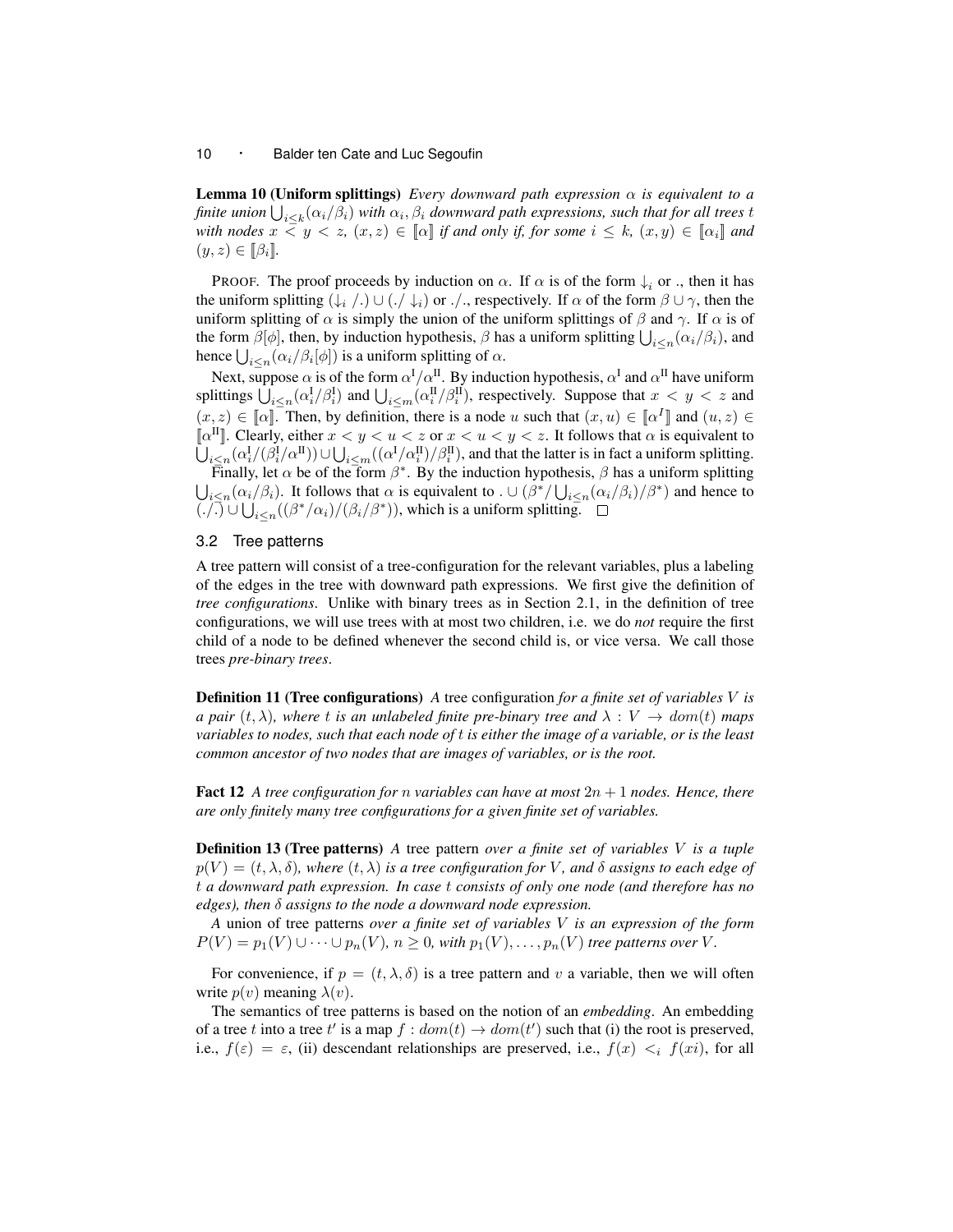$xi \in dom(t)$  with  $i \in \{1, 2\}$ , and (iii) least common ancestors are preserved, i.e., if x is the least common ancestor of y and z in t, then  $f(x)$  is the least common ancestor of  $f(y)$ and  $f(z)$  in  $t'$ .

**Definition 14 (Semantics of tree patterns)** *Given a tree pattern*  $p(V) = (t, \lambda, \delta)$  *and a tree*  $t'$ , a faithful embedding of  $p$  *into*  $t'$  *is an embedding*  $f : t \to t'$  *such that* 

 $\text{---}$ *for all*  $xi \in \text{dom}(t)$  (with  $i \in \{1, 2\}$ ),  $(f(x), f(xi)) \in [\delta(x, xi)]^{t'}$ ,  $-$ *if*  $dom(t) = {\varepsilon}$ *, then*  $\varepsilon \in [\![\delta(\varepsilon)]\!]^{t'}$ 

*A tree pattern*  $p(v_1, \ldots, v_n)$  *is satisfied by a n-tuple of nodes*  $x_1, \ldots, x_n$  *in a tree t (notation:*  $t \models p[x_1, \ldots, x_n]$ ) if there is a faithful embedding of  $p$  into  $t$  sending  $\lambda(v_i)$  to  $x_i$  for  $all$   $i \leq n.$ <sup>1</sup> A union of tree patterns  $P(v_1, \ldots, v_n) = \bigcup_{i \leq k} p_i(v_1, \ldots, v_n)$  is satisfied by a  $n$ -tuple of nodes  $x_1, \ldots, x_n$  in a tree t if  $p_i(v_1, \ldots, v_n)$  is satisfied by  $x_1, \ldots, x_n$  for some  $i \leq k$ .

Since we have a notion of satisfaction for unions of tree patterns, we can also speak of *equivalence* between unions of tree patterns, node or path expressions, and FO(MTC) formulas. Unions of tree patterns form a natural generalization of Regular  $XPath(W)$ node and path expressions to k-ary queries with  $k > 2$ . Indeed, as the following Lemma shows, unions of tree patterns in at most two free variables variables correspond to Regular XPath(W) node or path expressions.

#### Lemma 15 *On binary trees,*

- (*1*) *every union of tree patterns with no variable is equivalent to a Regular XPath*(W) *node expression interpreted at the root of the tree.*
- (2) every union of tree patterns in a single variable  $v$  is equivalent to a Regular XPath(W) *node expression.*
- (*3*) *every union of tree patterns in variables* 𝑢, 𝑣 *is equivalent to a Regular XPath*(W) *path expression.*

PROOF. We prove the second claim, by means of a case distinction. The proofs for the other claims are similar. There are three kinds of tree patterns in a single variable:



In the first case, the equivalent Regular XPath(W) node expression is simply  $\neg\langle\uparrow\rangle \wedge \phi$ , in the second case it is  $\langle (\alpha \cap (\downarrow_1/\downarrow^*))^{-1} [\neg \langle \uparrow \rangle] \rangle$ , where  $\alpha^{-1}$  is the converse of  $\alpha$ , and in the third case it is  $\langle (\alpha \cap (\downarrow_2/\downarrow^*))^{-1} [\neg(\uparrow)] \rangle$ . Note that we use the fact that the downward path expressions are closed under intersection, cf. Lemma 9. It follows that every *union* of tree patterns in v is equivalent to a *disjunction* of such Regular XPath $(W)$  node expressions.  $\square$ 

Furthermore, unions of tree patterns still form a fragment of FO(MTC). Indeed, the translation from node and path expressions to FO(MTC) we gave in Lemma 6 can be extended to tree patterns, showing that every tree pattern is equivalent to a conjunctive

<sup>&</sup>lt;sup>1</sup>This notation, often used in logic, assumes an ordering on the variables  $v_1, \ldots, v_n$ , just to improve readability.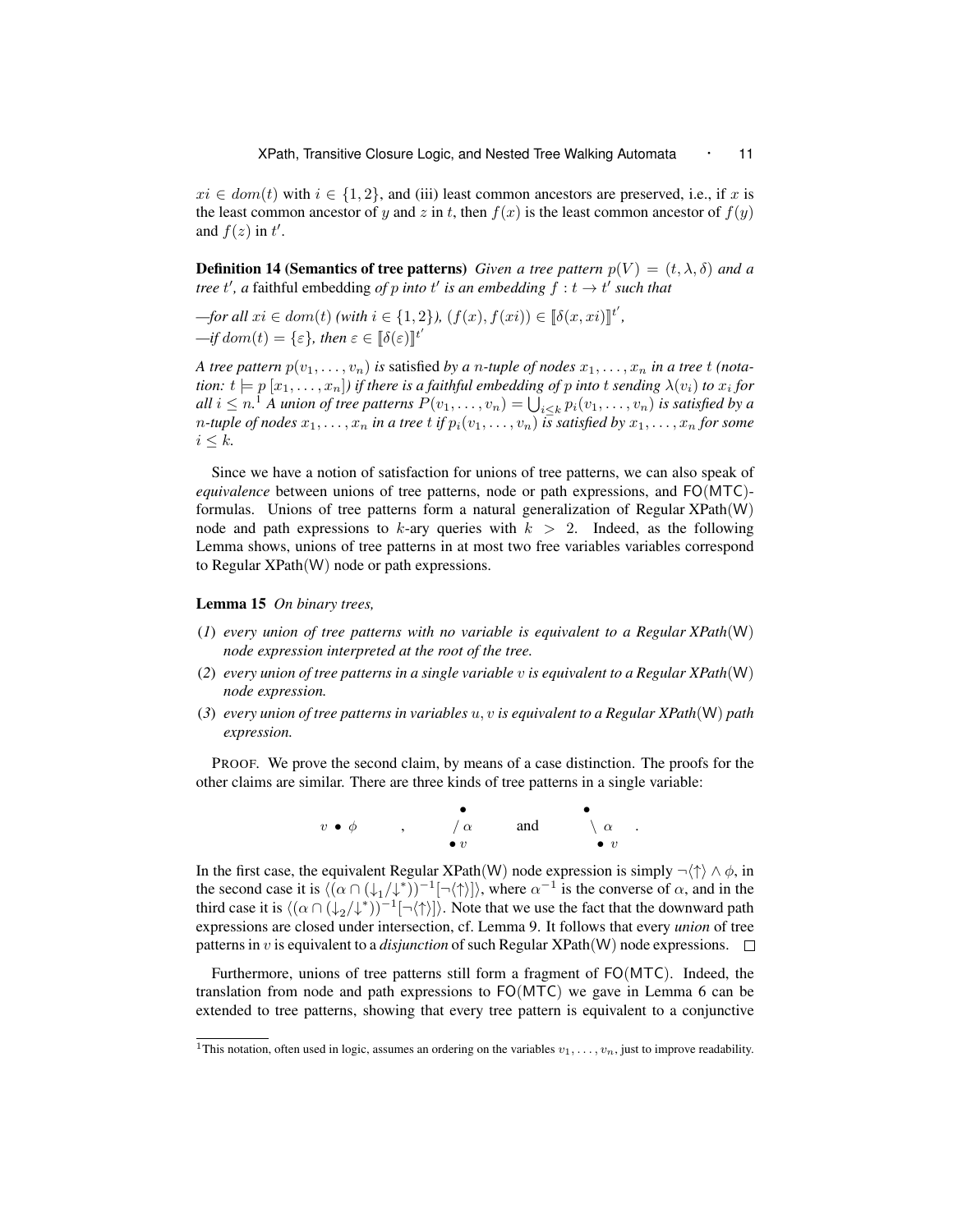query over FO(MTC)-translations of downward node or path expressions. We will show in the next section that there is also a translation in the other direction, and hence unions of tree patterns have exactly the same expressive power as FO(MTC)-formulas. Theorem 1 then follows immediately, since, by Lemma 15 unions of tree patterns in at most two variables are equivalent to Regular XPath(W) node or path expressions which in turn are equivalent to nested TWA by Lemma 7.

# 4. THE TRANSLATION FROM FO(MTC) TO UNIONS OF TREE PATTERNS

We now turn to the translation from FO(MTC) formulas to unions of tree patterns. In fact, we make use of the normal form fragment  $FO(MTC^<)$  of  $FO(MTC)$  provided by Lemma 4. We show that every atomic formula of  $FO(MTC^<)$  is equivalent to a union of tree patterns, and next that unions of tree patterns are closed under all desired operations: intersection, complement, existential quantification and the restricted form of transitive closure that is part of  $FO(MTC^<)$ . As in the previous section we restrict attention to binary trees, the generalization to arbitrary unranked ordered trees will be presented in Section 7.

4.1 Translation of atomic formulas and FO connectives

The following proposition provides the base case for our inductive translation.

Proposition 16 *Every atomic* FO(MTC<) *formula is equivalent on binary trees to a union of tree pattern in the same variables.*

PROOF. The atomic formulas of  $FO(MTC^{\lt})$  are of the formulas of the form  $u < v$ ,  $u \prec v$ ,  $P_{\sigma}(u)$ ,  $u = v$  and  $\top$ . The atomic formula  $u < v$  is equivalent to the union of all tree patterns  $p = (t, \lambda, \delta)$  in  $u, v$  with  $p(u) < p(v)$  where  $\delta$  assigns to each edge the downward path expression  $\downarrow^+$ . Note that, by Fact 12, there are only finitely many such tree patterns. The other cases are treated similarly.  $\square$ 

We show that union of tree patterns have the same expressive power  $FO(MTC^{\ltq})$  by showing that union of tree patterns are closed under all first-order operations and under transitive closure. As one would expect, the difficult case is closure under transitive closure. The following sequence of propositions prove closure under all first-order operations.

**Proposition 17 (Expansion)** For each union of tree patterns  $P(u_1, \ldots, u_n)$  there is a  $\mathit{union}$  of tree patterns  $P'(u_1, \ldots, u_n, v)$  such that for all binary trees t and nodes  $x_1, \ldots, x_n, y$ , we have that  $t \models P' [x_1, \ldots, x_n, y]$  iff  $t \models P [x_1, \ldots, x_n]$ .

PROOF. For each tree pattern  $p(u_1, \ldots, u_n)$  in  $P(u_1, \ldots, u_n)$ , we consider all possible placements of v relative to  $u_1, \ldots, u_n$  and their least common ancestors. There are four cases: (i) v coincides with an existing node of the tree pattern, (ii) v is a descendant of one of the leafs of the tree pattern, (iii)  $v$  is located on the path between two nodes of the tree pattern, or (iv)  $v$  is a descendant of a node on the path between two nodes of the tree pattern. Correspondingly, we construct a union of tree patterns, one for each possibility. In the first case, we simply take the tree pattern  $p(u_1, \ldots, u_n)$  and extend the variable mapping to send  $v$  to the corresponding node. In the second case, we extend  $p(u_1, \ldots, u_n)$  with an extra node and edge, where the edge is labeled by the trivial downward path expression  $\downarrow^+$ , and the variable mapping is extended to send v to the new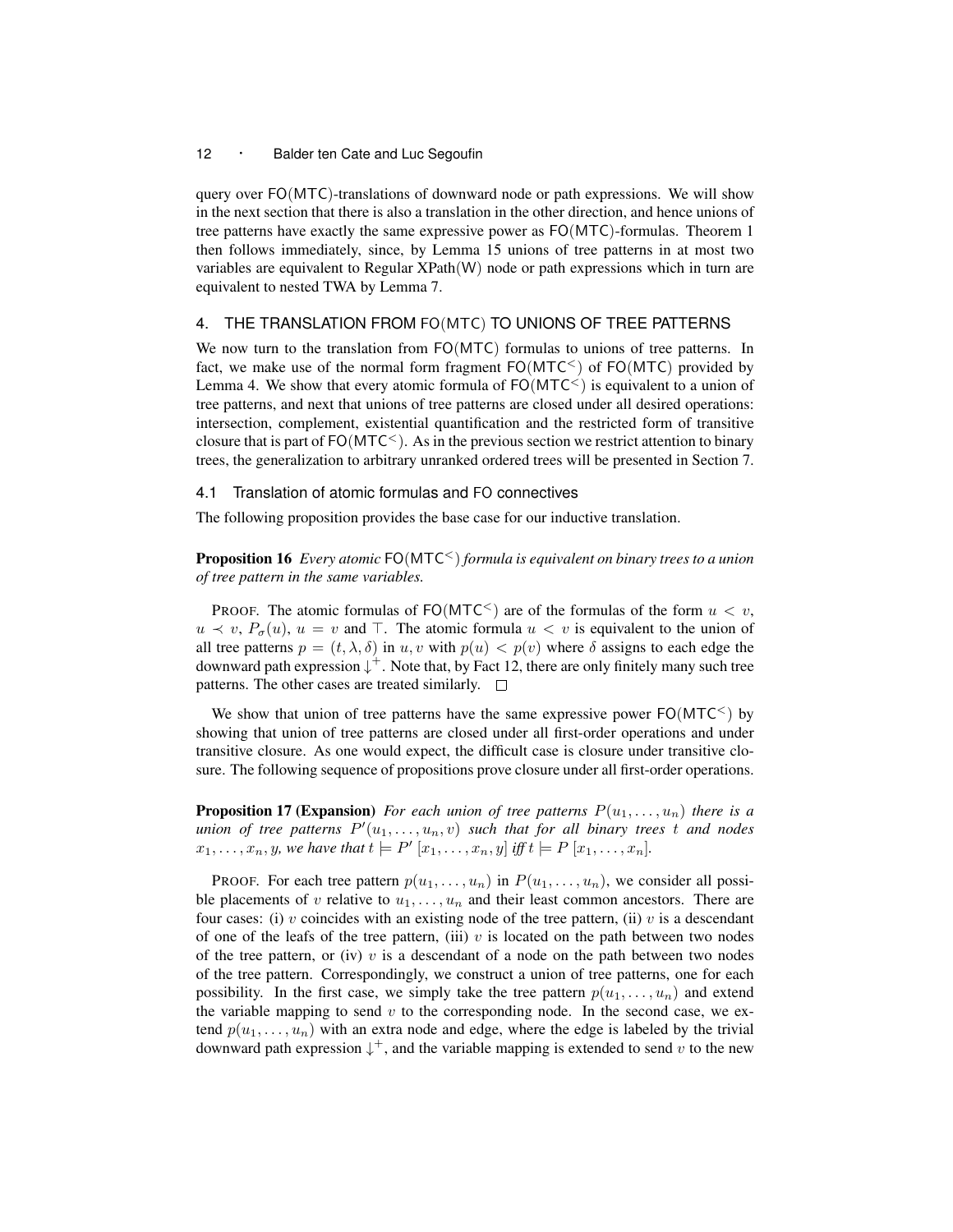node. In the third case, one of the edges of  $p(u_1, \ldots, u_n)$  is split in two, and the variable mapping is extended to send  $v$  to the newly added intermediate node. Lemma 10 is used to split the downward path expression of the original edge into two parts. Finally, in the last case, one of the edges of  $p(u_1, \ldots, u_n)$  is split in two and also an extra node is added as a child of the newly added intermediate node, Lemma 10 is again used to split the downward path expression of the original edge into two parts, and the second new edge is labeled by the trivial downward path expression  $\downarrow^+$ . All tree patterns obtained in this way, from each  $p(u_1, \ldots, u_n)$  in  $P(u_1, \ldots, u_n)$ , are collected into a union of tree patterns  $P'(u_1, \ldots, u_n, v)$ . It follows from immediately from the construction that  $t \models P'[x_1, \ldots, x_n, y]$  iff  $t \models P[x_1, \ldots, x_n]$ .

**Proposition 18 (Disjunction)** *For all unions of tree patterns*  $P_1(u_1, \ldots, u_n)$  *and*  $P_2(u_1, \ldots, u_n)$  there is a union of tree patterns  $P(u_1, \ldots, u_n)$  such that for all binary *trees t* with nodes  $x_1, \ldots, x_n$ ,  $t \models P[x_1, \ldots, x_n]$  *if and only if either*  $t \models P_1[x_1, \ldots, x_n]$ *or*  $t \models P_2 [x_1, \ldots, x_n]$ *.* 

PROOF. It suffices to take  $P(u_1, \ldots, u_n) = P_1(u_1, \ldots, u_n) \cup P_2(u_1, \ldots, u_n)$ .  $\Box$ 

**Proposition 19 (Conjunction)** *For all unions of tree patterns*  $P_1(u_1, \ldots, u_n)$  *and*  $P_2(u_1, \ldots, u_n)$  there is a union of tree patterns  $P(u_1, \ldots, u_n)$  such that for all binary *trees t* with nodes  $x_1, \ldots, x_n$ ,  $t \models P[x_1, \ldots, x_n]$  *if and only if*  $t \models P_1[x_1, \ldots, x_n]$  *and*  $t \models P_2 [x_1, \ldots, x_n].$ 

PROOF. Since disjunction distributes over conjunction, it suffices to show that the conjunction of two tree patterns  $p_1(u_1, \ldots, u_n)$ ,  $p_2(u_1, \ldots, u_n)$  is definable by a tree pattern  $p(u_1, \ldots, u_n)$ . The proof proceeds by a case distinction. If the underlying tree configuration of  $p(u_1, \ldots, u_n)$  and  $p'(u_1, \ldots, u_n)$  is different (i.e., non-isomorphic), then clearly the two cannot be satisfied at the same time. Hence, we can pick  $p(u_1, \ldots, u_n)$  to be any inconsistent tree pattern, i.e., a tree pattern in which one of the edges is labeled by .[W $\perp$ ]. If, on the other hand, the underlying tree configurations of  $p_1(u_1, \ldots, u_n)$  and  $p_2(u_1, \ldots, u_n)$ are isomorphic, then  $p(u_1, \ldots, u_n)$  can be defined as the tree pattern whose underlying tree configuration is the one of  $p_1$  and  $p_2$  and where each edge is labeled by the intersection of the downward path expressions labeling the edge in  $p_1(u_1, \ldots, u_n)$  and  $p_2(u_1, \ldots, u_n)$ . Note that we use here Lemma 9.  $\Box$ 

**Proposition 20 (Negation)** *For each union of tree pattern*  $P(u_1, \ldots, u_n)$  *there is a union of tree patterns*  $P'(u_1, \ldots, u_n)$  *such that for all binary trees t with nodes*  $x_1, \ldots, x_n$ ,  $t \models P'[x_1, \ldots, x_n]$  if and only if  $t \not\models P[x_1, \ldots, x_n]$ .

PROOF. Since we already established closure under conjunction and disjunction it suffices to consider negations of a single tree pattern. If a tree pattern  $p(u_1, \ldots, u_n)$  fails to be satisfied by a sequence of elements  $x_1, \ldots, x_n$  in a tree t, it is either because the relative positions of  $x_1, \ldots, x_n$  in the tree do not conform to the underlying tree configuration of  $p(u_1, \ldots, u_n)$ , or because one of the edge labels of  $p(u_1, \ldots, u_n)$  is not satisfied. Correspondingly, we define  $P'(u_1, \ldots, u_n)$  to be the union of the following (finitely many) tree patterns: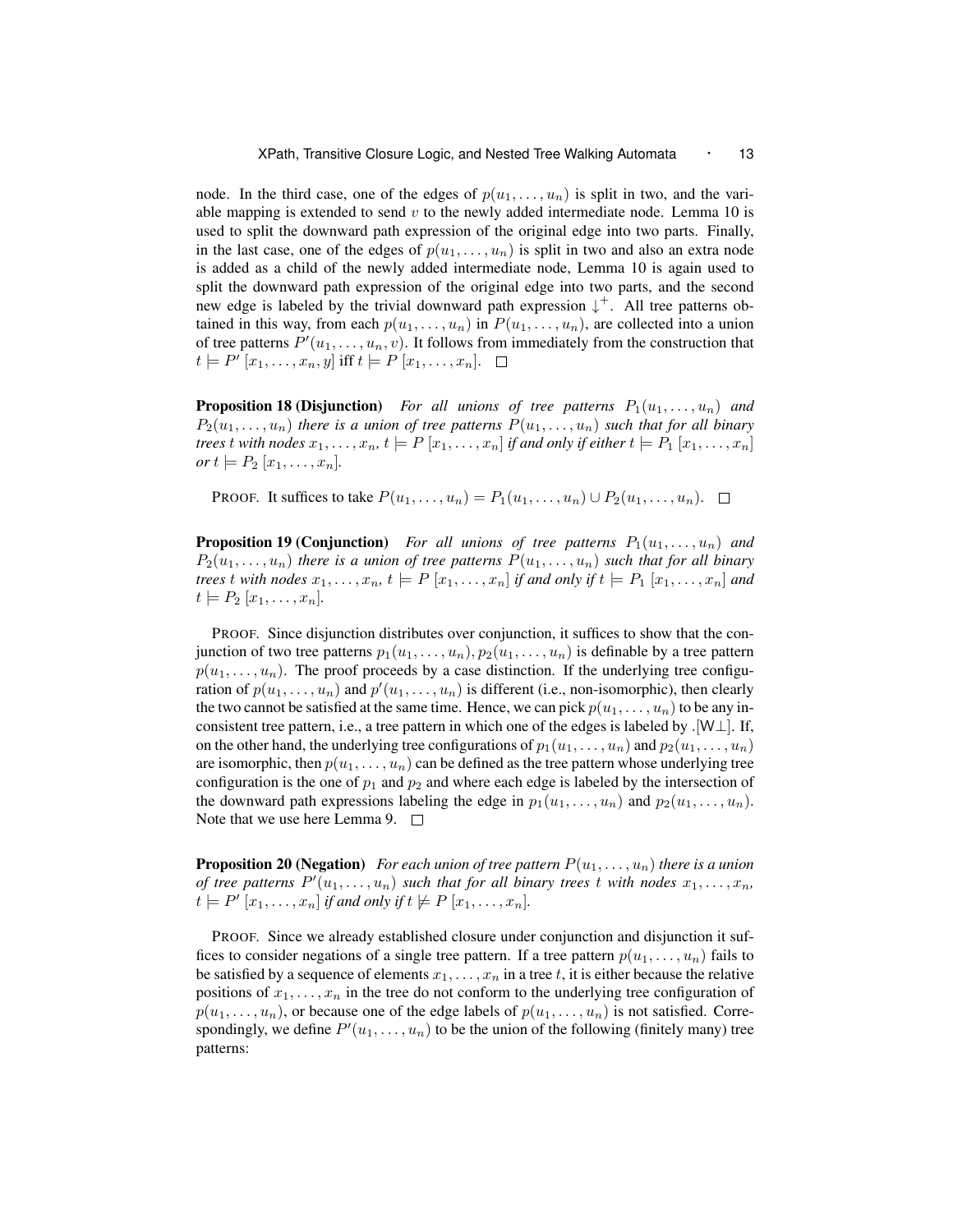- —for each tree configuration for  $u_1, \ldots, u_n$  that is different than the one underlying p, take the tree pattern based on this configuration, in which each edge is labeled by the trivial downward path expression  $\downarrow^+$ .
- —for each edge  $e$  in the underlying tree configuration of  $p(u_1, \ldots, u_n)$ , take a copy of  $p(u_1, \ldots, u_n)$  in which e is labeled by the complement of the downward path expression labeling e in  $p(u_1, \ldots, u_n)$ , while all other edges are labeled by the trivial downward path expression  $\downarrow^+$ . Note that we use here Lemma 9.

It is easily seen that  $t \models P' [x_1, \ldots, x_n]$  if and only if  $t \not\models P [x_1, \ldots, x_n]$ .

Proposition 21 (Existential quantification) *For each union of tree patterns*  $P(u_1, \ldots, u_n, v)$  there is a union of tree patterns  $P'(u_1, \ldots, u_n)$  such that for all *binary trees* t with nodes  $x_1, \ldots, x_n$ ,  $t \models P'$   $[x_1, \ldots, x_n]$  if and only if there is a node y *such that*  $t \models P[x_1, \ldots, x_n, y]$ .

PROOF. We start by taking each tree pattern in  $P(u_1, \ldots, u_n, v)$  and removing the label  $v$ . The tree patterns obtained in this way are in general not well formed: they may contain nodes that are neither the image of a variable, nor the least common ancestor of nodes that are the image of a variable, nor the root. However, any such redundant nodes can be eliminated from the tree pattern by applying one or more times the rewrite rules in Figure 1, where the redundant node is indicated by ∘ and symmetric cases of the rules are left out. Note that we use here again Lemma 9.  $\Box$ 

We are left with the task to show that the unions of tree patterns are closed under the transitive closure operator, which we will prove next.

### 4.2 Closure under TC<sup>&</sup>lt;

Our aim in this section is to show that the unions of tree patterns are closed under transitive closure. In fact, by Lemma 4 it is enough to show closure under transitive closure for unions of tree patterns of a restricted shape. More precisely, it is enough to prove Proposition 23 below.

**Definition 22** *A* 4-pattern *is a tree pattern*  $p(u, v, x, y)$  *satisfying*  $p(u) < p(v)$ ,  $p(u) \leq$  $p(x)$ ,  $p(y)$  and  $p(v) \neq p(x)$ ,  $p(y)$ .

**Proposition 23** Let  $P(u, v, x, y)$  be a union of 4-patterns. Then there is a union of *tree patterns*  $P'(u, v, x', y')$  such that for all binary trees t and nodes  $u, v, x', y', t$   $\models$  $P'(u, v, x', y')$  iff  $(x', y')$  belongs to the transitive closure of the relation  $\{(x, y) \mid t \models$  $P(u, v, x, y)$ .

We first prove a special case of Proposition 23. We call 4-pattern *linear* if  $x$  and  $y$  lie on the path from  $u$  to  $v$ , i.e., if there are no forks in the pattern.

**Lemma 24** *For each union of linear 4-patterns*  $P(u, v, x, y)$  *there is a union of linear 4*patterns  $P'(u, v, x', y')$  such that for all trees  $t$  and nodes  $u, v, x', y', t \models P'(u, v, x', y')$ *iff*  $(x', y')$  *belongs to the transitive closure of the relation*  $\{(x, y) | t \models P(u, v, x, y)\}.$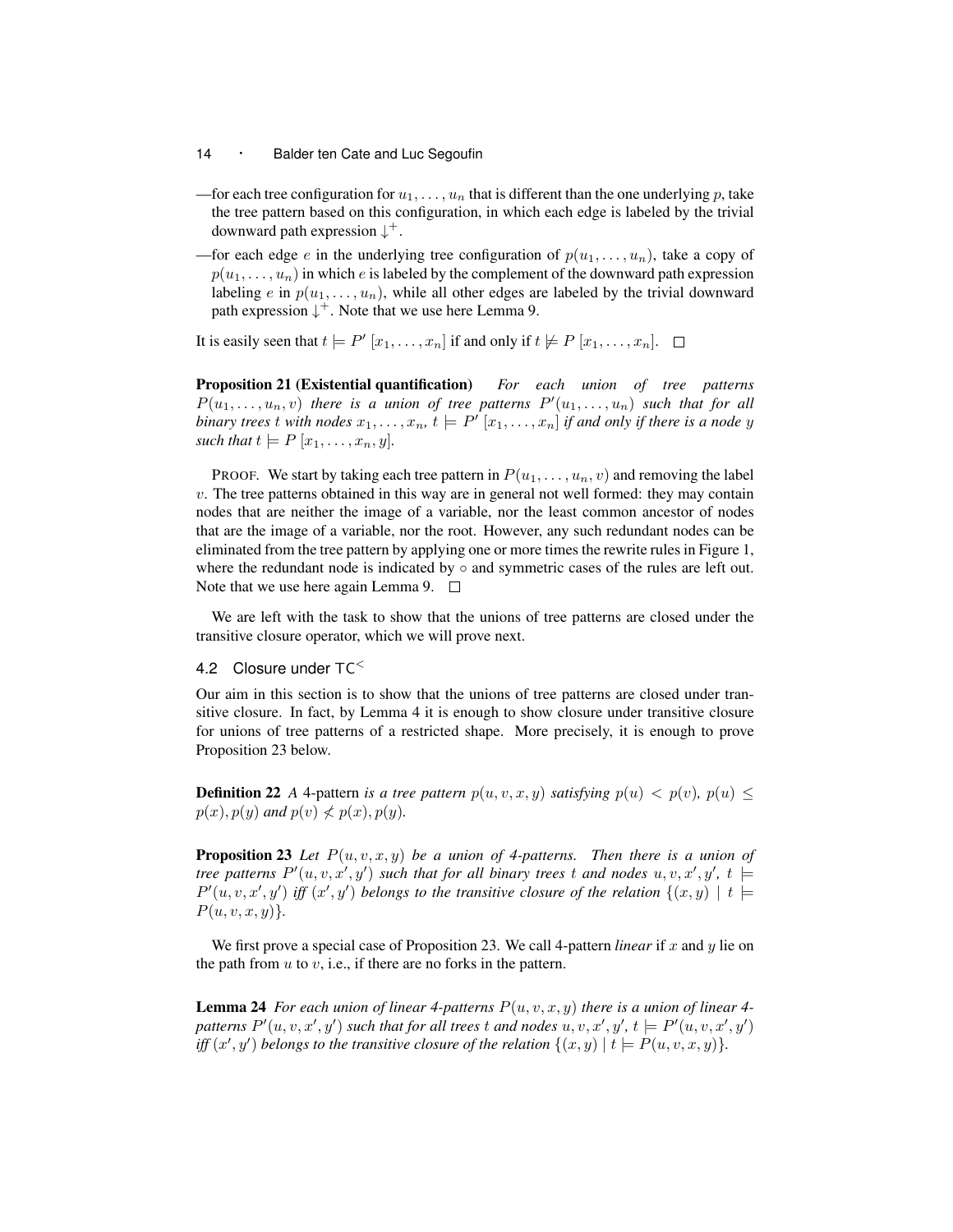

Fig. 1. Rules for eliminating redundant nodes from a tree pattern

PROOF. As described in Section 3.1, downward path expressions can be seen as defining regular string languages over an alphabet consisting of Boolean combinations of downward node expressions and sibling order information. More precisely, if  $\Phi$  is a finite set of downward node expressions and  $\Sigma = \wp(\Phi) \times \{r, 0, 1\}$ , then every downward path expressions with downward node tests from  $\Phi$  can be seen as defining a regular string language over the alphabet  $\Sigma$ . It follows that every union of linear 4-patterns  $P(u, v, x, y)$  defines, in the same way, a 4-ary MSO query on finite strings over the alphabet  $\Sigma$  (where the strings correspond to paths in trees from the root to v), and therefore also  $[T C_{xy} P(u,v,x,y)](x',y').$ 

Let  $\phi(u, v, x', y')$  be the MSO formula on finite  $\Sigma$ -strings thus obtained from  $[TC_{xy}P(u, v, x, y)](x', y')$ . It is well known that, on finite strings, every MSO definable *n*-ary query  $\psi(x_1, \ldots, x_n)$  is equivalent to a disjunction of formulas of the form

$$
x_{\pi(1)} \leq x_{\pi(2)} \leq \ldots \leq x_{\pi(n)} \wedge \n\psi_{[...,1]}(x_{\pi(1)}) \wedge \psi_{[1,2]}(x_{\pi(1)}, x_{\pi(2)}) \wedge \cdots \wedge \psi_{[n-1,n]}(x_{\pi(n-1)}, x_{\pi(n)}) \wedge \psi_{[n,...]}(x_{\pi(n)})
$$

where  $\pi$  :  $\{1, \ldots, n\}$   $\rightarrow$   $\{1, \ldots, n\}$  is a permutation and the "segment formulas"  $\psi$ [..., $\pi$ (1)], ...,  $\psi$ [ $\pi$ (*n*),...] express that the corresponding segment of the string belongs to some regular language (over  $\Sigma$ ). In particular, we may assume that  $\phi(u, v, x', y')$  is of this form (with  $n = 4$ ).

By Kleene's theorem, we can translate each segment formula to a regular expression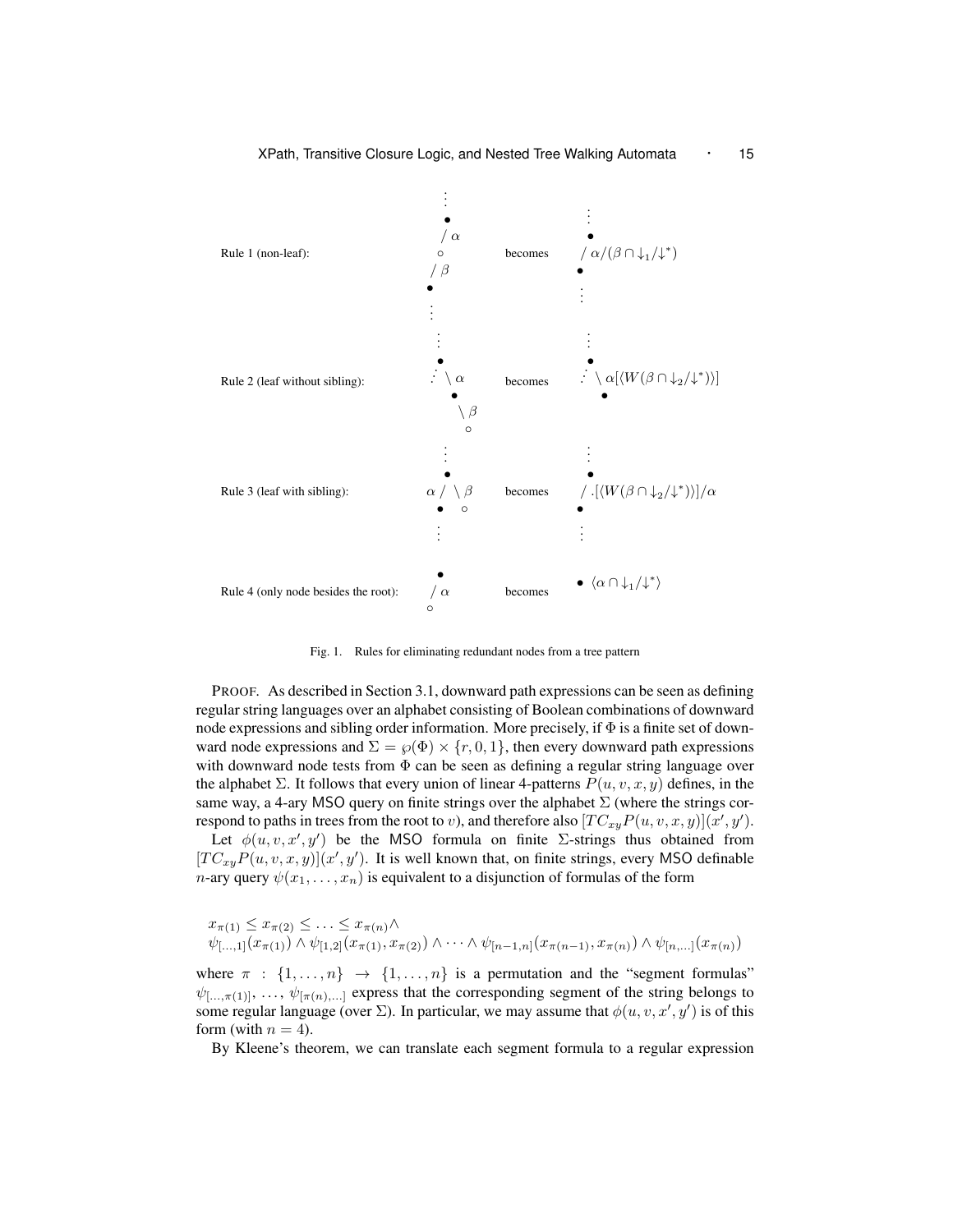over Σ, which can again be seen as a downward path expression with downward node tests from Φ.

All together, this shows that we can translate  $\phi(u, v, x', y')$  to a union of linear 4-patterns  $P'(u, v, x', y')$ , which then defines  $[TC_{xy}P(u, v, x, y)](x', y')$ .

We also know that the unions of linear 4-patterns are closed under union and composition (i.e., for all unions of linear 4-patterns  $P_1(u, v, x, y), P_2(u, v, x, y)$  there is a union of linear 4-patterns  $P(u, v, x, y)$  such that for all trees t and nodes  $u, v, x, y, t \models P(u, v, x, y)$ iff there is a node z such that  $t \models P_1(u, v, x, z)$  and  $t \models P_2(u, v, z, y)$ ). Closure under union is trivial, and closure under composition follows from Proposition 19 and Proposition 21 (inspection of the proof of these propositions shows that the resulting tree patterns are indeed again linear 4-patterns). In other words, the unions of linear 4-patterns are closed under all three regular operations: transitive closure, union and composition. This immediately gives us the following:

**Lemma 25** *Fix a finite set of linear 4-patterns*  $P(u, v, x, y)$ *. For every regular language* L over the alphabet  $P(u, v, x, y)$ , there is a union of linear 4-patterns  $P'(u, v, x', y')$  such  $\mu$  *that, for all trees*  $t$  *and nodes*  $u, v, x', y'$ , the following are equivalent:

- $(I) \, t \models P'(u, v, x', y'),$
- (2) there is a word  $w = p_1 \dots p_n \in L$ , where each  $p_i(u, v, x, y)$  is a linear 4-pattern *from*  $P(u, v, x, y)$ , and there is a sequence of nodes  $x_1, \ldots, x_{n+1}$ , such that  $x_1 = x'$ ,  $x_{n+1} = y'$ , and for all  $i \leq n$ ,  $t \models p_i(u, v, x_i, x_{i+1})$ .

We are ready to proceed with the proof of Proposition 23.

PROOF OF PROPOSITION 23. Let  $P(u, v, x, y)$  be any finite set of 4-patterns. We classify these 4-patterns  $p(u, v, x, y) \in P$  into three groups: those in which  $lca(x, v)$  <  $lca(y, v)$ , those in which  $lca(y, v) < lca(x, v)$  and those in which  $lca(x, v) = lca(y, v)$ . We call these *downward*, *upward* and *subtree* 4-patterns, reflecting the fact that walking from  $x$  to  $y$  in the tree pattern involves downward, upward or no movement along the path from u to v, and we denote by  $P_{\downarrow}, P_{\uparrow}, P_{subtree}$  the set of downward, upward and subtree 4-patterns in  $P$ . Equivalently, a 4-pattern is downward if it is of the form in Figure 2(a) where the sibling order may be changed and some of the edges may be contracted (but not the edge from  $lca(x, v)$  to  $lca(y, v)$ ), it is upward if it is of the form in Figure 2(b) where the sibling order may be changed and some of the edges may be contracted (but not the edge from  $lca(y, v)$  to  $lca(x, v)$ ), and it is a subtree 4-pattern if it is of the form in Figure 2(c), where the sibling order may be changed and some of the edges may be contracted. The node  $lca(y, v)$  has been highlighted in Figure 2 to anticipate the fact that it will play a special role in the construction below, and each edge is marked by a label  $\alpha_i$  for ease of reference.

Intuitively patterns of the form  $P_{\downarrow}, P_{\uparrow}$  can be reduced to Lemma 25 while patterns of the form  $P_{subtree}$  needs to be combined as a downward node expression. In order to achieve the latter, for  $p \in P_{subtree}$ , we will use  $\alpha_{xy}^p$  as a shorthand for the path expression  $\alpha_3^{-1}[\langle \alpha_2^{-1}$ [root])] $\alpha_4$ , which describes a walk from the node x to the node y inside the subtree below  $lca(x, v)$  (=  $lca(y, v)$ ), where  $\alpha_2, \alpha_3$  and  $\alpha_4$  are the path expression of the pattern p according to Figure 2. For a set  $S \subseteq P_{subtree}$  we will use  $\alpha_{xy}^S$  as a shorthand for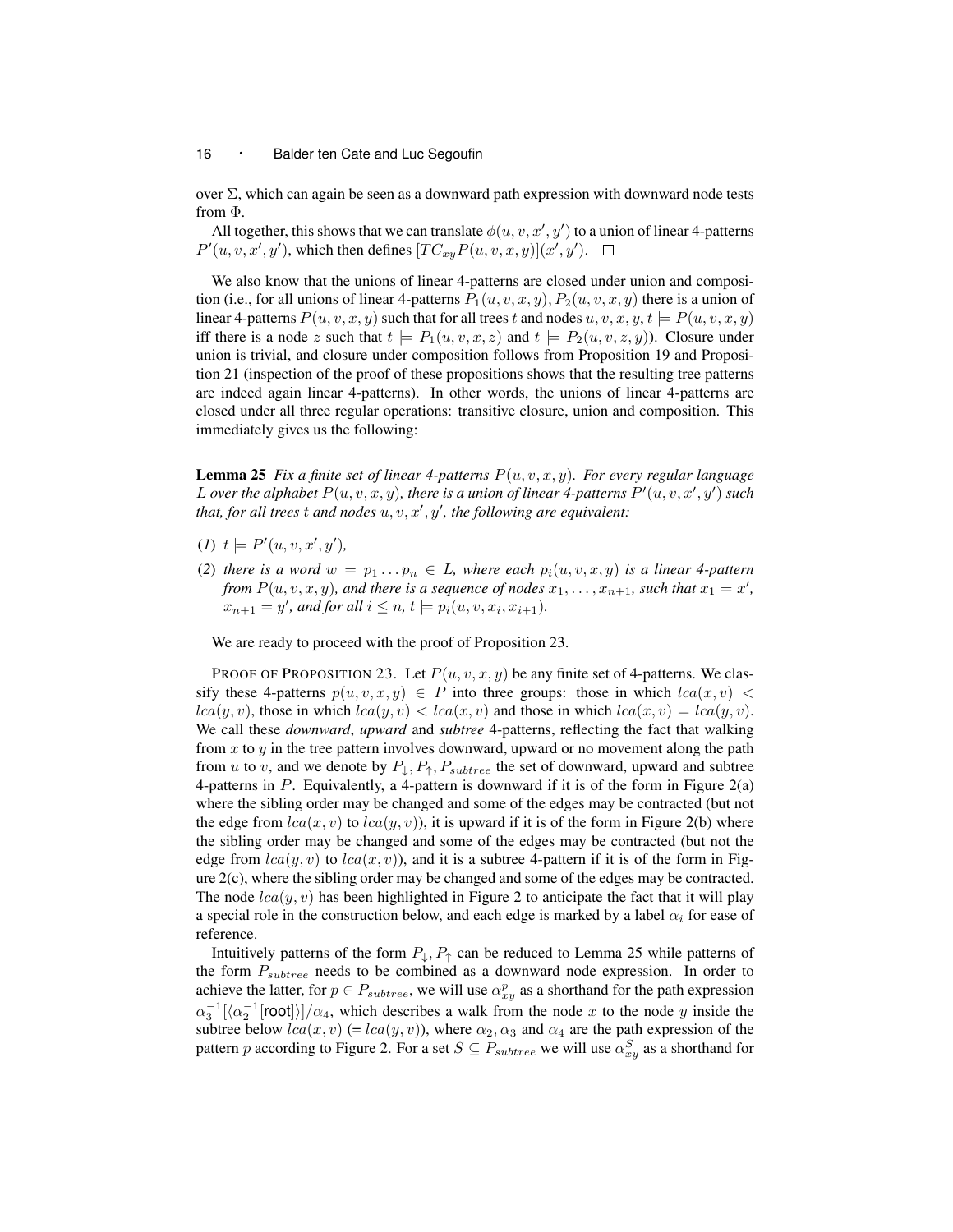

Fig. 2. Downward, upward, and subtree 4-patterns

the path expression  $\left(\bigcup \alpha_{xy}^p\right)^*$  which describes a path in the subtree below  $lca(x, v)$  =  $p{\in}S$ 

 $lca(y, v)$  where each step satisfies the constraints below  $lca(x, v)$  of a tree pattern in S.

We have to construct a union of tree patterns  $P'(u, v)$  such that for all trees t and nodes  $u, v$ , it is the case that  $t \models P'(u, v)$  iff  $(u, v)$  belongs to the transitive closure of the binary relation  $\{(x, y) | t \models P(u, v, x, y)\}.$  We will use Lemma 25 for this, by constructing a non-deterministic finite automaton over an alphabet consisting of linear 4-patterns. More precisely, define define an NFA  $A = (\Sigma, Q, \delta, q_0, F)$  as follows:

- —The set of states Q contains a state  $q_p$  for each  $p(u, v, x, y) \in P_{\downarrow} \cup P_{\uparrow}$ , plus the initial state  $q_0$ . Intuitively, the state  $q_p$  represents a situation, during the walk from  $u$  to  $v$ , where one is currently in a node matching the  $lca(y, v)$ -node of p, having just arrived there from a node matching the node  $x$  of  $p$ .
- —The alphabet  $\Sigma$  consists of finitely many linear 4-patterns  $p_{i,j,S}$  one for each  $p_i, p_j \in$  $P_{\downarrow} \cup P_{\uparrow}$  and  $S \subseteq P_{subtree}$ . Intuitively,  $p_{i,j,S}(u, v, x', y')$  expresses the following movement in the tree: *starting in a node matching the*  $lca(y, v)$ *-node of*  $p_i$ *, move to a node matching the y-node of*  $p_i$ *. Next, move around in the subtree below the node*  $lca(y, v)$ *by making any number of executions of subtree patterns in* S. Finally, having arrived *at a point that can be matched with the x-node of*  $p_i$ *, move to the node corresponding to the*  $lca(x, v)$ -node of  $p_i$  and then to node corresponding to the  $lca(y, v)$ -node of  $p_i$ . The precise definition of  $p_{i,j,S}$  is as in Figure 3. Note that the set S need to be guessed in advance as, for instance, the constraint induced by a pattern in  $S$  between the root and  $u$  need to be verified from the beginning.
- —For each pairs  $p_i, p_j \in P_{\downarrow} \cup P_{\uparrow}$  and for each subset  $S \subseteq P_{subtree}$ , there is a transition from the state  $q_{p_i}$  to the state  $q_{p_j}$  labeled by the linear 4-pattern  $p_{i,j,S}(u, v, x', y')$  (which belongs to the alphabet  $\Sigma$ ). Furthermore, there is a transition from the initial state  $q_0$  to every state  $q_{p(u,v,x,y)}$  for  $p \in P_{\downarrow}$  such that  $p(u) = p(x)$ , where the transition is labeled by the following linear 4-pattern (assuming that  $p$  is of the form in Figure 2(a) but with the edges between  $x$  and  $u$  contracted):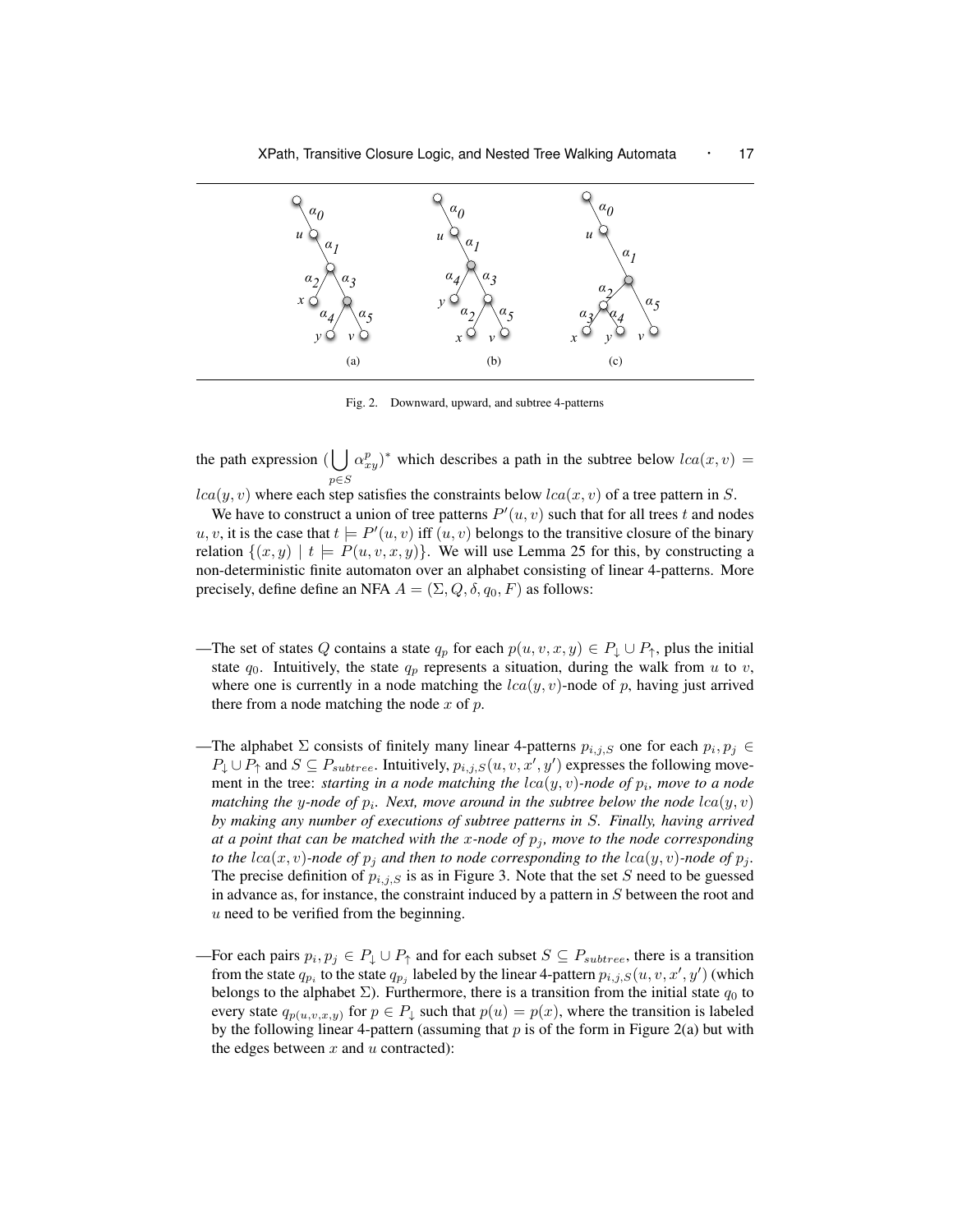$$
\begin{array}{ccc}\n\bigcap_{\{a_0^q \mid q \in S \cup \{p_j\}\}} & \bigcap_{u \in S \cup \{p_j\}}\{a_0^q \mid q \in S \cup \{p_j\}\} & u & \bigcap_{\{a_0^q \mid q \in S \cup \{p_j\}\}}\{a_0^q \mid q \in S \cup \{p_j\}\} & u & \bigcap_{\{a_1^q \mid q \in S \cup \{p_j\}\} & u & \bigcap_{\{a_2^q \mid q \in S \cup \{p_j\}\} & u & \bigcap_{\{a_3^q \mid p \in S \cup \{p_j\}\} & u & \bigcap_{\{a_4^q \mid q \in S \cup \{p_j\}\} & u & \bigcap_{\{a_5^q \mid q \in S \cup \{p_j\}\} & u & \bigcap_{\{a_6^q \mid q \in S \cup \{p_j\}\} & u & \bigcap_{\{a_7^q \mid q \in S \cup \{p_j\}\} & u & \bigcap_{\{a_7^q \mid q \in S \cup \{p_j\}\} & u & \bigcap_{\{a_8^q \mid q \in S \cup \{p_j\}\} & u & \bigcap_{\{a_9^q \mid q \in S \cup \{p_j\}\} & u & \bigcap_{\{a_9^q \mid q \in S \cup \{p_j\}\} & u & \bigcap_{\{a_9^q \mid q \in S \cup \{p_j\}\} & u & \bigcap_{\{a_9^q \mid q \in S \cup \{p_j\}\} & u & \bigcap_{\{a_9^q \mid q \in S \cup \{p_j\}\} & u & \bigcap_{\{a_9^q \mid q \in S \cup \{p_j\}\} & u & \bigcap_{\{a_9^q \mid q \in S \cup \{p_j\}\} & u & \bigcap_{\{a_9^q \mid q \in S \cup \{p_j\}\} & u & \bigcap_{\{a_9^q \mid q \in S \cup \{p_j\}\} & u & \bigcap_{\{a_9^q \mid q \in S \cup \{p_j\}\} & u & \bigcap_{\{a_9^q \mid q \in S \cup \{p_j\}\} & u & \bigcap_{\{a_9^q \mid q \in S \cup \{p_j\}\} & u & \bigcap_{\{a_9^q \mid q \in S \cup \{p_j\
$$







—The final states are all those states  $q_{p(u,v,x,y)}$  where  $p(y) = p(v)$ , as well as the initial state  $q_0$ .

It is not hard to see that, the union of linear 4-patterns obtained from this automaton by means of Lemma 25 defines the transitive closure of the relation  $\{(x, y) | t \models$  $P(u, v, x, y)$ .  $\Box$ 

### 5. STRICT CONTAINMENT IN MSO

In this section we prove Theorem 2, which says that nested TWA (or equivalently, FO(MTC)) fail to recognize all regular tree languages. The separating tree language that we use is the same tree language used in [Bojańczyk et al. 2006] to separate the regular tree languages from those recognized by TWA with pebbles. Actually, not much has to be done for the proof as the construction used in [Bojanczyk et al. 2006] contains most of what is needed to show that nested TWA fail to capture all regular tree languages.

The separating language uses only finite and binary trees, two properties expressible in  $FO(MTC)$ . We therefore show the stronger result that  $FO(MTC)$  fail to recognize all regular tree languages over finite and binary trees.

The goal is to construct by induction tree languages  $L_k$  such that  $L_k$  is not recognized by any  $(k-1)$ -nested TWA. The separating language is then essentially the union over all  $k$  of the  $L_k$ . The basis of the induction relies on the regular tree language that is not recognized by any TWA as exhibited in [Bojanczyk and Colcombet 2008]. For technical reasons we ´ actually need a slightly more powerful basis hypothesis and therefore a language slightly more complex as introduced in [Bojańczyk et al. 2006].

The precise description of the regular tree language not recognized by any TWA will not be important here but we will make use of some of its properties that we now describe.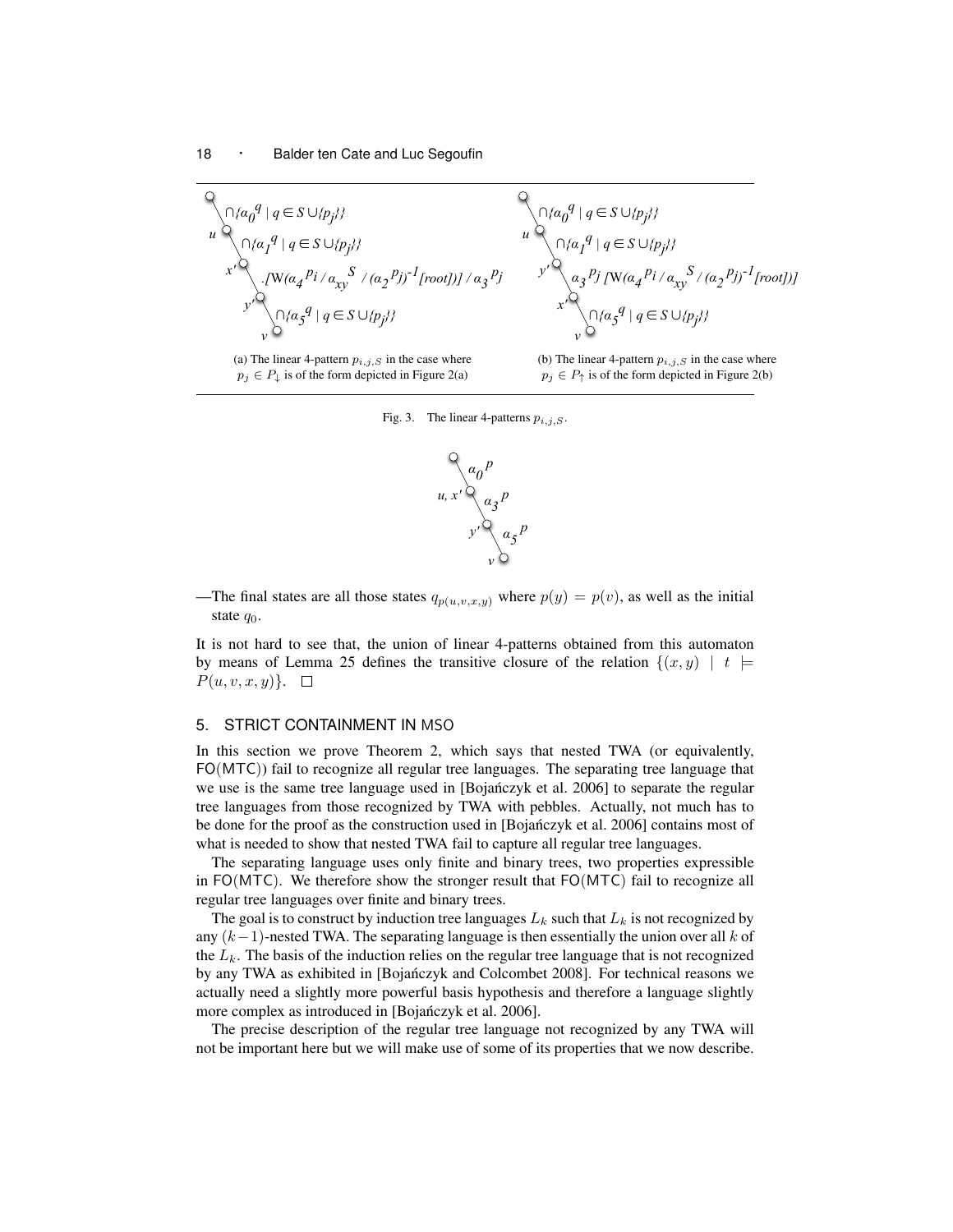

Fig. 4. The construction of  $L_2$ . The left tree is 2-separated and belongs to  $L_2$  iff the right one is in  $L_1$ .

This tree language is a set of *quasi-blank-trees*. Those are trees over the alphabet  $\{a, b\}$  in which the label a occurs only at leaves. Hence essentially all the useful information about the tree is located into its leaves that may be labeled either with a or with b. Typically a language over quasi-blank-trees express properties about the structure induced by the aleaves, like the relative positions of their common ancestors and such. The idea is that this structure is difficult to compute for TWA as they "loose their way" in the middle of the tree as it contains only **b**-nodes. The language  $L_1$  contains only quasi-blank-trees and is such that no TWA can recognize  $L_1$  or the language consisting of the quasi-blank-trees not in  $L_1$ .

We now give the intuition that underlines the construction of  $L_2$  from  $L_1$  as it already contains all the ideas of the general inductive steps. In order to define  $L_2$  we consider trees that are 2*-separated*. Those are trees that can be decomposed as (i) a top part, that contains only **b**-nodes, (ii) a maximal antichain of **c**-nodes that separate completely the top part from the rest of the tree and, (iii) each such c-node is the root of a quasi-blank-tree, denoted c-subtree in the sequel. A 2-separated tree belongs to  $L_2$  if after replacing each **c**-subtree with a node of label **a** if the subtree belongs to  $L_1$  or with a node of label **b** otherwise, the resulting tree belongs to  $L_1$ . The construction is depicted in Figure 4.

Intuitively a 1-nested TWA cannot recognize  $L_2$  for the following reasons: While the automata is in the top part, it cannot infer any relevant information from its nested subruns because, by induction, those cannot tell whether the subtree rooted at a c-node belongs or not to  $L_1$  and hence whether this node should be considered as a leaf of label **a** or of label b. Hence at an inner node of the top part it behaves as a TWA and hence, by induction, cannot tell whether this top part is in  $L_1$  or not.

There is one difference however between the behavior of the 1-nested TWA and the behavior of the TWA: Even if the nested subruns cannot say whether a c-node should be interpreted as a a or as a b, they can perform several computations that a TWA cannot do, like testing whether the subtree rooted at the current node has a even number of node, or testing whether the path from the current node to the root has odd length. Hence, on the top part of the tree, a 1-nested TWA behaves like a TWA extended with extra tests that are *blind* in the sense that they cannot see the labels of the nodes. We formalize this concept of blind tests using the notion of an oracle-TWA. In order to make the induction work we thus need to choose  $L_1$  so that no oracle-TWA can recognize it. Such a tree language was constructed in [Bojańczyk et al. 2006].

We will first recall the results on oracle-TWA from [Bojanczyk et al. 2006] that we use, then formally define the tree languages  $L<sub>k</sub>$ , and finally state and prove the inductive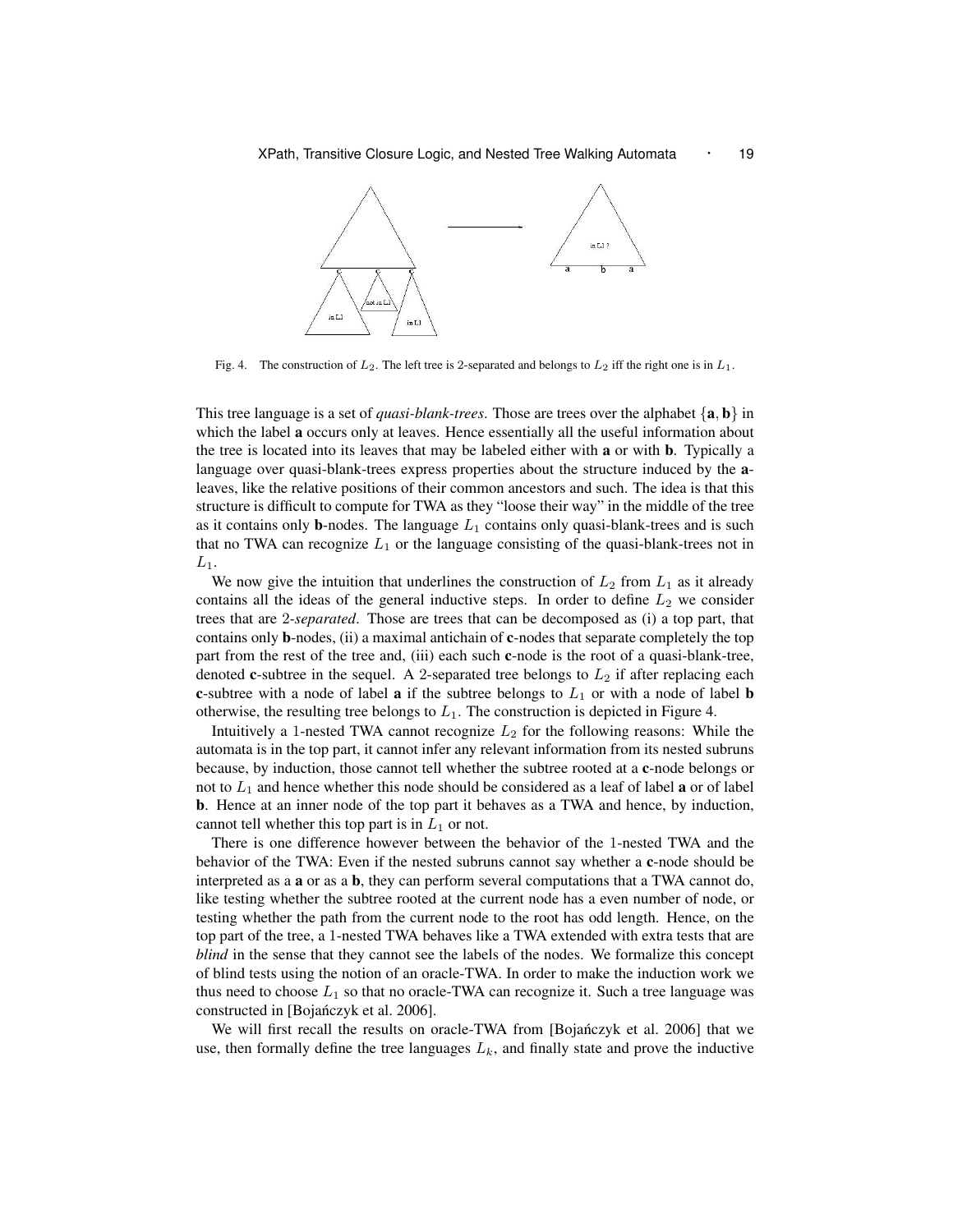hypothesis.

#### 5.1 Oracle-TWA

Oracle-TWA extend the model of nested TWA by allowing MSO tests, but only on the structure of the tree, without any access to the label of the nodes of the tree. We recall the relevant definitions from [Bojańczyk et al. 2006].

A *structure oracle*  $\mathcal O$  is a (parallel) deterministic bottom-up tree automaton that is label invariant. That is, any two trees that have the same nodes get assigned the same state by O. Therefore, a structure oracle is defined by its state space Q, an initial state  $s_0 \in Q$ and a transition function  $Q \times Q \to Q$ . We write  $t^{\mathcal{O}}$  for the state of  $\mathcal O$  assigned to a tree t. This notation is extended to contexts: given a context  $C, C^{\mathcal{O}}: Q \to Q$  is defined by  $C^{O}(q) = (C[t])^O$ , where t is some tree with  $q = t^O$ . (All states are assumed reachable.)

For a tree  $t$  and a node  $v$  of  $t$ , and a structure oracle  $\mathcal{O}$ , the *structural*  $\mathcal{O}$ *-information* about  $(t, v)$  is the pair

$$
(\text{context}(t, v)^{\mathcal{O}}, \text{subtree}(t, v)^{\mathcal{O}}) \in Q^Q \times Q
$$
.

It should be noted that the result of any unary query expressible in monadic second-order logic which does not refer to the label predicates can be calculated based on the structural  $\mathcal{O}\text{-}$ information for some  $\mathcal{O}\text{ (and vice-versa)}$ . Since the only type of oracles we use in this paper are structure oracles, we just write oracle from now on.

An *oracle-TWA* (OTWA) is a TWA extended by a structure oracle  $\mathcal{O}$ . The only difference to a usual TWA is in the definition of the transition relation which also takes into account the structural  $\mathcal{O}\text{-information about } (t, v)$ , when at a node v of t. The *size* of a OTWA is defined as the total-size of the TWA part plus the number of states of the oracle part.

The *behavior* of an OTWA, or a nested TWA, in a tree is, informally, the set of state transitions corresponding to root-to-root runs of the automaton in the tree. More formally we define the behavior  $b_A(t)$  of an OTWA or nested TWA A in a tree t as a subset of  $Q \times Q$ , where Q is the set of states of A, such that the pair  $(p, q)$  is in  $b<sub>A</sub>(t)$  iff there exists a run of A in t, starting at the root in state  $p$ , ending at the root in state  $q$ . Similarly we define the behavior of  $A$  in a context  $C$  by looking at the runs of  $A$  starting and ending at the port of  $C$ .

The following result of [Bojańczyk et al. 2006] plays an important role in the definition of the languages  $L_k$  ( $k > 1$ ): it provides not only for the base case  $L_1$ , but it is also used in the inductive definition of  $L_k$  with  $k > 1$ .

Proposition 26 ([Bojańczyk et al. 2006]) There exists a language of finite quasi-blank*trees*  $L_1$  *such that for any number*  $m$ *, there exists a tree*  $s \in L_1$  *and a tree*  $t \notin L_1$ *, such that for any OTWA A of size bounded by m, the behavior of A on s is the same as the behavior of A on t.* 

### 5.2 Inductive definition of the tree languages  $L_k$

A *k*-separated tree is a tree defined by induction, the base case being the 1-separated trees which are the quasi-blank-trees. A  $k$ -separated tree can be decomposed as (i) a top part, that contains only b-nodes, (ii) a maximal antichain of c-nodes that separate completely the top part from the rest of the tree and, (iii) each such c-node is the root of a  $(k-1)$ -separated tree, denoted by c-subtree in the sequel.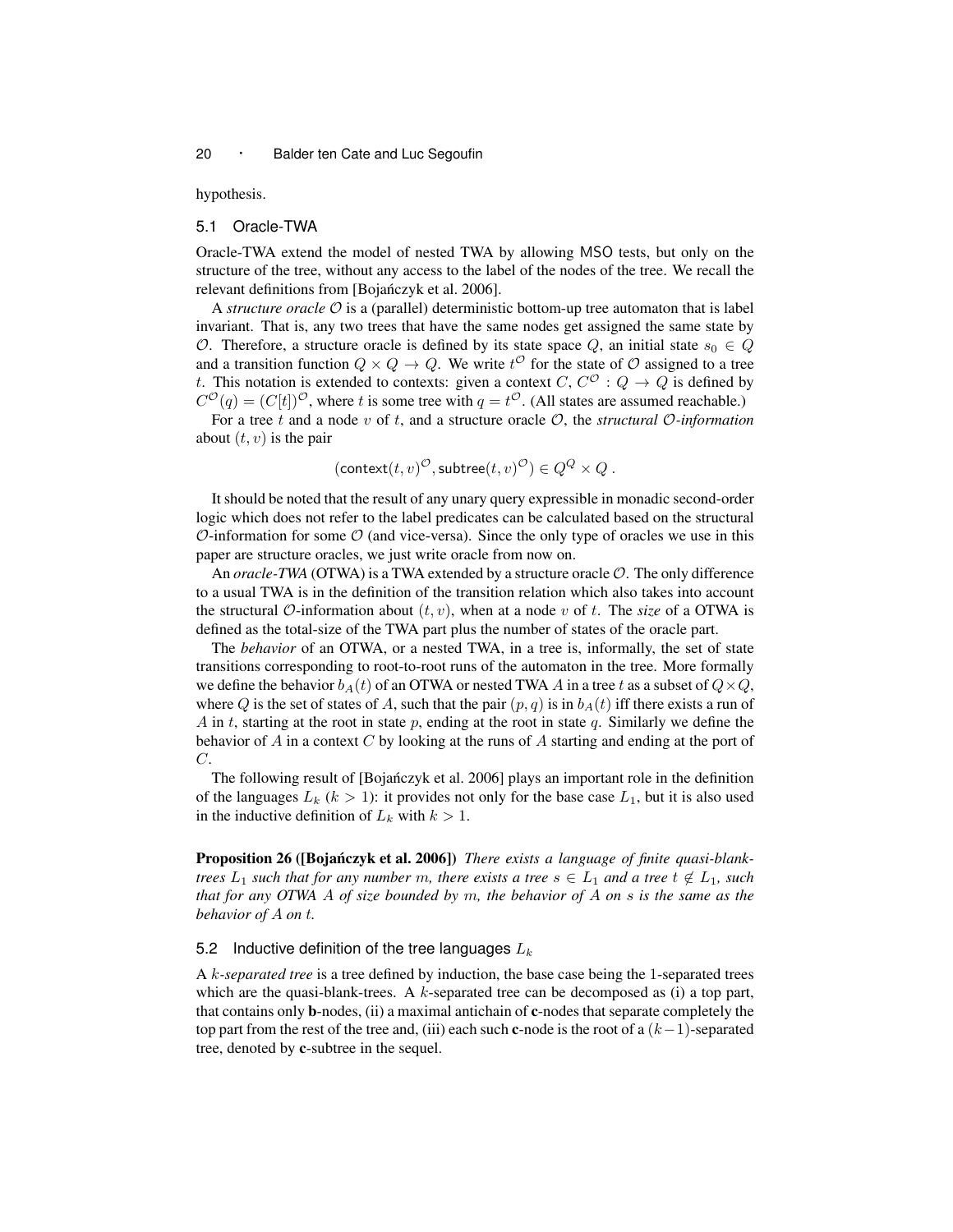**Definition 27**  $L_k$  ( $k > 1$ ) is the set of k-separated trees for which the following holds: *when each maximal* c*-subtree is replaced by a node labeled* a *in case the subtree belongs to*  $L_{k-1}$  *and with a node labeled* **b** *otherwise, the resulting tree belongs to*  $L_1$ *.* 

Given k and a  $(k-1)$ -nested TWA A, we want to construct two trees  $s_k$  and  $t_k$  such that A accepts  $s_k$  iff A accepts  $t_k$  and  $s_k \in L_k$  while  $t_k \notin L_k$ . We shall do this by induction replacing in a sufficiently big tree in  $L_k$  several subtrees  $s_{k-1}$  by subtrees  $t_{k-1}$  in a way that the resulting tree is no longer in  $L_k$ . We therefore need a inductive hypothesis stronger than just the fact that A has the same behavior on  $s_{k-1}$  and  $t_{k-1}$ : we need that A cannot distinguish  $Cs_{k-1}$  from  $C_{k-1}$  for all contexts C such that  $Cs_{k-1}$  is a k-separated tree. The technical difficulty is that the behavior of A in  $s_{k-1}$  and in  $t_{k-1}$  does depend on C because of its nested subcomputations.

We relativize the notion of behavior to a context  $C$ . Given a tree  $t$ , a context  $C$  and a nested TWA A, the *behavior of* A in t relative to C is the set of pairs of states  $(p, q)$  such that there is a run of  $A$  in  $C_t$ , starting at the root of  $t$  in state  $p$ , ending at the root of  $t$ in state q and such that A never leaves t during the run. Note that even if A does not go outside  $t$ , its nested subcomputations may, and the behavior of  $A$  in  $t$  relative to  $C$  depends on  $C$ . Similarly we define the notion of behavior of  $A$  in  $C$  relative to  $t$ , by considering this time runs of A that starts and ends at the hole of  $C$ , stays inside the context  $C$ , but its nested subcomputations may visit  $t$ .

The relative behavior of A in t is therefore essentially a function from a context  $C$  to a behavior. It will be important for us that this function can be finitely represented and computed by a tree automata. Consider for instance the case of a 1-nested TWA  $A$ . At any node of  $t$ , the transitions of  $A$  depend by definition on the existence of runs of some TWA. Those runs may occur in t but also in the context  $C$ . But for the part occurring in  $C$  it is sufficient to know the behavior of those TWA in  $C$ , a finite amount of information! The extension to arbitrary  $k$  is a bit tricky: A relative behavior of a  $k$ -nested TWA in  $t$  depends on the behavior of  $(k - 1)$ -nested TWA in C, but this depends on the relative behaviors of  $(k-2)$ -nested TWA in t... We note that the finite presentation of relative behavior we use below is different from the one used in [Bojanczyk et al. 2006] for TWA with pebbles. ´ The reason is that the relative behavior of a TWA using  $(k-2)$  pebbles depends on the positions of pebbles  $k - 1$  and k in t, but in our case, there is no such pebbles, hence it depends only on  $C$  and  $t$ . Therefore the finite presentation of relative behaviors is simpler for nested TWA than for TWA with pebbles.

Let *A* be a nested TWA of rank *k* and let  $(A_i)_{i \in J}$  be all the nested TWA (of rank strictly less than  $k$ ) occurring in the inductive definition of  $A$ . Let  $Q$  be the set of states of  $A$  and  $(Q_j)_{j \in J}$  be the set of states of  $A_j$ . The *basic relative behavior type* of A on a tree t is a function  $\tau$  from  $\Pi_{j\in J}\wp(Q_j\times Q_j)$  to a subset of  $Q\times Q$  such that for any context C, if for all  $j \in J$ ,  $\alpha_j$  is the behavior of  $A_j$  in C relative to t, then  $\tau((\alpha_j)_{j \in J})$  is the behavior of A in t relative to C. In the degenerated case  $k = 0$  this is simply a subset of  $Q \times Q$ . The *relative behavior type* of A on t is the set  $\{\tau, (\tau_i)_{i \in J}\}$  where  $\tau$  is the basic relative behavior type of A on t while  $\tau_i$  is the basic relative behavior type of  $A_i$  on t.

We are now ready to state and prove our induction hypothesis:

**Proposition 28** *For any numbers*  $m$  *and*  $k \geq 1$ *, there exists a tree*  $s_k \in L_k$  *and a tree*  $t_k \notin L_k$ , such that for any  $(k-1)$ -nested TWA A of size bounded by m, the relative *behavior type of* A in  $s_k$  *is the same as the relative behavior type of* A in  $t_k$ .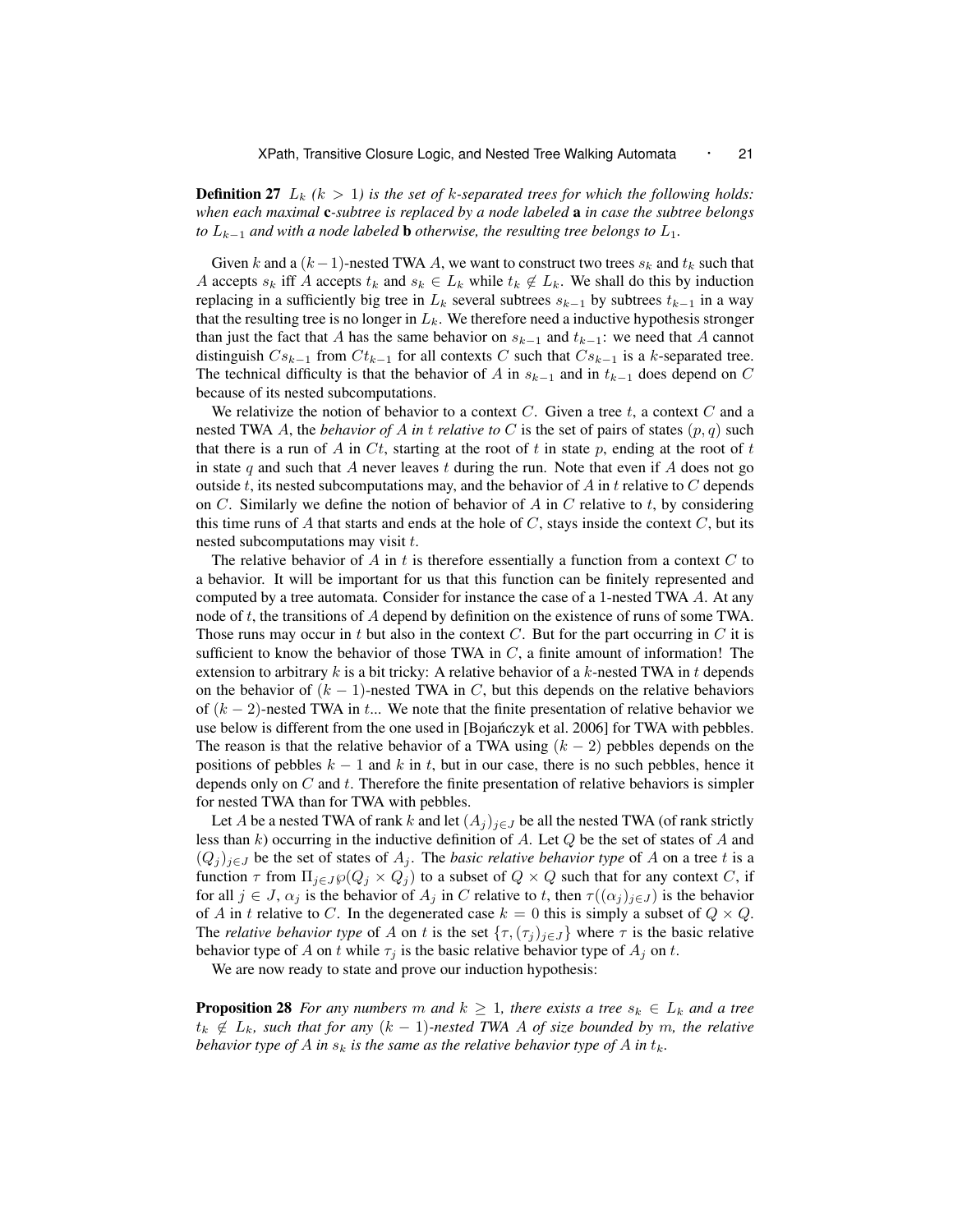PROOF. The proof is by induction on k. The base case of  $k = 1$  is a special case of Proposition 26 with a trivial structure oracle. Assume now that  $k > 1$ . Fix m and assume by induction that  $s_{k-1}$  and  $t_{k-1}$  satisfies the statement of the proposition for m and  $k-1$ . Assume also by induction that  $s_1$  and  $t_1$  satisfies the statement of the proposition for  $f(m)$  and  $k = 1$  for an appropriate function f that will be apparent from the proof below. Construct  $s_k$  as follows. Consider  $s_1$  and replace each leaf of label **a** with a copy of  $s_{k-1}$  after relabeling its root with c, and each leaf of label b with a copy of  $t_{k-1}$  after relabeling its root with c. Similarly we construct  $t_k$  starting from  $t_1$ . Consider a nested TWA A of size smaller than  $m$  and of rank smaller of equal to  $k - 1$ . We show that the relative behavior type of A in  $s_k$  is the same as its relative behavior type in  $t_k$ . This last assertion is proved by induction on the rank of  $A$ . We only prove here the most difficult case when the rank of A is exactly  $k-1$ . The cases when the rank is strictly smaller than  $k - 1$  are special (and simpler) cases of this one.

Assume  $(A_i)_{i\in J}$  are all the nested TWA occurring in the inductive definition of A, and let  $l_j$  be the rank of  $A_j$  and let  $\sigma_j$  be the basic relative behavior type of  $A_j$  on  $s_k$  and  $\tau_j$ be the basic relative behavior type of  $A_j$  on  $t_k$ . Similarly let  $\sigma$  and  $\tau$  be the basic relative behavior type of  $A_j$  on  $s_k$  and  $t_k$ . Because  $A_j$  has a rank strictly smaller than  $k-1$ , we already know that  $\tau_j = \sigma_j$  and  $\tau = \sigma$ . It remains to prove that  $\tau = \sigma$ .

Consider a context C and let, for any  $j \in J$ ,  $\alpha_j$  be the behavior of  $A_j$  in C relative to  $t_k$ . Note that because  $\tau_j = \sigma_j$  we know that  $\alpha_j$  is also the behavior of  $A_j$  in C relative to  $s_k$ . Hence  $\alpha_j$  is independent of whether  $t_k$  or  $s_k$  is attached to  $C$ .

To show that  $\tau = \sigma$  we will construct an OTWA B of size bounded by  $f(m)$  that simulates in  $s_1$  the behavior of A in the top part of  $s_k$  and simulates in  $t_1$  the behavior of A in the top part of  $t_k$  and we conclude that they are the same using Proposition 26. The idea is that because the  $A_j$  have a rank strictly smaller than  $k-1$  and a size smaller than m, they cannot distinguish  $s_{k-1}$  from  $t_{k-1}$  and hence their behavior in the top part of  $s_k$ or  $t_k$  can be simulated by a structure oracle.

For  $j \in J$ , let  $\theta_j$  be the relative behavior type of  $A_j$  in  $s_{k-1}$  (and hence also in  $t_{k-1}$  by induction hypothesis).

Based on  $(\alpha_j)_{j\in J}$  and  $(\theta_j)_{j\in J}$  we construct for any  $j\in J$  and any pair of state  $(p,q)$  of  $A_j$ , a MSO formula  $\varphi_{p,q}^j(x, y)$  such that the formula is true for a pair of nodes  $x, y$  of  $s_1$ (resp.  $t_1$ ) iff  $A_j$  has a run in  $Cs_k$  (resp.  $Ct_k$ ) starting in state p at the copy  $x'$  of x inside the top part of  $s_k$  (resp.  $t_k$ ) and ending in state  $q$  at  $y'$  the copy of  $y$  inside the top part of  $s_k$ (resp.  $t_k$ ). Similarly we construct a MSO formula  $\phi_{p,q}^j(x, y, z)$  that moreover restrict the runs of  $A_j$  to the subtree rooted at z. The formulas are *blind* in the sense that they don't use the unary predicates labeling each node. They are constructed by induction on the rank of  $A_j$ . We only give the proof for  $\varphi_{p,q}^j(x,y)$  as  $\varphi_{p,q}^j(x,y,z)$  uses the same construction but moreover restricts all quantifications to the subtree rooted at  $z$ .

Assume first that  $A_j$  is a TWA. The runs of  $A_j$  do not depend on any other automata and  $\theta_j$  is a set of pairs of states of  $A_j$ . The formula  $\varphi_{p,q}^j(x,y)$  builds on the classical construction for simulating the run of a TWA in a tree using MSO formulas (see also Section 6). We apply this construction to the TWA  $A'$  that uses the transition table of  $A_j$  on inner nodes and switch state according to  $\alpha_j$  when visiting the root of the tree and according to  $\theta_i$  when visiting a leaf of the tree. As  $A_i$  cannot distinguish  $s_{k-1}$  from  $t_{k-1}$ , the labels of the leaf are irrelevant and the formulas built from A' have the desired properties.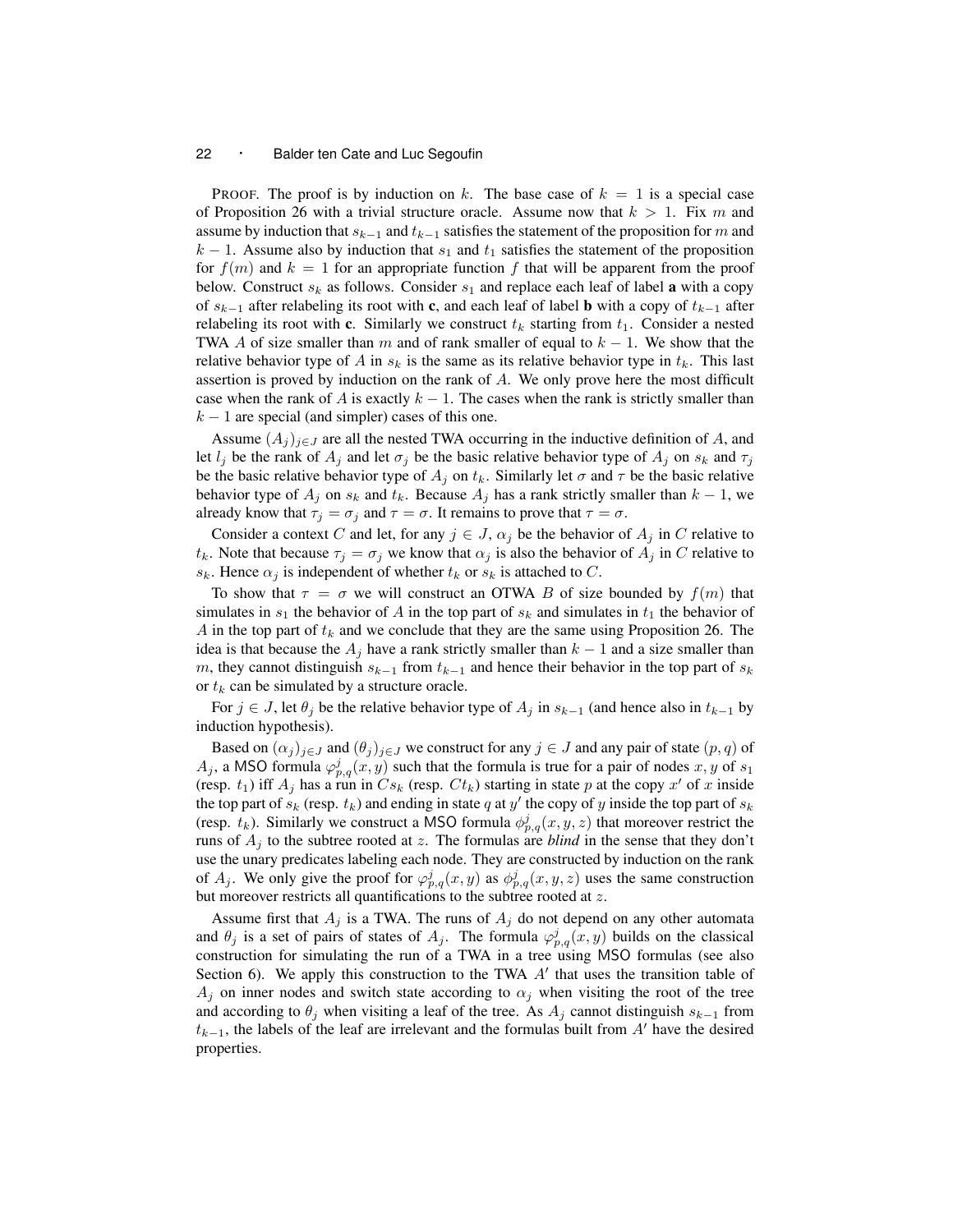Assume now that  $A_j$  is of rank  $l_j > 0$ . Let  $(A_i)_{i \in I}$  be the nested TWA occurring in the inductive definition of  $A_j$ . Again the formula we construct uses the classical simulation using MSO of the following TWA  $A'$ . At an inner node, the transitions of  $A'$  are given by the transition table of  $A_j$  together with the formulas  $(\varphi^i)_{i \in I}$  and  $(\varphi^i)_{i \in I}$  constructed by induction in order to test whether subruns are accepting of not. At the root of the tree the transition of  $A'$  is made according to  $\alpha_j$ . At a leaf x the transition of  $A'$  is made according to  $\theta_j((\alpha'_i)_{i\in I})$  where  $\alpha'_i$  is the behavior of  $A_i$  in the context  $CC'$  where  $C'$  is the context formed from  $Ct$  by placing the hole in  $x$  in the current tree, i.e ignoring the subtree rooted at x. We are done if we can express  $\alpha'_{i}$  in MSO but that can be achieved by composing the relations  $(\alpha_j)_{j \in J}$  with the formulas  $(\varphi^i)_{i \in I}$  and  $(\varphi^i)_{i \in I}$  computed by induction, and this composition can be expressed in MSO.

From the formulas just computed it is now possible to compute an oracle  $\mathcal O$  such that for any node v of  $s_1$  or  $t_1$ , the structural information about v implies all possible runs  $(A_i)_{i \in J}$ may have starting from  $v$  and therefore which transitions of  $A$  at the copy of  $v$  in  $s_k$  or  $t_k$ can be taken. The size of  $\mathcal O$  can be deduced from the formulas computed above and is a function  $q$  of  $m$ .

Based on  $\mathcal{O}$ , we construct the desired OTWA  $B$  as follows. The states of  $B$  are exactly the states of A and B relies on the structural automaton  $\mathcal{O}$ . Let  $\tau'$  be the basic relative behavior type of A in  $s_{k-1}$  and  $\sigma'$  be the basic relative behavior type of A in  $t_{k-1}$ . Notice that  $\sigma'$  and  $\tau'$  may be different as we only know by induction that  $(k-2)$ -nested TWA cannot distinguish  $s_{k-1}$  from  $t_{k-1}$ . At an inner node of label **b**, the transitions of B are set according to the transitions of  $A$ , using the structural  $O$ -information for deciding whether  $A_i$  has an accepting run or not in the appropriate subtree. At a leaf of label **a**, the transitions of B is set according to  $\sigma'((\alpha'_j)_{j\in J})$  where  $\alpha'_j$  is the behavior of  $A_j$  in the context formed by placing a hole at the current leaf and, as above, can be computed from the information provided by  $\mathcal O$  and  $(\alpha_j)_{j\in J}$ . Similarly, at a leaf of **b**, the transition of B is set according to  $\tau'((\alpha'_j)_{j\in J})$ . By construction it is now clear that B is in state q at a node x of  $s_1$  iff A was also in state q at x in  $s_k$ . Similarly for  $t_1$  and  $t_k$ . Hence the behavior of B in  $s_1$  is the same as the behavior of A in  $s_k$  while the behavior of B in  $t_1$  is the same as the behavior of A in  $t_k$ . From the discussion above, the size of B is  $f(m) = O(mg(m))$  and by Proposition 26 the two behaviors must be equal.  $\square$ 

#### 5.3 Deriving the strict containment

We now apply Proposition 28 to derive strict containment results. In [Bojanczyk et al. 2006] it is shown that  $L_1$  is recognizable by a TWA using 1 pebble. A simple modification of their argument actually show that  $L_1$  is recognizable by a 1-nested TWA. Moreover, a simple induction on  $k$  then shows that for any  $k$ ,  $L_k$  is recognized by a  $k$ -nested TWA. We refrain from giving the argument here, only for the reason that it would require a detailed definition of the definition of the language  $L_1$ .

It follows by Proposition 28 that for nested TWA, more nesting depth provides more expressive power:

### **Theorem 29**  $L_k$  *is recognizable by a k-nested TWA but not by a*  $(k-1)$ *-nested TWA.*

It is easy to see that the union over  $k$  of all the  $L_k$  is not a regular language. The language  $\mathcal{L}_{\text{sep}}$  separating MSO from nested TWA is therefore formed from the union of all  $L_k$  by relaxing the constraint of being k-separated for some k. It will be defined such that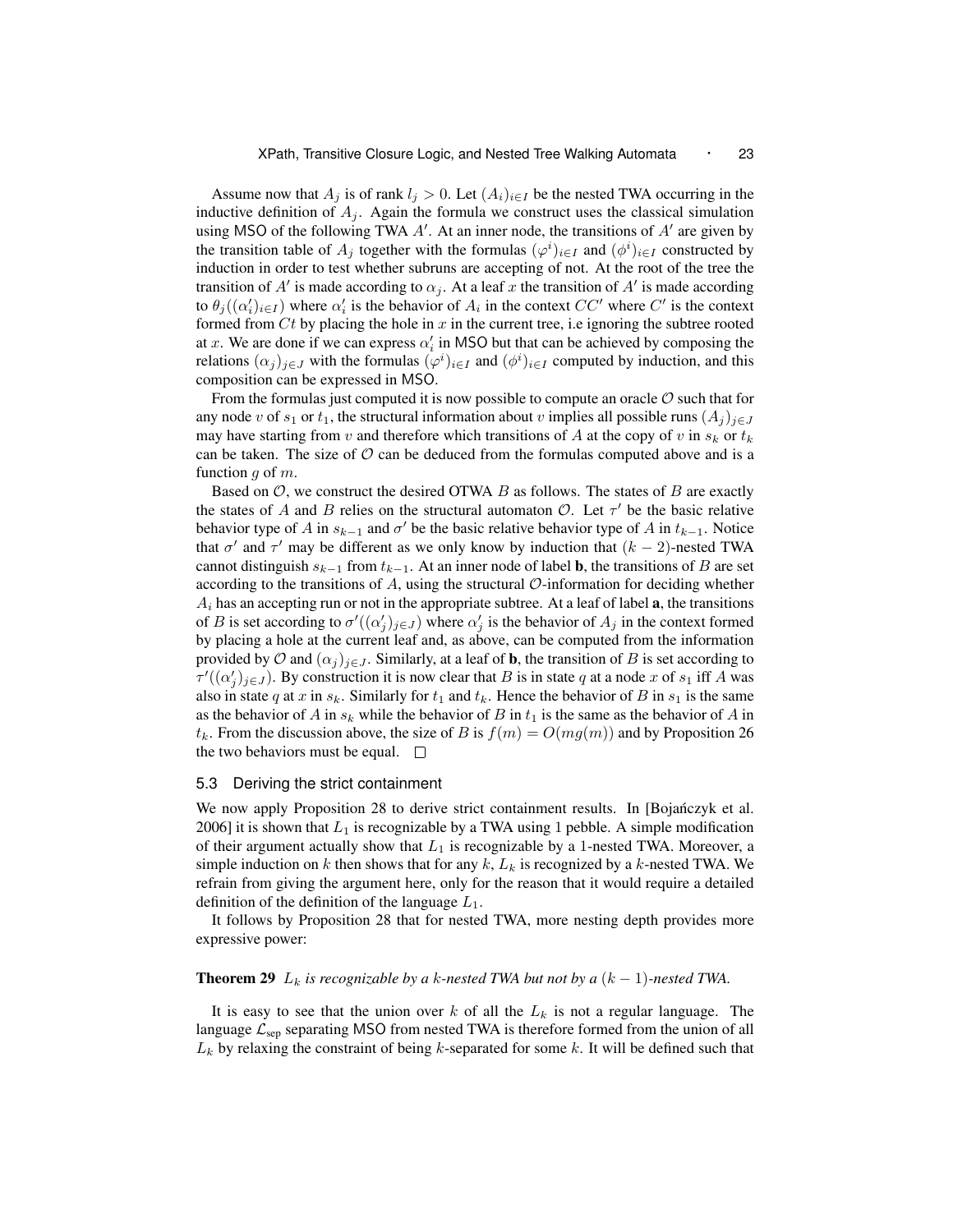the intersection of  $\mathcal{L}_{\text{sep}}$  with the set of k-separated trees is exactly  $L_k$ . In particular, all the trees  $s_k$  from Proposition 28 belong to  $\mathcal{L}_{sep}$ , but none of the trees  $t_k$  does. Therefore, no nested TWA can recognize  $\mathcal{L}_{sep}$ . More formally,  $\mathcal{L}_{sep}$  is the set of trees with labels in  $\{a, b, c\}$  such that **a** appears only at the leaves and such that the following rewriting process ends with a tree in  $L_1$ . The rewriting process replace a subtree whose root has label c and which does not contain any other **c**-node, with a leaf of label **a** if this subtree belongs to  $L_1$ , or with a leaf of label **b** otherwise. It ends when there is no more node of label  $c$  in the tree. The following fact is easy to prove.

# Fact 30 ([Bojańczyk et al. 2006])  $\mathcal{L}_{sep}$  *is a regular tree language, i.e., it is definable in* MSO*.*

From Proposition 28 it follows that  $\mathcal{L}_{sep}$  cannot be recognized by a nested TWA and Theorem 2 is proved.

Theorem 31 ℒ*sep cannot be recognized by a nested TWA.*

# 6. COMPLEXITY ISSUES

In this section we study the complexity of two types of problems for Regular  $XPath(W)$ and nested TWA. The *(finite) satisfiability*, or *(finite) non-emptiness*, problem is to determine the existence of a (finite) tree that satisfies a given Regular XPath(W) expression (or is accepted by a given nested TWA). The *evaluation* problem is to compute, given a finite tree and a Regular  $XPath(W)$  path expression (or nested TWA), the set of pairs satisfying the path expression (or, accepted by by the nested TWA).

We first comment on the size of a nested TWA. Given a nested TWA  $\ddot{A}$ , its state-size  $|A|$  will be the total number of states of all the nested TWA that are used in the inductive definition of A. The total-size  $||A||$  of A will be the sum of the state-size of A and the total number of transition of all the nested TWA that are used in the inductive definition of A. Note that ||A|| can be exponential in |A|. The translation from Regular XPath(W) to nested TWA described in Lemma 7, since it runs in linear time, always produces a nested TWA whose total-size is linearly bounded by the length of the input expression. Hence, for the results below, it is enough to prove all our upper bounds for nested TWA model while proving the lower bounds for Regular XPath(W) expressions.

We start with the evaluation problem.

# **Theorem 32** *(i) Given a nested TWA A and a finite tree t, one can compute*  $A(t)$  *in time polynomial in*  $||A||$  *and*  $|t|$ *.*

*(ii) Given a Regular XPath* $(W)$  *path expression*  $\alpha$ *, and a finite tree t, one can compute*  $[\![\alpha]\!]^t$  *in time polynomial in*  $|\alpha|$  *and*  $|t|$ *.* 

PROOF. Since Regular XPath(W) expressions can be translated into nested TWA in linear time, it suffices to prove the first part of the theorem. Let  $A$  be any nested TWA, let  $A_0, \ldots, A_{n-1}$  be all subautomata used (recursively) by A, in order of increasing nesting depth, let  $A_n = A$  and let t be any finite tree. For each  $i \leq n$  starting with  $i = 0$ , and for each node  $x \in t$ , we compute and store the relation  $A_i(t_x)$ . Hence it is enough to consider the case of TWA. Using classical automata techniques, this can be done in polynomial time.  $\square$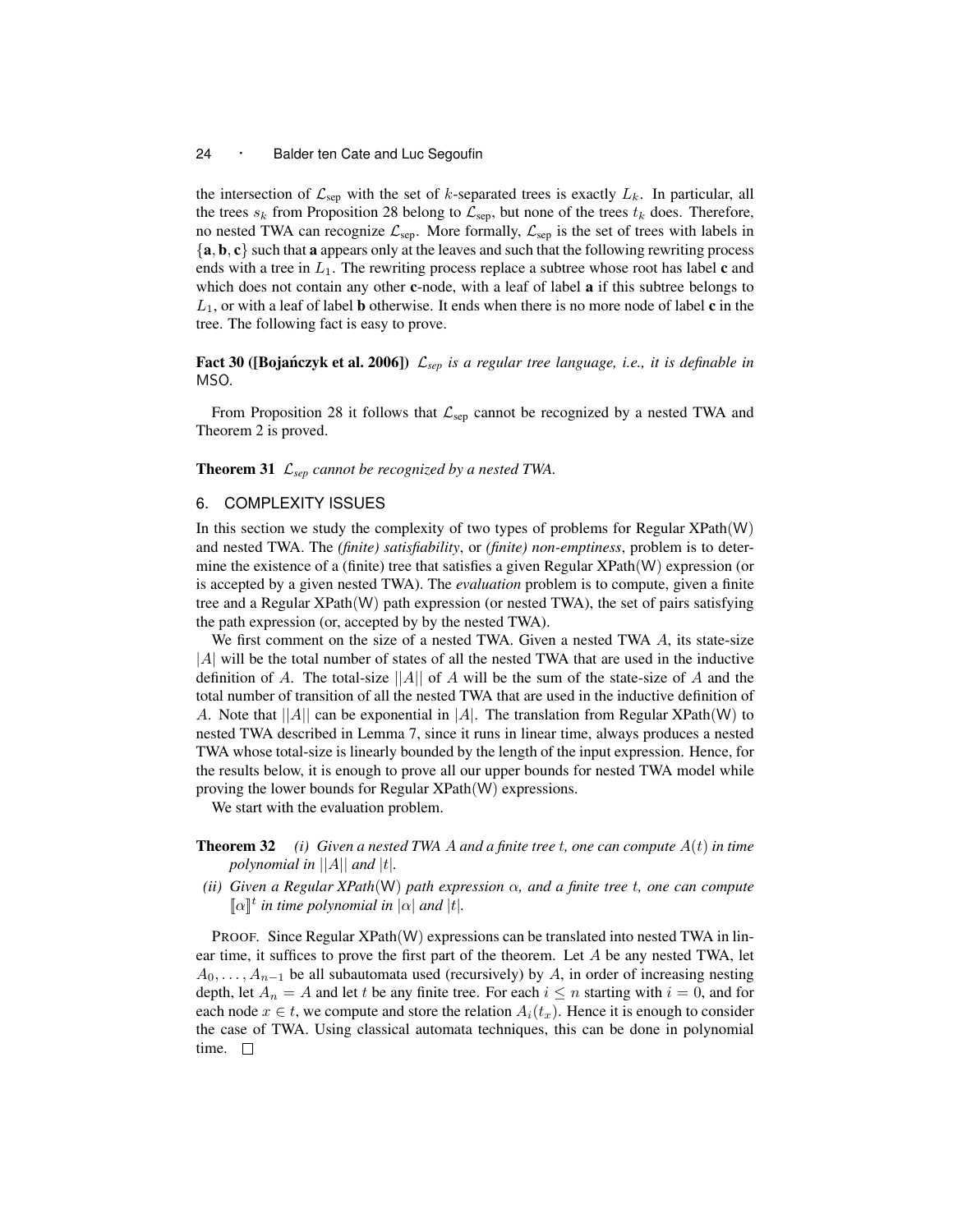Note that the naive algorithm used in the above proof is not likely to be optimal. We leave it as an open question whether non-emptyness of  $A(t)$  can be tested  $O(||A|| \cdot |t|)$ .

Theorem 32 shows that query evaluation for Regular  $XPath(W)$  is no harder than for Core XPath, up to a polynomial. For static analysis tasks, the situation is a bit different: as we will show next, the *emptiness* problem for nested TWA, and the *satisfiability* problem for Regular XPath(W) path expressions, are 2-ExpTime-complete. Note that satisfiability is only ExpTime-complete for Core XPath and for Regular XPath, while it is non-elementary for FO(MTC) (and in fact, already for FO) [ten Cate and Lutz 2007].

### Theorem 33 *The following problems are* 2-EXPTIME*-complete:*

- *(i) The satisfiability and finite satisfiability problems of Regular XPath*(W)*.*
- *(ii) The non-emptiness and finite non-emptiness problems for nested TWA, both when the complexity is measured in terms of the state-size and when it is measured in terms of the total-size.*

The same holds for many other static analysis problems for Regular  $XPath(W)$ , such as *query containment* and *query equivalence*, since they are all interreducible, using the negation operator in node expressions (cf. for instance [ten Cate and Lutz 2007]). Theorem 33 is to be compared with a similar result over nested words obtained in [Alur et al. 2007]. In [Alur et al. 2007] the authors considered an extension of CaRet with a "within" operator and satisfiability over nested words was shown to be 2-EXPTIME-complete. As nested words are trees presented as words and CaRet is a temporal logic, the two results are similar in spirit. However the extension of CaRet with the "within" operator has the expressive power of FO over trees while Regular XPath(W) has the stronger expressive power of FO(MTC).

The remainder of this section is devoted to a proof of Theorem 33. We will consider in this section only the binary tree case but it will follow immediately from Section 7 that this extends to arbitrary unranked ordered trees. We therefore assume for the rest of this section that the tree are binary, possibly infinite.

The upper bounds are based on a double exponential time translation from nested TWA to top-down tree automata. It is well known that non-emptiness of top-down tree automata can be tested in PTime. The lower bounds are based on a simulation of exponential space bounded alternating Turing machines using Regular XPath(W) formulas. Since finiteness of a tree is definable by Regular  $XPath(W)$  expressions and by nested TWA, finite satisfiability and finite non-emptiness reduce to satisfiability and non-emptiness, respectively. Therefore, it is enough to prove the upper bounds for the case of arbitrary, possibly infinite trees while proving the lower bounds for the case of finite trees only.

We start with the translation of nested TWA into top-down tree automata on infinite trees. Our goal is to show the following propositions by simultaneous induction on the rank of the nested TWA. These propositions make use of the following notation. Given an alphabet  $\Sigma$  and a unary predicate P we denote by  $\Sigma^P$  the alphabet constructed from  $\Sigma$  and P - hence  $\Sigma^P$  has two copies per letter of  $\Sigma$ , distinguishing the positions where P holds from those where P does not hold. Given a  $\Sigma^P$ -tree t we denote by  $t_{\Sigma}$  the  $\Sigma$ -tree constructed from  $t$  by ignoring the extra predicate  $P$ .

Proposition 34 *Let* 𝐴 *be a nested TWA using the alphabet* Σ*. There exists a top-down tree automata* 𝐵 *over* Σ <sup>𝑃</sup> *, computable in time doubly exponential in* ∣𝐴∣*, such that* 𝐵 *accepts*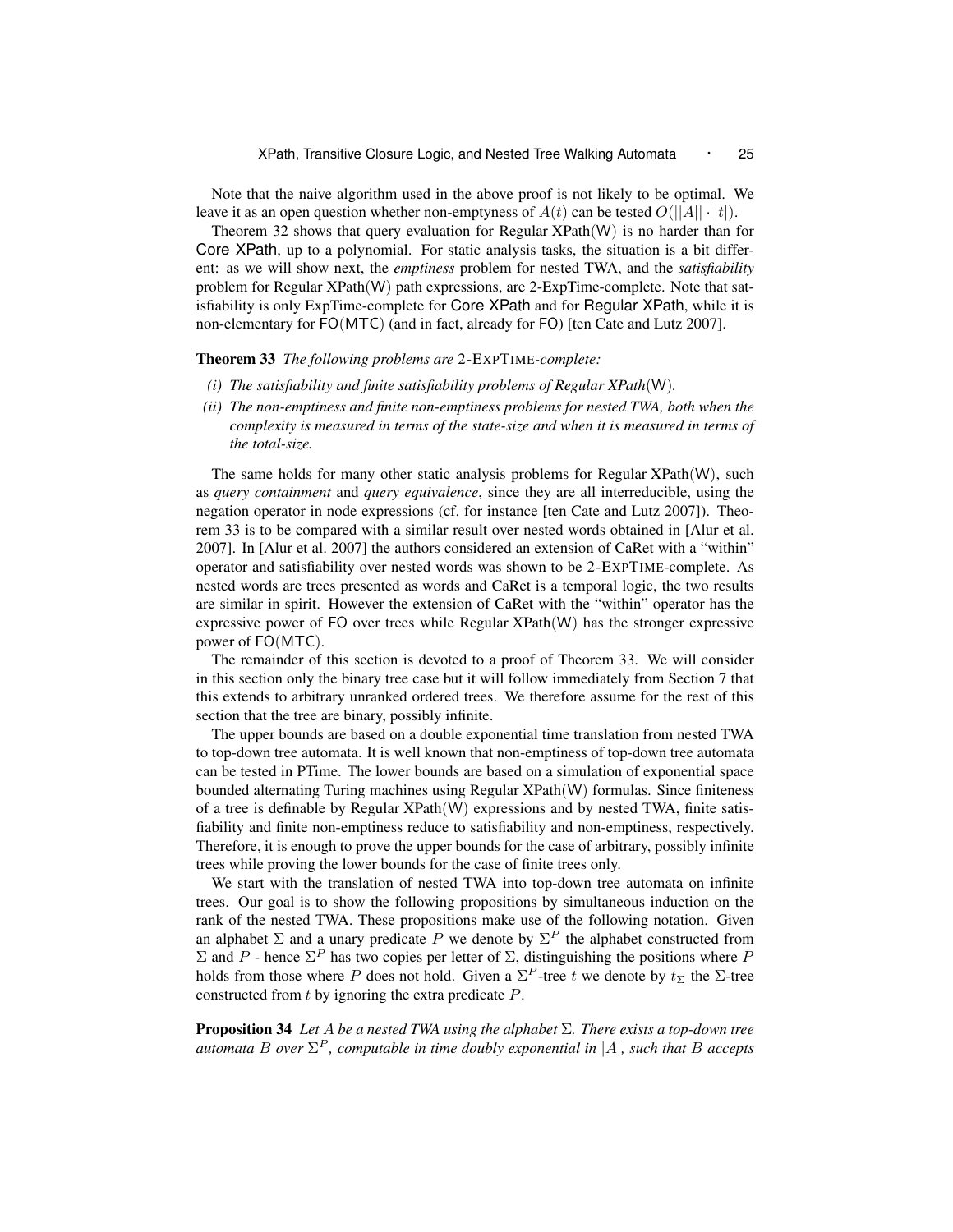*a* Σ <sup>𝑃</sup> *-tree* 𝑡 *iff all nodes of* 𝑡 *marked by* 𝑃 *are exactly those where the subtree of* 𝑡<sup>Σ</sup> *rooted at that node is accepted by A.* 

Proposition 35 *Let* 𝐴 *be a nested TWA using the alphabet* Σ*. There exists a top-down tree automata* 𝐵 *over* Σ <sup>𝑃</sup> *, computable in time doubly exponential in* ∣𝐴∣*, such that* 𝐵 *accepts a* Σ <sup>𝑃</sup> *-tree* 𝑡 *iff all nodes of* 𝑡 *marked by* 𝑃 *are exactly those where* 𝐴 *has an accepting run in*  $t_{\Sigma}$  *starting from that node.* 

Before we prove these propositions we note that each of them immediately yields a doubly exponential time transformation of nested TWA into top-down tree automata and hence the upper bounds for Theorem 33.

PROOF. Let  $A$  be a nested TWA. The constructions of both top-down tree automata are made by simultaneous induction on the rank of  $A$ .

The base cases is when  $A$  is a TWA. Consider first the top-down automata required by Proposition 35. From A we construct an alternating TWA  $A'$  over  $\Sigma^P$ -trees which essentially simulates A on every node of a  $\Sigma^P$ -tree. More precisely, A' uses universality to investigate all nodes of the tree and, for each node, starts a simulation of  $A$  from that node if its label contains P or starts a simulation of  $\overline{A}$  if its label does not contain P, where  $\overline{A}$  is the alternating TWA for the complement of A. The construction of A' is done in time linear in ||A|| and |A'| is linear in |A|. We then transform A' into a topdown tree automata using classical constructions in time exponential in  $|A'|$  [Muller and Schupp 1995]. Altogether the construction requires a time exponential in  $|A|$ . Consider now the top-down tree automaton required by Proposition 34. It is constructed similarly as above with the extra difficulty that in order to simulate  $A$  inside the appropriate subtree it is necessary to remember where the simulation started. We avoid this problem by first making *A one way*. This extra step induces an extra exponential blow-up. More precisely, from  $\Lambda$  we construct a top-down tree automata  $\sigma$  which recognize exactly the same tree language as A. Using [Muller and Schupp 1995]  $B$  is constructed in time exponential in | $\vec{A}$ |. We then view  $\vec{B}$  as an alternating TWA  $\vec{B}'$  where each transitions of the top-down tree automata is replaced by a universal move to each of the children of the current node. Note that  $|B'| = |B|$  and that  $B'$  never goes up in the tree. We then proceed as in the previous case starting with  $B'$  and get the desired top-down tree automata in time exponential in  $|B'|$ . Altogether the construction requires a time doubly exponential in |A|.

Assume now that A has rank  $k > 0$ . Let  $A_1, \dots, A_l$  be the nested TWA of rank  $\lt k$ occurring in the definition of A. By induction we can construct for each  $1 \leq i \leq l$  a top-down tree automata  $B_i$  over  $\Sigma^{P_i}$ -trees such that  $P_i$  holds on each node where  $A_i$  has an accepting run on the corresponding subtree. By induction we can also construct for each  $1 \leq i \leq l$  a top-down tree automata  $C_i$  over  $\Sigma^{Q_i}$ -trees such that  $Q_i$  holds on each node where  $A_i$  has an accepting run starting from that node in an initial state. Let  $\Gamma$  be the alphabet extending  $\Sigma$  with all the propositions  $P_1, \dots, P_l, Q_1, \dots, Q_l$ . Let A' be the TWA over Γ-trees simulating A by assuming at each node that  $A_i$  has an accepting run in the subtree rooted at that node exactly when the label  $P_i$  holds at that node and assuming that  $A_i$  has an accepting run starting from that node exactly when  $Q_i$  holds at that node. Let D be a top-down tree automata obtained by induction from  $A'$  on  $\Gamma^P$ -trees. A top-down tree automata required for Proposition 34 from  $A$  is constructed as follows. At each node the automata guesses the values of the predicates  $P_1, \dots, P_l, Q_1, \dots, Q_l$  and P and then simulates simultaneously all the automata  $B_1, \dots, B_l, C_1, \dots, C_l$  and D. By induction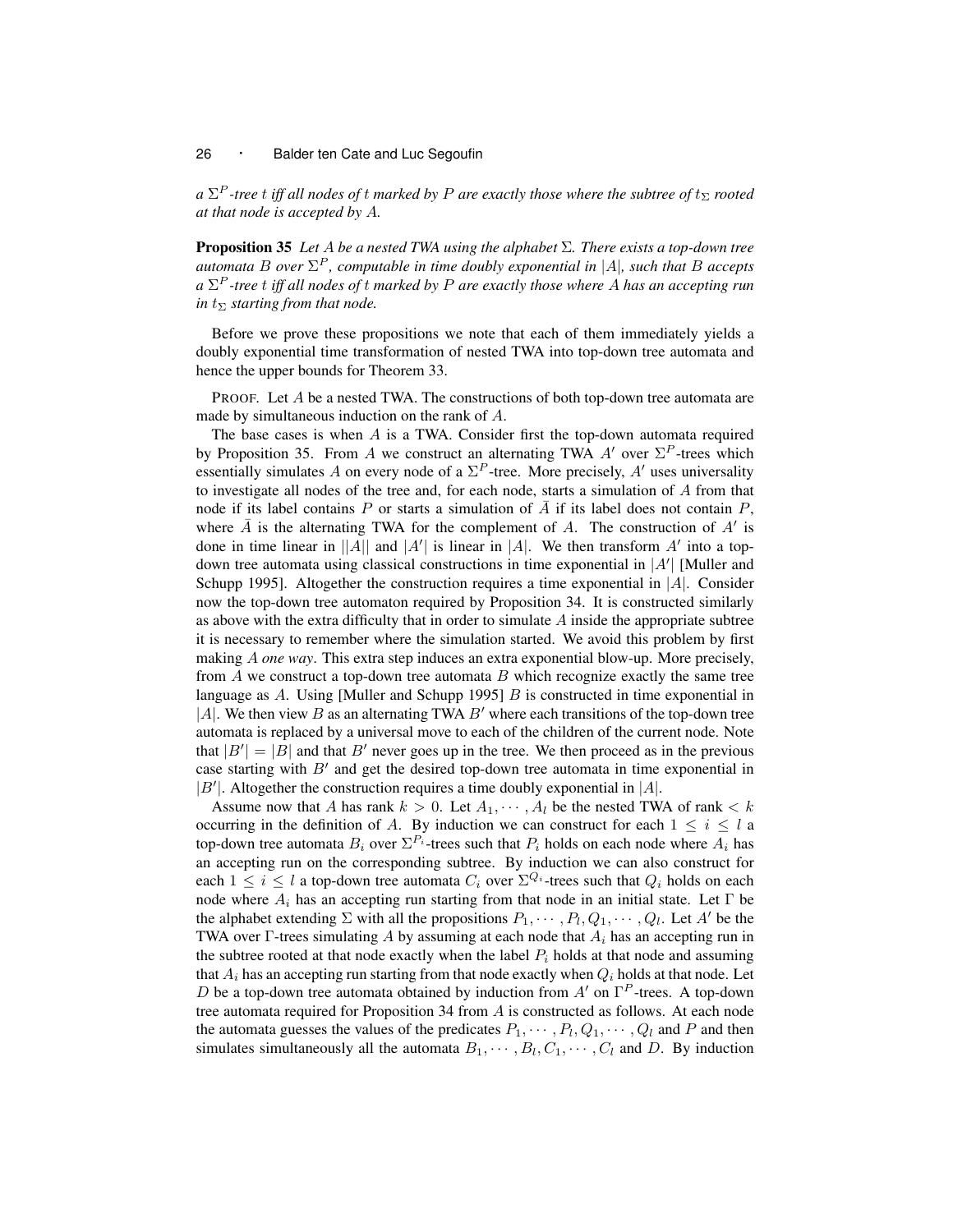each of the top-down tree automata were constructed in time doubly exponential in  $|A_i|$ , hence the total construction is performed in time doubly exponential in  $|A|$ . A top-down tree automata required for Proposition 35 from  $A$  is obtained similarly.

This concludes the proof of Proposition 35 and Proposition 34.  $\Box$ 

We now turn to the simulation of exponential space bounded alternating Turing machines using Regular XPath(W) formulas. We start with a well known fact about alternating Turing machines.

Fact 36 There is an alternating Turing machine M that uses at most  $2^n$  tape cells on *inputs of size n, and such that whether M* accepts an input string w is a 2-ExpTime-hard *problem in the length of w. Moreover, we may assume that every configuration of* M has *exactly two successor configurations.*

**Lemma 37** Let M be as above. For each string w of size n, there is a Regular XPath(W) *node expression*  $\phi$  *computable in time polynomial in n*, such that  $\phi$  *is satisfiable on finite trees iff*  $M$  *accepts*  $w$ *.* 

PROOF. A configuration of  $M$  is a description of the current content of the tape, the current position of the head, and the current state. As  $M$  uses only  $2^n$  cells on  $w$ , this can be coded by a string of length  $2^n$ , where each position carries the information of the tape at the corresponding position. Moreover the position where the head is also carries the current state of  $M$ .

We code this with a finite binary tree as follows. Each position of the tape is coded in binary by a string of length  $n$  that we view as a labeled tree of depth  $n$  where the string corresponds to the leftmost branch, the rest of the tree being labeled with a dummy symbol. If  $i$  is a number let  $T[i]$  be the corresponding coding tree.

A configuration is now coded as a sequence of length  $2^n$  where the label of the  $i^{th}$ element carry the content of the  $i^{th}$  position of the configuration, its left child is  $T[i]$ and its right child the next element. In order to separate configurations we also assume one extra  $#$ -node at the end of the sequence. Our encoding for runs of M is depicted in Figure 5.

Sequences of configurations can now code successive configurations of  $M$ . The branching structure of the tree can be used to code alternation of  $M$ . We require that the topmost part of the tree codes the initial configuration, that is essentially  $w$ , that configurations coding an existential state have only one successive configuration in the tree, while configurations coding a universal state must have two successive configurations in the tree. All the configurations occurring at the bottom of the tree must be accepting.

A bit of terminology. A node  $x$  of the tree is said to be *important* if its left subtree is  $T[i]$  for some *i*. Hence an important node is expected to code the content of a cell in a configuration. The *position* of an important node  $x$  is then  $i$ .

Right now all the description given above can be enforced by a Regular XPath(W) node expression (no W is needed). Indeed the formula checks that (i) the children of a  $#$ symbol are important and their positions are 0, (ii) two successive important nodes have successive positions (this requires  $O(n)$  formulas of size  $O(n)$  checking the incrementation bit per bit), (iii) the parent of a  $#$ -node is important and its position is  $2^n - 1$ , (iv) the  $\#$ -nodes following an existential state have only one child, (v) the  $\#$ -nodes following a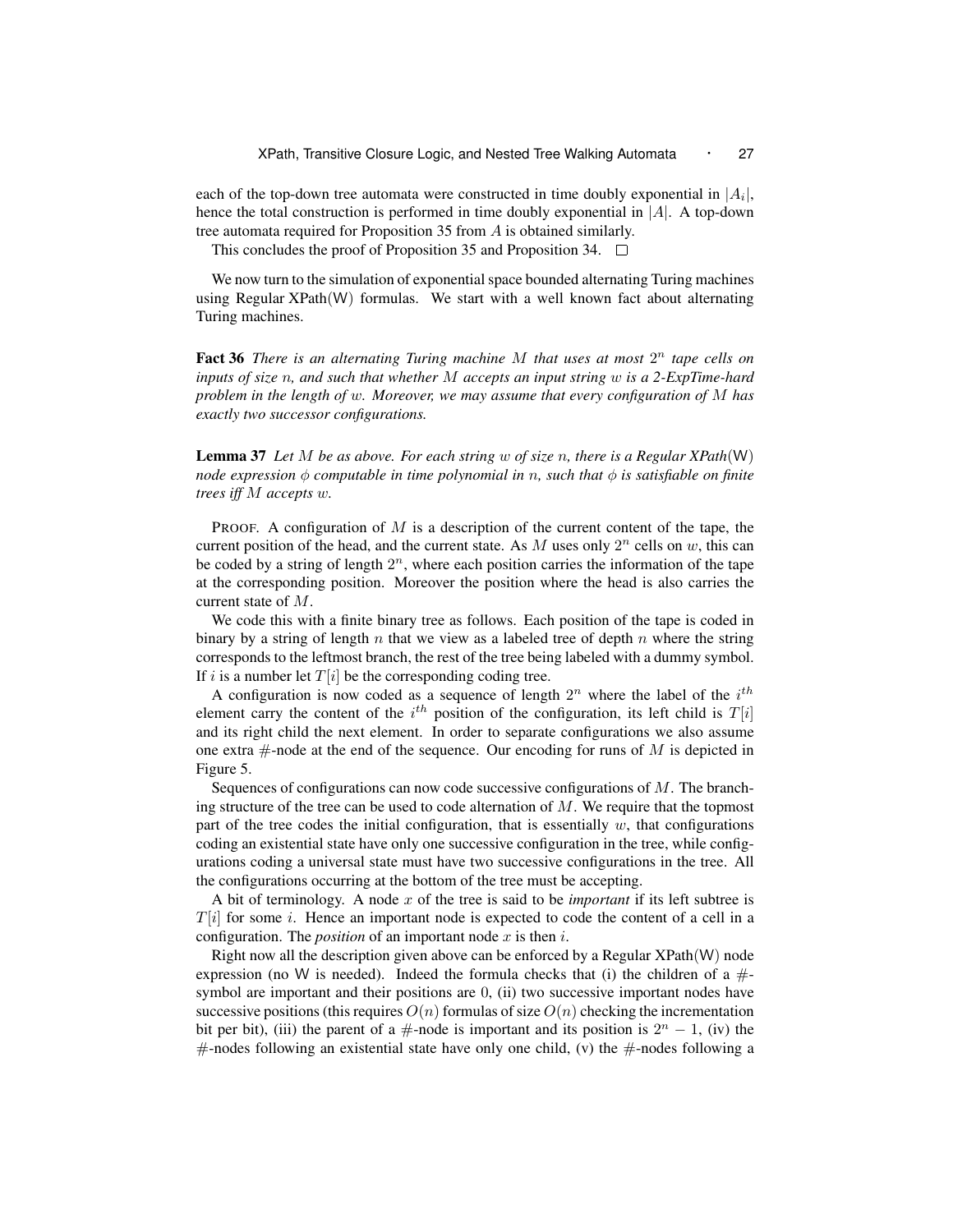

Fig. 5. Encoding of runs of  $M$ .

universal state have exactly two children, (vi) the initial configuration codes  $w$  and (vii) all configurations with no successor are accepting.

The difficulty is to enforce that two configurations successive in the tree are consistent with the transitions of  $M$ . To do this we first describe a Regular XPath $(W)$  node expression  $\phi_{eq}(\chi)$  —taking as argument any Regular XPath(W) node expression  $\chi$ , such that  $\phi_{eq}(\chi)$ is true at an important node  $x$  with position  $i$  if and only if  $W\chi$  *holds at the important node with position i in some successor configuration*. This can be done by first restricting the scope to the subtree below x, then walking down passing exactly one  $\#$  on the way, and then successively checking that each bit of the position is the same as in the original node. The corresponding Regular XPath(W) node expression is:

$$
\phi_{eq}(\chi) = \mathsf{W}(\left\langle (\downarrow [\neg\#])^* / \downarrow [\#] / (\downarrow [\neg\#])^* / \downarrow [\neg\# \land \bigwedge_i \varphi_i \land \mathsf{W}\chi] \right\rangle)
$$

where  $\varphi_i$  is  $\langle (\downarrow_1)^i[0] \rangle \leftrightarrow \langle \uparrow^*[\text{root}]/(\downarrow_1)^i[0] \rangle$ . It follows that  $\neg \phi_{eq}(\neg \chi)$  is true at an important node with position i if and only if  $W\chi$  holds at the important node with position *i* in *every* successor configuration. Once this is done, it is straightforward (but tedious) to construct the Regular XPath $(W)$  node expression enforcing a correct transition of M between each two successive configurations of the tree.  $\Box$ 

This concludes the proof of Theorem 33.

# 7. FROM BINARY TO UNRANKED TREES

In this section, we discuss a well known encoding of unranked ordered trees into binary ones, that allows us to generalize our results to the general, unranked case.

Intuitively, for any tree  $t$ , bin( $t$ ) is the binary tree constructed from  $t$  by using the first child relation and the next subling relation as the two new successor relations. More formally bin(t) is the tree  $t'$  such that there exists a bijective relation f from the nodes of t to the nodes of t' verifying the following properties: (i)  $f(\epsilon) = \epsilon$ , (ii) for all  $x \in t$  such that  $x1 \in t$ ,  $f(x1) = f(x)1$  and (iii) for all  $x \in t$  such that  $\exists y \ x = yi$  and  $i > 1$ ,  $f(x) = f(y(i-1))$ 2. Moreover, to ensure that every non-leaf node has exactly two children, we pad bin( $t$ ) with extra nodes as needed, having a designated label  $\#$ . For any set of unranked ordered trees  $L$ , we denote by  $\text{bin}(L)$  the set of all binary encodings of trees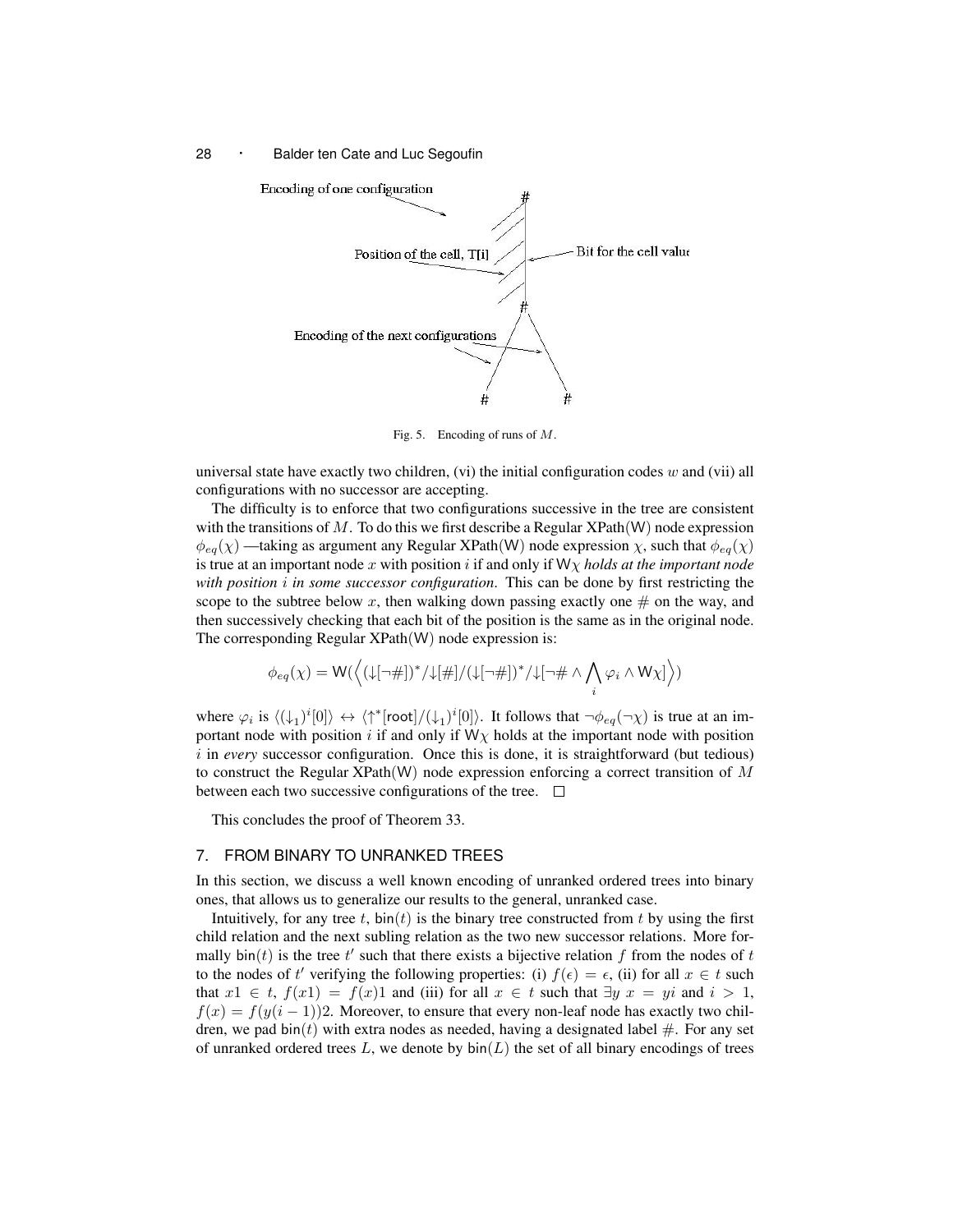in  $L$ .

It is well known that this encoding preserves MSO definability: if  $L$  is an MSO definable set of unranked ordered trees then  $\text{bin}(L)$  is also MSO definable, and vice versa, and likewise for unary and binary MSO queries. It is not hard to see that the same holds for FO(MTC). It is less easy to show that the binary encoding also preserves (in both directions) definability in Regular XPath(W). Below, we will prove this for Boolean queries, i.e., tree languages. The same arguments apply to unary and binary queries.

A set of trees L is said to be *definable in Regular XPath*(W) if there is an Regular XPath(W) node expression  $\phi$  such that L is precisely the set of all trees satisfying  $\phi$  at the root.

### **Theorem 38** *For any set of trees*  $L$ *,* bin( $L$ ) *is definable in Regular XPath*( $W$ ) *iff*  $L$  *is.*

In order to prove Theorem 38, it is convenient to introduce a *subforest* predicate W′ . By a *forest*, we will mean an ordered sequence of trees, such as obtained by removing the root node from a tree. Regular XPath(W) expression can be evaluated on forests in the same way as they are evaluated on trees (cf. I). In particular, trees are a special case of forests. For any forest f and node x, we denote by subforest( $f, x$ ) the subforest of f consisting of  $x$  and its descendants, plus all siblings to the right of  $x$  and their descendants. Now, the W' operator has the following semantics:

$$
[\![\mathsf{W}'\phi]\!]^f = \{x \in dom(f) \mid x \in [\![\phi]\!]^{\text{subforest}(f,x)}\}
$$

It is easy to see that Regular XPath(W) definability of bin( $L$ ) implies definability of  $L$  in Regular XPath(W'), and vice versa. Indeed, applying the W operator in  $\text{bin}(t)$  precisely corresponds to applying the  $W'$  operator in  $t$ . Thus,

**Proposition 39** For any set of trees  $L$ ,  $\text{bin}(L)$  is definable in Regular XPath(W) iff  $L$  is *definable in Regular XPath*(W′ )*.*

It remains to show that, over unranked ordered trees, W′ does not give us any more expressive power than W, i.e., all occurrences of W' can be eliminated in the favor of W. The main idea behind the proof is the following. Consider any node expression of the form  $W'\phi$ , where  $\phi$  itself is a Regular XPath(W) node expression, i.e., does not use W'. When  $W' \phi$  is evaluated at a node x of t, the evaluation of  $\phi$  on subforest $(t, x)$  can be decomposed into horizontal navigation along the sequence of roots of subforest $(t, x)$ and subtree tests (i.e., using W) at each of these roots. We rewrite the formula so that this horizontal navigation becomes uni-directional from left to right, and hence the formula depends only on the selected subforest, which means that may drop the W′ operator.

In order to make this precise, we need to introduce two notions. We call a Regular XPath(W) node expression *tree-local* if its sub-programs never attempt to leave the tree in which it started. In other words every left or right move is preceded by a test to ensure that the current node is not a root. On trees, of course every Regular  $XPath(W)$ node expression is equivalent to a tree-local one, but on forests this is in general not the case. Still, every downward node expression, i.e., Regular XPath(W) node expression of the form W𝜙, is equivalent on forests to a tree-local one. A *forest test* is an MSO formula in one free (first-order) variable over the vocabulary consisting of  $\prec$  plus a unary predicate for each downward node expression. We say that a forest test is true at a node  $x$  in a forest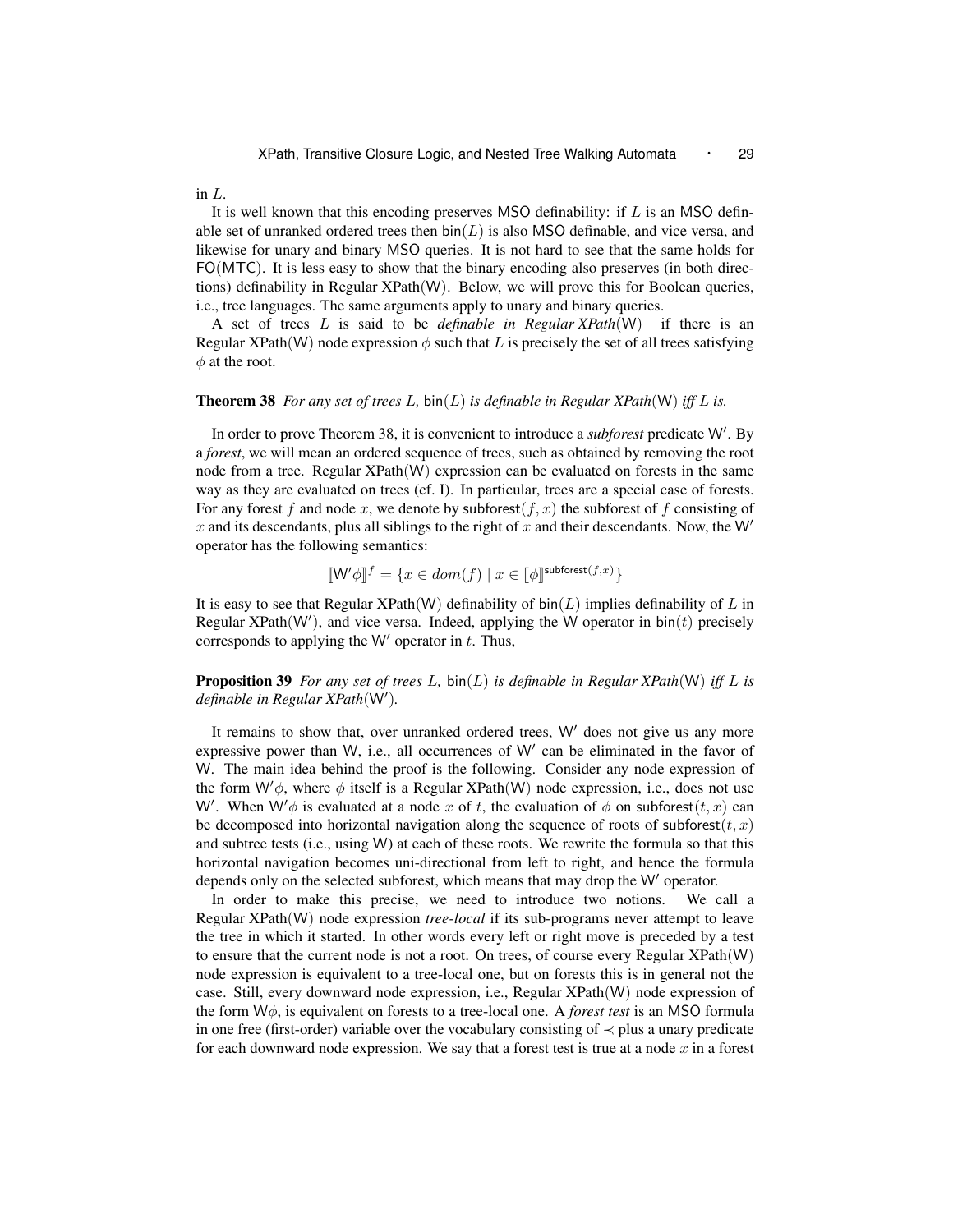iff the MSO formula is true when evaluated on the sequence of roots of the forest, where the free variable is interpreted as the root of the tree to which  $x$  belongs.

Proposition 40 *On forests, every Regular XPath*(W) *node expression is equivalent to a Boolean combination of tree-local Regular XPath*(W) *node expressions and forest tests.*

PROOF. (sketch) The proof goes by induction. The only interesting case is when  $\phi$  is of the form  $\langle \alpha \rangle$  for some path expression  $\alpha$ . By induction hypothesis, we may assume that all node expressions inside  $\alpha$  are of the given form. Assume that  $\chi_1, \ldots, \chi_n$  are all the corresponding forest tests and  $\xi_1, \ldots, \xi_m$  are all the corresponding tree-local formulas.

Hence, as in the proof of Lemma 7, one can see  $\alpha$  as a TWA A such that each transition assumes the validity of some of the  $\chi_i$  and some of the  $\xi_i$ .

The run of  $A$  can be decomposed into: (i) the initial subrun that stays into the tree where the computation started, (ii) navigation between the roots of the forests and (iii) the final part of the run, which starts at the root of some tree and stay within that tree.

When staying within a tree, the subset of  $\chi_1, \ldots, \chi_n$  that contains the valid forest tests does not depend on the node of the tree but only on its root. Therefore this subset can be guessed once for all and, for each guess, the whole subcomputation of  $A$ , including the tests for  $\xi_j$ , can be simulated with an appropriate tree-local node expression using arguments as in Lemma 7.

This implies that subruns of  $\vec{A}$  of the form (ii) and (iii) can be combined into forest tests as the top navigation and the appropriate guesses can be performed in MSO.

Similarly for each subset of  $\chi_1, \ldots, \chi_n$ , the subrun (i) is uniquely determined by the tree where the computation started and can be simulated by a tree-local node expression. The result now follows by taking a big disjunction over all possible subsets and, for each subset, combining the appropriate tree-local node expression with the appropriate forest test.  $\square$ 

We are now ready to prove Theorem 38.

PROOF OF THEOREM 38. First, suppose  $L$  is a set of trees defined by a Regular XPath(W) node expression  $\phi$ . Let  $\phi'$  be obtained from  $\phi$  by

—replacing all occurrences of  $\downarrow$  by  $\downarrow_1/\downarrow_2^*[\neg \#]$ ,

—replacing all occurrences of  $\rightarrow$  by  $\downarrow_2[\neg\#]$ ,

—replacing all occurrences of  $\uparrow$  by  $(\downarrow_2^{-1})^*/\downarrow_1^{-1}$ , and

—replacing all occurrences of  $\leftarrow$  by  $\downarrow_2^{-1}$ .

where  $\downarrow_1$  and  $\downarrow_2$  are short for  $\downarrow[\neg\langle\leftarrow\rangle]$  and  $\downarrow[\neg\langle\rightarrow\rangle]$ , respectively. Furthermore, let  $\chi$ be a Regular XPath(W) node expression defining the class of all trees that are the binary encoding of some other tree (it is not hard to find such a node expression). Then  $\phi' \wedge \chi$ defines  $\text{bin}(L)$ .

Next, suppose that  $\phi$  defines bin(*L*). By Proposition 39, *L* is defined by a Regular XPath(W') node expression  $\psi$ . We show how to eliminate all occurrences of W' from  $\psi$  in the favor of W, using Proposition 40. To this end, consider W' $\chi$ , for any Regular XPath(W) node expression  $\chi$ . By proposition 40,  $\chi$  is equivalent to a Boolean combination of tree-local node expressions and forest tests. Since  $\chi$  is evaluated at the left-most root of the subforest, all the tree-local node expressions may be freely prefixed with W, and may be considered as part of the forest test. Thus,  $\chi$  essentially expresses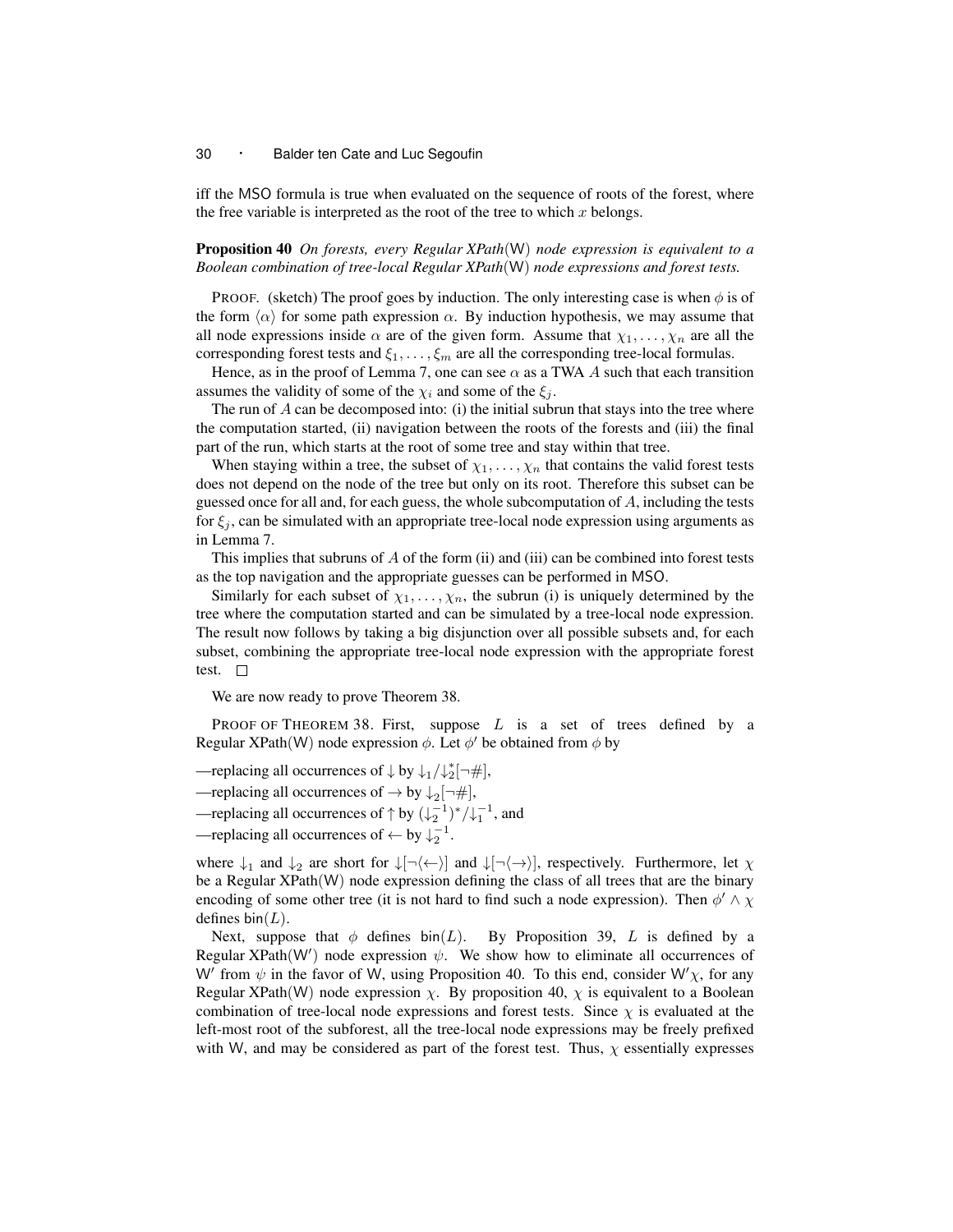that the sequence of roots of the subforest belongs to a regular language over an alphabet consisting of Boolean combinations of downward node expressions. Any such regular string language can be represented by a regular expression, which is nothing more than a Regular XPath(W) path expression  $\alpha$  built up from  $\rightarrow$  and downward node expressions. It follows that W' $\phi$  is equivalent to the Regular XPath(W) node expression  $\langle \alpha \rangle$ . A simple induction based on this argument shows that every Regular XPath(W′ ) node expression, including  $\psi$ , is equivalent on arbitrary forests, hence also on trees, to a Regular XPath(W) node expression. □

Remark 41 *Note that the proof of the right-to-left direction of Theorem 38 is based on a simple linear time translation. Thus, the satisfiability problem for Regular XPath*(W) *on arbitrary trees polynomially reduces to the satisfiability problem on binary trees.*

### 8. DISCUSSION

Our results show that the tree languages definable in FO(MTC) form a robust class of tree languages that can be characterized in several ways. It lies strictly between the class of FO definable tree languages and the class of regular tree languages. We conclude by listing some additional consequences of our results, and some open problems.

### 8.1 Closure properties

An important corollary of our expressive completeness theorem is that Regular XPath(W) is closed under the path intersection and complementation operators of XPath 2.0, in the sense that adding these operators would not increase the expressive power (although it would increase the complexity of satisfiability). Note that this does not follow immediately from the definition of Regular XPath(W). In [Benedikt et al. 2005], closure under path intersection and complementation was investigated for a variety of XPath fragments, and most results were negative.

Along the same lines, Benedikt and Fundulaki [Benedikt and Fundulaki 2005] introduced and motivated the notion of *subtree composition closure*. For any path expression  $\alpha$  and XML tree t, let  $[\![\alpha]\!]_{{\varepsilon}}^t = \{x \mid (\varepsilon, x) \in [\![\alpha]\!]^t\}$ , i.e., the set of nodes reachable from the root by  $\alpha$ . An XPath dialect is said to be *closed under subtree composition* if the following holds: *for any two path expressions*  $\alpha$ ,  $\beta$ , *there is a path expression*  $\gamma$  *such that for any XML tree t,*  $[\![\gamma]\!]_{\varepsilon}^{t} = \bigcup \{[\![\beta]\!]_{\varepsilon}^{\text{subtree}(t,x)} \mid x \in [\![\alpha]\!]_{\varepsilon}^{t}\}$ . In [Benedikt and Fundulaki 2005], a number of XPath fragments were shown to be closed under subtree composition. Theorem 3 easily implies that Regular XPath(W) is closed under subtree composition.

# Corollary 42 *Regular XPath*(W) *is closed under path intersection, path complementation, and subtree composition.*

We do not know whether W adds any expressive power to Regular XPath. However we can show that this issue reduces to the question whether Regular XPath is closed under subtree composition:

### Theorem 43 *The following are equivalent:*

- (*1*) *Regular XPath is as expressive as Regular XPath(*W*)*
- (*2*) *Regular XPath is closed under subtree composition.*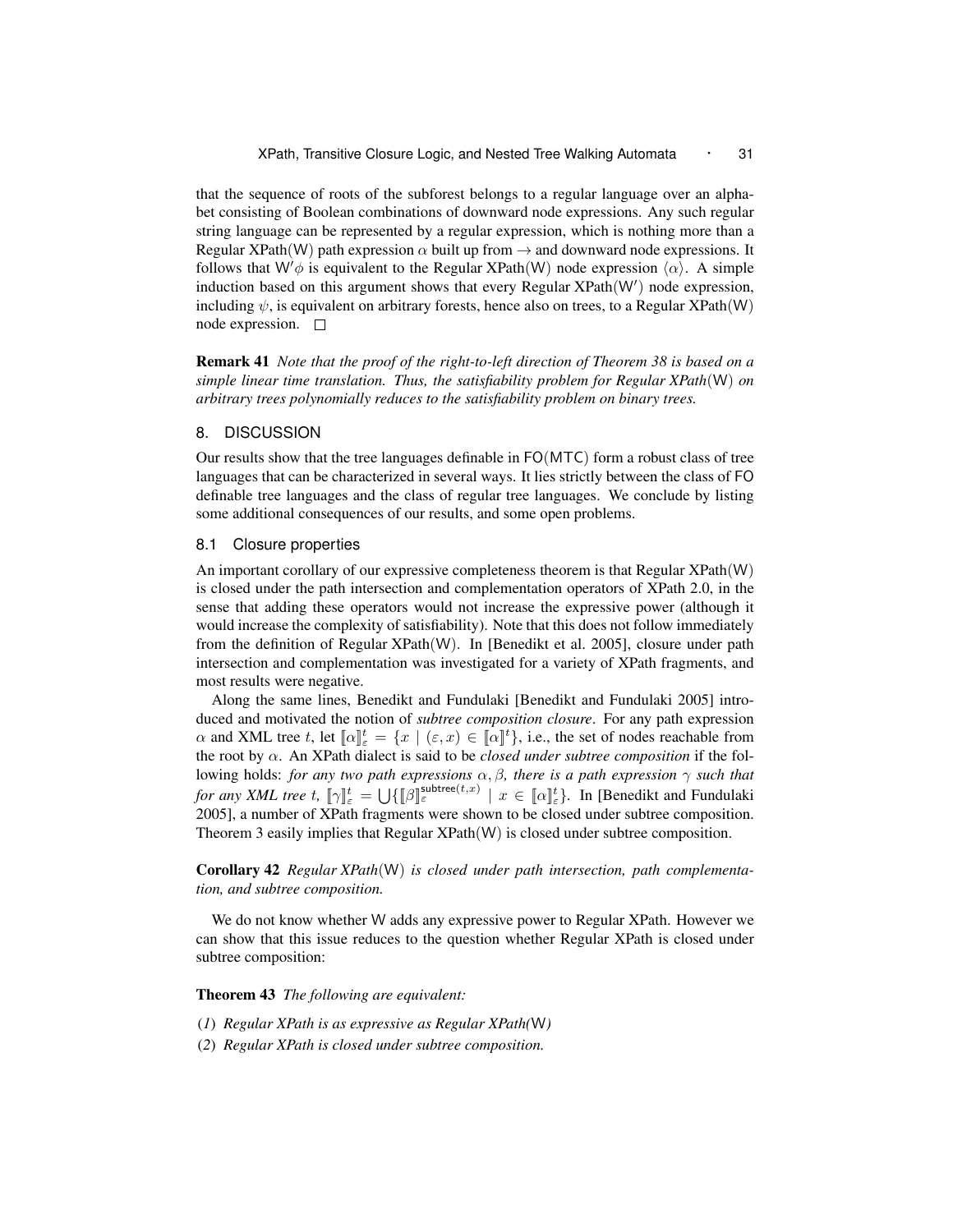PROOF. One direction is easy: if Regular XPath has the same expressive power as Regular XPath(W), then by Corollary 42 it is closed under subtree composition. Conversely, suppose Regular XPath is closed under subtree composition, and let  $\phi$  be a Regular XPath node expression. Let  $\alpha$  be the subtree composition of  $\downarrow^*$  and .[ $\phi$ ], and  $\alpha^{-1}$  its converse (recall that Regular XPath path expressions are closed under converse). Then  $W\phi$ is equivalent to  $. [\langle \alpha^{-1} | \text{root}] \rangle]$ .

It is worth noting that a variant of W for path expressions was proposed in [Bird et al. 2005], under the name *subtree scoping*. It has the following semantics:  $\mathbb{W}'\alpha\mathbb{I}^{\dagger} = \{(x, y) \mid$  $x \leq y$  and  $(x, y) \in [\alpha]^{t_x}$ . It is easy to see, using this variant of the operator, W $\phi$  can be expressed as  $\langle W'(.[\phi])\rangle$ , and that the subtree-composition of path expressions  $\alpha$  and  $\beta$  can be expressed as  $\alpha/W^{\prime}\beta$ . Theorem 3 implies that Regular XPath(W) is closed even under the W′ -operator.

### 8.2 Normal forms for FO(MTC)

Theorem 3 implies a normal form for  $FO(MTC)$  over trees. Let  $FO<sup>4</sup>(MTC)$  be the set of FO(MTC) formulas containing at most four variables, free or bound. Also, recall that in formulas of the form  $[\text{TC}_{xy} \phi](u, v)$ ,  $\phi$  might have other free variables besides x, y, and that we call these additional free variable *parameters* of the transitive closure formula. We say that a FO(MTC) formula  $\varphi$  is *single-parameter* if for all subformulas  $[TC_{x}u\psi](u, v)$ of  $\varphi$ ,  $\psi$  has only one parameter. The formula is *parameter-free* if it does not use any parameter. Finally a FO(MTC)-formula  $\phi$  is said to be "looping" if all subformulas with main connective TC are of the form  $\text{TC}_{xy}$   $\phi|(u, u)$ .

The following normal form combines Theorem 3 and the translation of TWA into transitive closure logic from [Neven and Schwentick 2003].

Theorem 44 *Every* FO(MTC) *formula with at most one free variables is equivalent to a single-parameter looping formula of* FO<sup>4</sup> (MTC)*.*

PROOF. The proof is an induction on the rank of the nested TWA equivalent to the FO(MTC) formula obtained using Theorem 3 and Lemma 7. We show that for all nested TWA A, there exists a single-parameter looping formula  $\varphi(x, y)$  of FO<sup>4</sup>(MTC) such that for all tree t and nodes x, y of t with  $y < x$ ,

$$
(x, x) \in A(\text{subtree}(t, y)) \Leftrightarrow t \models \varphi(x, y)
$$

The basis and the induction steps make use of the following result which generalize slightly the statement of the main result of [Neven and Schwentick 2003] but follows directly from its proof. The main differences with the result as stated in [Neven and Schwentick 2003] are: (i) we consider runs that start at a given node  $x$  of the tree and not just the root of the tree (ii) the proof of [Neven and Schwentick 2003] uses predicates counting the depth of a node modulo some number. These predicates are definable by a parameter-free looping FO(MTC)-formula.

Proposition 45 ([Neven and Schwentick 2003]) *For all TWA A, there exists a parameter*free looping formula  $\varphi(x)$  of  $\mathsf{FO}^3(\mathsf{MTC})$  such that for all tree  $t$  and node  $x$  of  $t$ ,

$$
(x, x) \in A(t) \Leftrightarrow t \models \varphi(x)
$$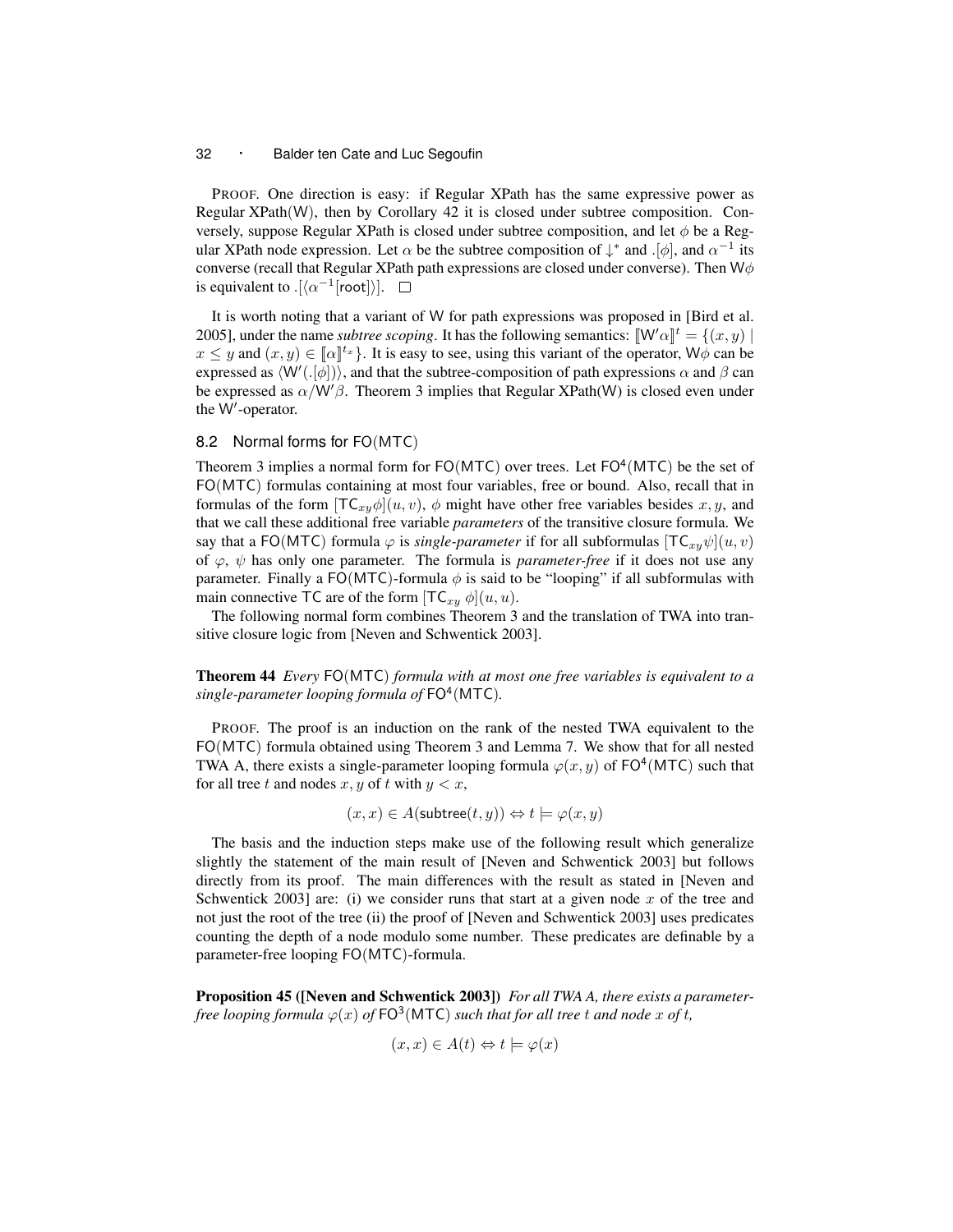The base case of our induction, i.e. A is a TWA, follows immediately by relativizing all quantifications in the formula obtained in Proposition 45 to the descendants of  $y$ . When doing this the number of variables increases to four and  $y$  becomes a parameter of the TC formulas.

Now consider a nested TWA A of rank  $k > 0$ . Let  $A_1, \dots, A_n$  be the nested TWA of rank  $(k-1)$  occurring in the definition of A. By induction there exists a looping singleparameter formula  $\phi_i(u, v)$  equivalent to  $A_i$  for each  $i \leq n$ . By Proposition 45 there exists a looping parameter-free formula  $\xi(x)$  that is equivalent to A, assuming the presence of predicates  $P_i(u)$  and  $Q_i(u)$  that hold on a node u of t iff  $A_i$  has an accepting run starting from node u in the subtree rooted in u in the case of  $P_i(u)$  and in the whole tree in the case of  $Q_i(u)$ . As before we relativize all quantifications to the descendants of  $y$  and this gives a looping single-parameter formula  $\varphi(x, y)$  of FO<sup>4</sup>(MTC) that simulates A. When doing this the predicates  $P_i(u)$  remain untouched but  $Q_i(u)$  now becomes  $Q_i(u, y)$  with the obvious meaning. Replacing the predicates  $P_i(u)$  and  $Q_i(u, y)$  using the formula  $\phi_i(u, v)$ yields the desired normal form.  $\square$ 

When the formula of  $FO(MTC)$  has more than two free variables, looping can no longer be enforced. However the direct translation from Regular XPath(W) into FO(MTC) shows that FO(MTC) still has the 4-variable property.

Theorem 46 *Every* FO(MTC) *formula with at most four free variables is equivalent to a single-parameter* FO<sup>4</sup> (MTC) *formula.*

One might wonder whether parameters are needed at all. Perhaps every FO(MTC) formula is equivalent to a parameter-free formula? We do not know the answer to this question at present. However we know that the parameter-free fragment of FO(MTC), denoted by FO<sup>\*</sup> in [ten Cate 2006], has exactly the same expressive power as Regular XPath<sup>≈</sup> (see also our discussion of related work in Section 1) and that FO<sup>∗</sup> has the three variable property [ten Cate 2006].

### 8.3 Positive nested TWA and pebble automata

Our methods can also be used to obtain a new characterization of FO(pos-MTC), the fragment of FO(MTC) in which all occurrences of the TC-operator are in the scope of an even number of negation signs. It was shown in [Engelfriet and Hoogeboom 2007] that tree walking automata with nested pebbles, *pebble TWA* for short, have the same expressive power as FO(pos-MTC) in terms of definable tree languages. It turns out that by restricting the use of negation in Regular XPath(W) expressions or in nested TWA, an analogue of Theorem 3 for FO(pos-MTC) can be obtained.

We call a node or path expression *positive* if all occurrences of the transitive closure operator ∗ are in the scope of an even number of negation signs. We call a nested TWA *positive* if it does not make any negative tests, by which we mean that its transitions do not rely on the non-existence of runs of some of its nested TWA, except for testing whether a node is the root, is a leaf, is a first child, or is a last child.

### Theorem 47 *The following three formalisms have the same expressive power:*

(*1*) FO(pos*-*MTC)*,*

(*2*) *positive Regular XPath*(W) *formulas,*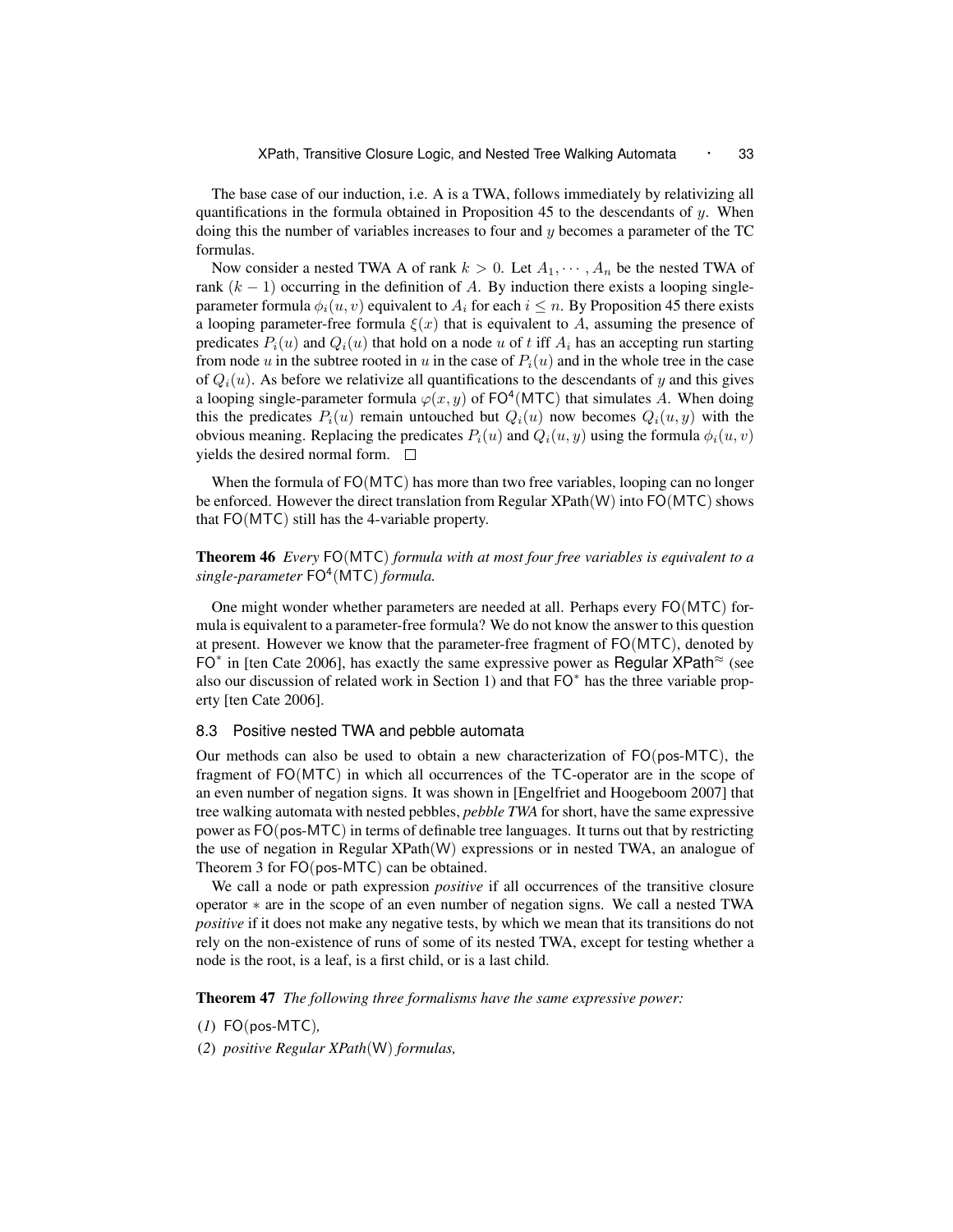#### (*3*) *positive nested TWA*

The result applies again to Boolean queries, unary queries, and binary queries. The proof of equivalence between (2) and (3) is along the same lines as in Lemma 7, using the fact that, in positive Regular XPath(W) formulas, negations can be pushed down to the atomic subformulas. Concerning the equivalence of (1) and (2), a simple induction shows that every positive Regular XPath(W) expressions is equivalent to an FO(pos-MTC) formula. The proof of the converse, that each FO(pos-MTC) formula is equivalent to a positive Regular XPath(W) formula, is done via tree patterns as in Section 4 by realizing that each step preserves the number of negations. The details can found in Appendix B.

Perhaps Theorem 47 can help in resolving the open question whether FO(MTC) is strictly more expressive than FO(pos-MTC) on trees.

### 8.4 Open problems

It is open whether Regular XPath is strictly included in Regular XPath(W), i.e., whether W adds expressive power. This is equivalent to the problem whether Regular XPath is closed under subtree composition (cf. Section 8.1).

It is open whether FO(pos-MTC) is strictly included in FO(MTC) on trees (cf. Section 8.3). This is equivalent to the problem whether pebble automata are closed under complementation.

It is open whether the hierarchy of nesting of TCs in FO(MTC) is strict.

It is open whether FO<sup>\*</sup> is strictly included in FO(MTC) on trees, i.e., whether the fact that parameters are allowed in FO(MTC) is essential.

It is open whether there are finitely many generalized quantifiers  $Q_1, \ldots, Q_n$  (as in [Lindström 32]) such that FO extended with the quantifiers  $Q_1, \ldots, Q_n$  has the same expressive power as FO(MTC) on trees. Note that the monadic transitive closure operator is an example of a generalized quantifier, but that second order quantifiers are not. We conjecture that the answer is positive.

In order to present the last open problem, we need to introduce some terminology. By a  $k$ -ary *logical operation on binary relations* we mean a map that takes as input a set  $D$  and binary relations  $R_1, \ldots, R_k$  on D, and outputs a new binary relation on D, in a way that respects isomorphisms. Thus, for instance, union, complementation and composition are logical operations on binary relations. It follows from the results in [ten Cate 2006] that there is a finite set of operations on binary relations (viz. union, complement, composition, and transitive closure) such that every binary FO<sup>∗</sup> -query on trees can be defined by an algebraic expression built up from the atomic binary relations  $\uparrow, \downarrow, \leftarrow, \rightarrow, \cdot, \cdot, \cdot$  and label tests  $p$ ? (interpreted as subrelations of the identity relation) using the given operations. It is open whether a similar result holds for FO(MTC) and MSO. (It is important to note here that W is not a logical operation, since the denotation of  $W\phi$  in a model is not determined by the denotation of  $\phi$  in the same model.)

#### **REFERENCES**

- ALUR, R., ARENAS, M., BARCELÓ, P., ETESSAMI, K., IMMERMAN, N., AND LIBKIN, L. 2007. First-order and temporal logics for nested words. In *LICS*. 151–160.
- BENEDIKT, M., FAN, W., AND GEERTS, F. 2005. XPath satisfiability in the presence of DTDs. In *PODS*. 25–36.
- BENEDIKT, M., FAN, W., AND KUPER, G. M. 2005. Structural properties of XPath fragments. *Theoretical Computer Science 336,* 1, 3–31.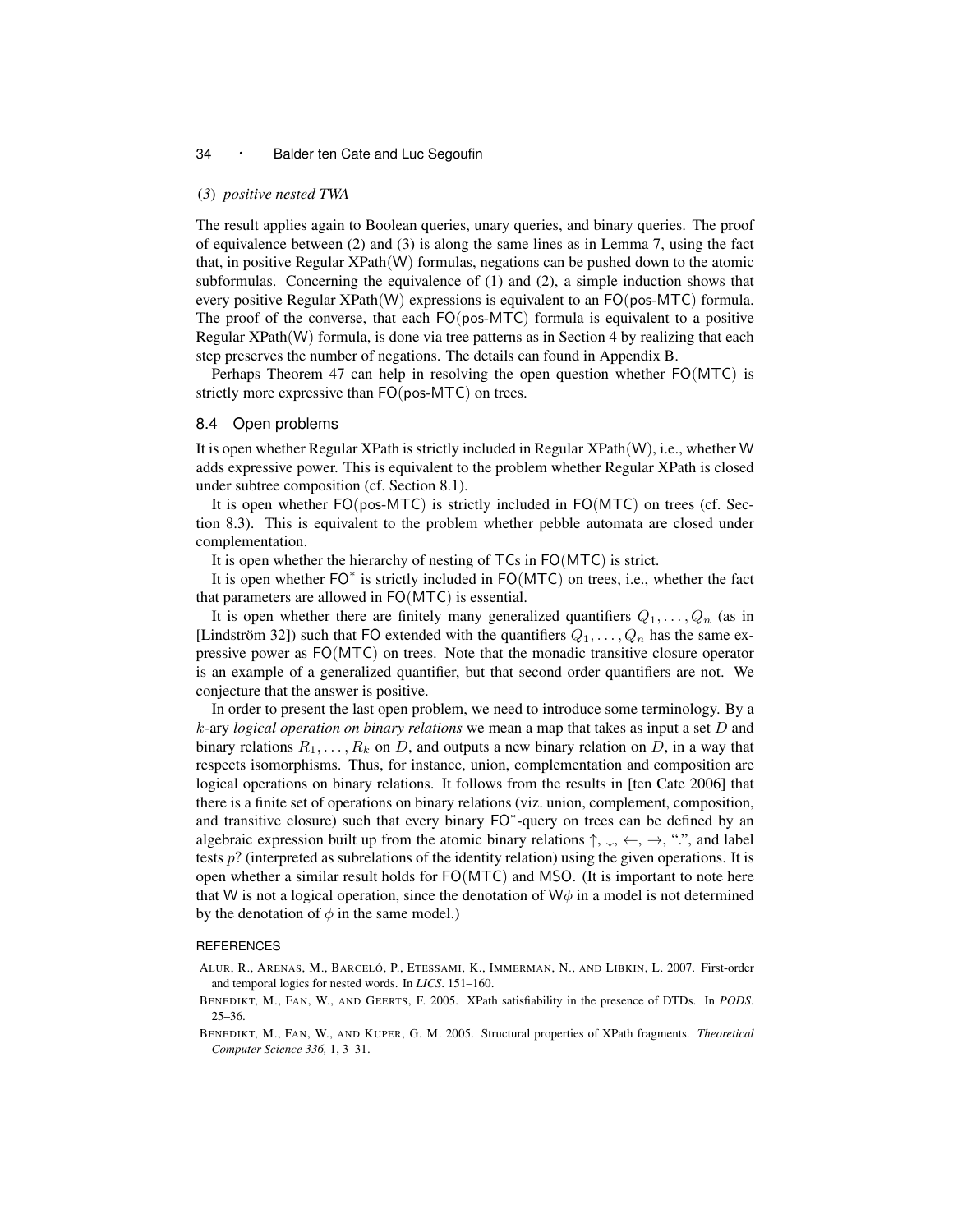- BENEDIKT, M. AND FUNDULAKI, I. 2005. XML subtree queries: Specification and composition. In *DBPL*. Number 3774 in LNCS. 138–153.
- BIRD, S., CHEN, Y., DAVIDSON, S. B., LEE, H., AND ZHENG, Y. 2005. Extending XPath to support linguistic queries. In *PLAN-X*. 35–46.
- BOJAŃCZYK, M. AND COLCOMBET, T. 2008. Tree-walking automata do not recognize all regular languages. *SIAM J. Comput. 38,* 2, 658–701.
- BOJAŃCZYK, M., SAMUELIDES, M., SCHWENTICK, T., AND SEGOUFIN, L. 2006. Expressive power of pebble automata. In *ICALP (1)*. 157–168.
- ENGELFRIET, J. AND HOOGEBOOM, H. J. 2007. Nested pebbles and transitive closure. *Logical Methods in Computer Science 3,* 2.
- ENGELFRIET, J., HOOGEBOOM, H. J., AND SAMWEL, B. 2007. XML transformation by tree-walking transducers with invisible pebbles. In *PODS*, L. Libkin, Ed. ACM Press, 63–72.
- FAN, W., GEERTS, F., JIA, X., AND KEMENTSIETSIDIS, A. 2007. Rewriting regular xpath queries on XML views. In *ICDE*. 666–675.
- GHEERBRANT, A. AND TEN CATE, B. 2009. Complete axiomatizations of MSO, FO(TC1) and FO(LFP1) on finite trees. In *LFCS*, S. N. Artemov and A. Nerode, Eds. Lecture Notes in Computer Science, vol. 5407. Springer, 180–196.
- GOTTLOB, G., KOCH, C., AND PICHLER, R. 2002. Efficient algorithms for processing XPath queries. In *VLDB*. 95–106.
- GRÄDEL, E. 1991. On transitive closure logic. In *CSL*, E. Börger, G. Jäger, H. K. Büning, and M. M. Richter, Eds. LNCS, vol. 626. Springer, 149–163.
- LAROUSSINIE, F., MARKEY, N., AND SCHNOEBELEN, P. 2002. Temporal logic with forgettable past. In *LICS*. 383–392.
- LINDSTRÖM, P. 32. First-order predicate logic with generalized quantifiers. *Theoria 32*, 186–195.
- MARX, M. 2004. XPath with conditional axis relations. In *Proceedings of EDBT 2004*. Lecture Notes in Computer Science, vol. 2992. Springer.
- MARX, M. 2005. Conditional XPath. *Transactions on Database Systems 30,* 4, 929–959.
- MARX, M. AND DE RIJKE, M. 2005. Semantic characterizations of navigational XPath. *SIGMOD Record 34,* 2, 41–46.
- MULLER, D. E. AND SCHUPP, P. E. 1995. Simulating alternating tree automata by nondeterministic automata: new results and new proofs of the theorems of rabin, mcnaughton and safra. *Theor. Comput. Sci. 141,* 1-2, 69–107.
- NENTWICH, C., CAPRA, L., EMMERICH, W., AND FINKELSTEIN, A. 2002. xlinkit: a consistency checking and smart link generation service. *ACM Transactions on Internet Technology 2,* 2, 151–185.
- NEVEN, F. AND SCHWENTICK, T. 2003. On the power of tree-walking automata. *Inf. Comput. 183,* 1, 86–103. POTTHOFF, A. 1994. Logische klassifizierung regularer baumsprachen. Ph.D. thesis, Christian-Albrechts Universität Kiel.
- RABIN, M. O. 1970. Weakly definable relations and special automata. In *Mathematical Logic and Foundations of Set Theory*. North-Holland, 1–23.
- SCHWENTICK, T. 2000. On diving in trees. In *MFCS*, M. Nielsen and B. Rovan, Eds. Lecture Notes in Computer Science, vol. 1893. Springer, 660–669.
- TEN CATE, B. 2006. The expressivity of XPath with transitive closure. In *PODS*. 328–337.
- TEN CATE, B. AND LUTZ, C. 2007. The complexity of query containment in expressive fragments of xpath 2.0. In *PODS*. ACM, 73–82.
- TEN CATE, B. AND MARX, M. 2007. Axiomatizing the logical core of XPath 2.0. In *ICDT*.

### A. A FIRST NORMAL FORM FOR FO(MTC) ON BINARY TREES

The aim of this section is to prove Lemma 4. Throughout the section, we restrict attention to binary trees.

The following Ehrenfeucht-Fraïssé (EF) game for  $FO(MTC)$  was introduced by Grädel [Grädel 1991]: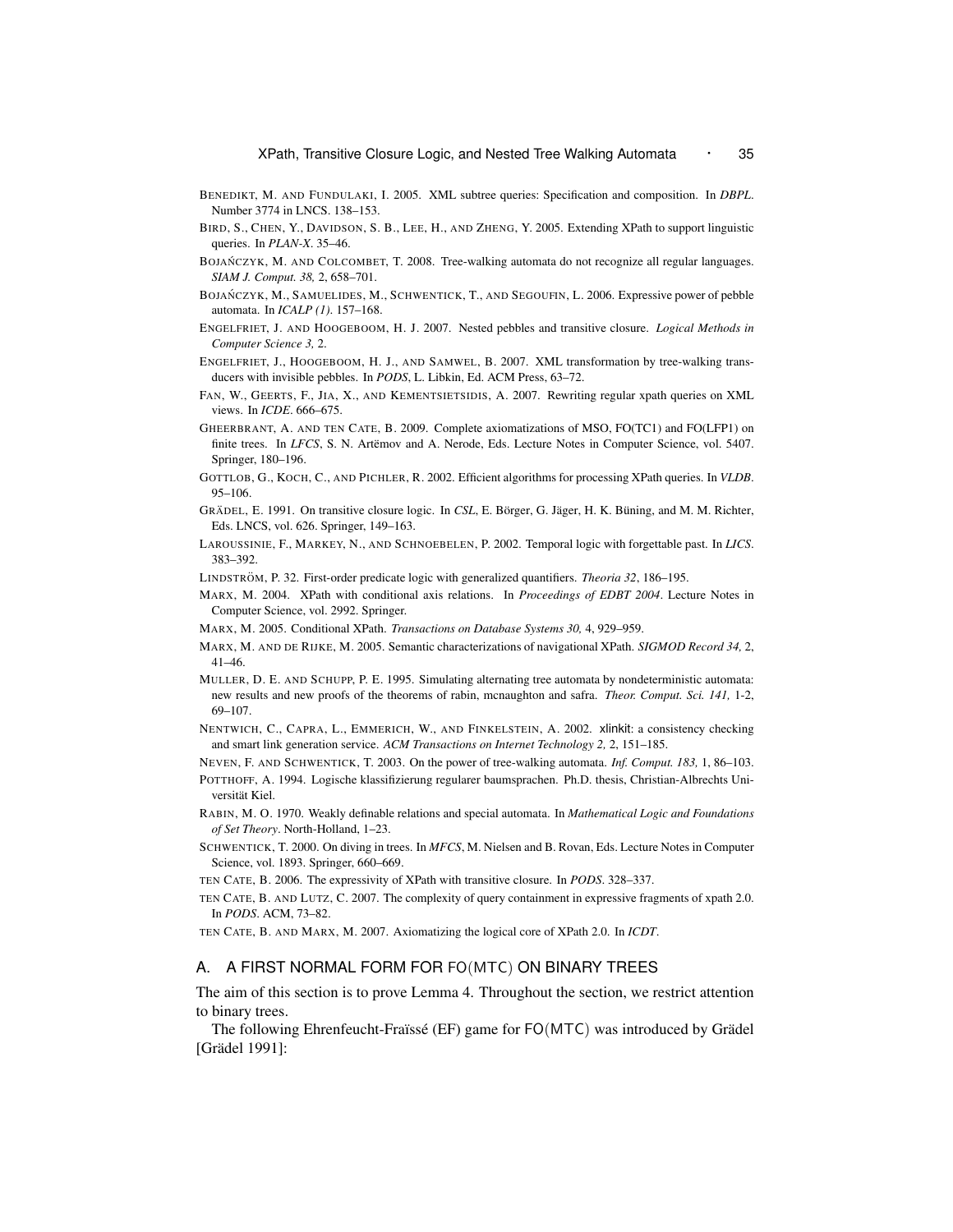Definition 48 (EF games for FO(MTC)) *The EF game for* FO(MTC) *are defined as the standard one for* FO*, except that, besides the usual moves, there is one more type of move, which consists of the following four steps (counted all together as one round):*

- (*1*) *Spoiler selects two pebbles already on the board, say* 𝑢 *and* 𝑣*, and chooses one of the two models. He then plays a finite sequence*  $d_1, \ldots, d_k$  *of elements of the chosen model, such that*  $d_1$  *is the node labeled*  $u$  *and*  $d_k$  *is the node labeled*  $v$ *.*
- (*2*) *Duplicator responds by playing a sequence (not necessarily of the same length)*  $e_1, \ldots, e_\ell$  *in the other model, where, again,*  $e_1$  *is the node labeled* u and  $e_\ell$  *is the node* labeled  $v$ .
- (3) *Spoiler selects a pair*  $(e_i, e_{i+1})$  *(with*  $i < \ell$ *)* and places new pebbles x and y on the *these nodes.*
- (4) Duplicator responds by selecting a pair  $(d_i, d_{i+1})$  *(with*  $i \leq k$ *)* and placing the peb*bles*  $x$  *and*  $y$  *on the respective nodes.*

*The game continues with the new pebble configuration.*

We use the following notation for configurations in the game:  $(M, N, k, Z)$  denotes the situation in the game between  $M$  and  $N$  where there are  $k$  moves left to go, and the finite partial bijection constructed so far is  $Z \subseteq M \times N$ . Let the *depth* of an FO(MTC) formula be the maximal combined nesting depth of quantifiers and/or TC-operators in the formula. We use  $\mathsf{FO}(\mathsf{MTC})_k$  to denote the collection of  $\mathsf{FO}(\mathsf{MTC})$  formulas of depth at most k. Given models M, N for the same finite relational vocabulary, and  $d_1, \ldots, d_n \in M$ ,  $e_1, \ldots, e_n \in N$ , we write  $(M, d_1, \ldots, d_n) \equiv_{\text{FO(MTC)}_k} (N, e_1, \ldots, e_n)$  if both satisfy the same  $FO(MTC)_k$ -formulas in *n* free variables.

**Theorem 49** ([Grädel 1991]) For all models M, N in the same finite relational vocabu*lary,*  $d_1, \ldots, d_n \in M$  and  $e_1, \ldots, e_n \in N$ , the following are equivalent:

- $(I)$   $(M, d_1, \ldots, d_n) \equiv_{\text{FO(MTC)}_k} (N, e_1, \ldots, e_n)$
- (2) *Duplicator has a winning strategy in the* FO(MTC) *game*  $(M, N, k, \{(d_i, e_i) \mid i \leq j\})$  $n$ }).

Similarly, we can define a game for  $FO(MTC^<)$ .

Definition 50 (EF games for FO(MTC<)) *The EF game for* FO(MTC<) *is defined as the one for* FO(MTC)*, except that the following modifications are made to the TC move:*

- $-\text{Spoiler must choose } u, v \text{ and the sequence } x_1, \ldots, x_n \text{ such that } u < v \text{ and } u \leq x_k \text{ and } v$  $v \nless x_k$ , for all  $k \leq n$ .
- *—After a TC move is finished, all pebbles except*  $u, v, x, y$  are removed from the board.

**Theorem 51** *For all models*  $M, N$  *in the same finite relational vocabulary,*  $d_1, \ldots, d_n \in$ *M* and  $e_1, \ldots, e_n \in N$ , the following are equivalent:

- $(I)$   $(M, d_1, \ldots, d_n) \equiv_{\text{FO(MTC}^{\ltsim})_k} (N, e_1, \ldots, e_n)$
- (2) *Duplicator has a winning strategy in the*  $FO(MTC^<)$  *game*  $(M, N, k, \{(d_i, e_i) \mid i \leq j \}$  $n$  $\}$ ).

PROOF. A straightforward modification of the proof of Theorem 49.  $\Box$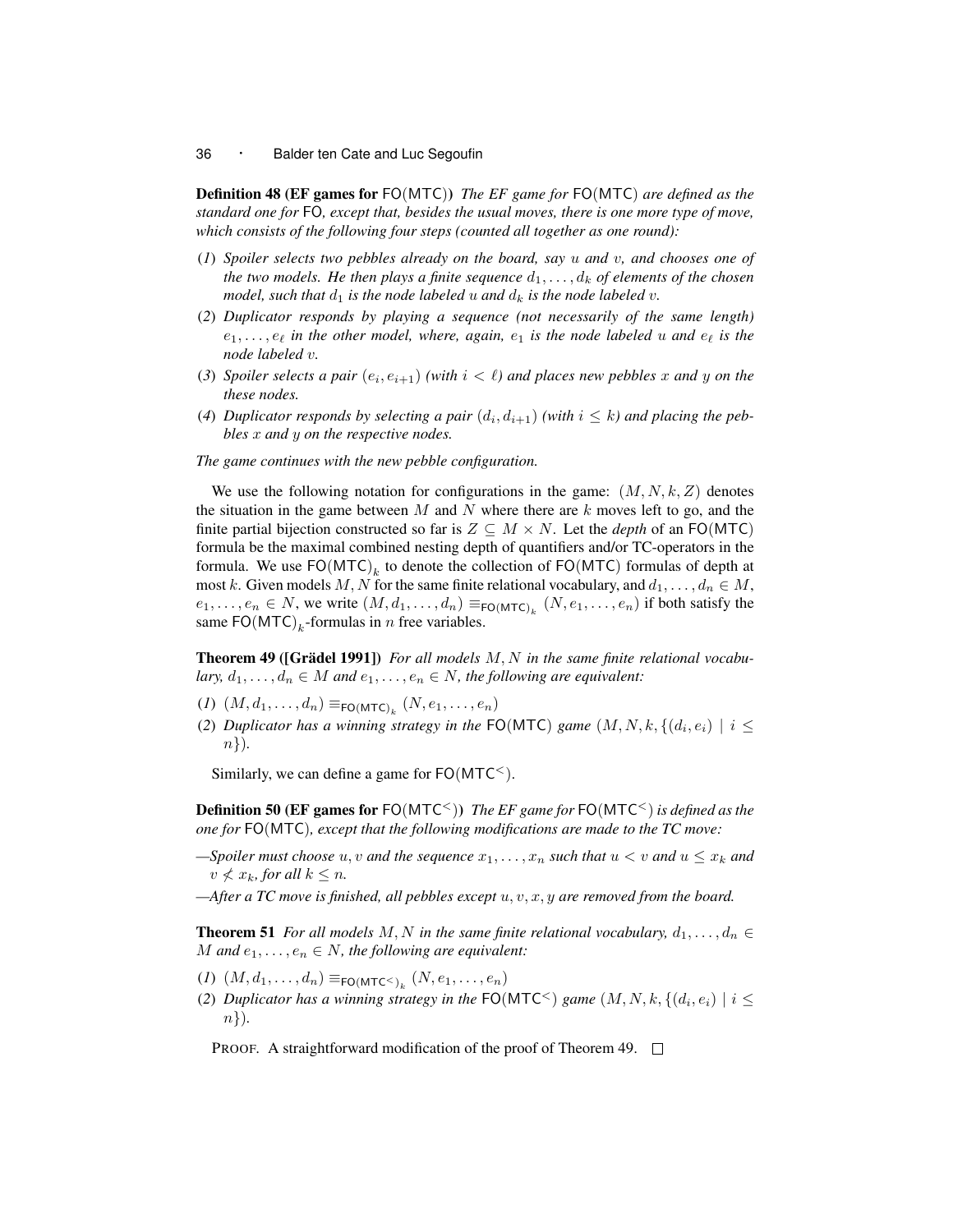**Theorem 52** For binary trees M, N, if Duplicator has a winning strategy for the FO(MTC<sup><</sup>) game from  $(M, N, 3k + |Z| + 2, Z)$ , then he has a winning strategy for the FO(MTC) *game from*  $(M, N, k, Z)$ .

PROOF SKETCH. Call a configuration  $Z \subseteq M \times N$  *full* if the roots of the two structures are pebbled, and whenever two nodes in one of the trees are pebbled, then their least common ancestor is also pebbled (by *pebbled*, we mean that the node belongs to the domain respectively codomain of  $Z$ ). A full configuration naturally divides the trees into regions, bounded by pebbles: if  $x \leq_i y$  are pebbled nodes, and for every pebbled node z with  $x \leq_i z$ , it holds that  $y \leq z$ , then we denote by  $[x, y]$  the set consisting of x and all  $\leq_i$ descendants of x that are not descendants of y, i.e., "the region bounded by x and y". If a pebbled node x has no pebbled descendants, then we denote by  $[x, \dots]$  the set of x and its descendants, i.e., "the region bounded by " $y$ ". Thus, full configurations are convenient, because they allow us to reason by region.

It is not hard to see that every consistent configuration  $Z$  can be extended to a full one by adding at most  $|Z| + 1$  extra pairs. We call a strategy of Spoiler *tidy* if she only plays TC-moves when the configuration is full. It is not hard to see that if Spoiler has a winning strategy in the FO(MTC)-game  $(M, N, k, Z)$ , then she has a *tidy* winning strategy in the FO(MTC)-game  $(M, N, 2k + |Z| + 2, Z)$ , as the extra moves allow her to make the configuration full initially and to restore fullness after every round. Hence, in order to show that Duplicator has a winning strategy in the FO(MTC)-game  $(M, N, k, Z)$ , it is enough to show the following

*Claim:* Duplicator has a strategy in the FO(MTC)-game  $(M, N, 2k + |Z| + 2, Z)$  that wins from any *tidy* strategy of Spoiler.

The proof proceeds by induction on the number of rounds left. The case when there are zero rounds left is trivial. If there is more than one round left, and Spoiler's first move is a quantifier move, we simply respond using the given FO(MTC) strategy and use the induction hypothesis. If Spoiler's first move is a TC-move  $u = x_1, \ldots, x_n = v$  (and the current configuration is full) we proceed as follows:

We may assume without loss of generality that  $u \neq v$ , and no  $x_i$  other than the first and the last one is a pebbled node. We split up the sequence  $x_1, \ldots, x_n$  into maximal segments each belonging to a single region in the tree. We then prefix and postfix each segment by the boundary points of the corresponding region, and we apply Duplicator's given strategy in the  $FO(MTC^<)$  game to each extended segment. (In the case some segment belongs to a region that has only one pebbled boundary point, we first play an extra quantifier move, selecting any node that is not an ancestor of any node in the segment, thus ensuring that the region containing the segment is bounded by two pebbled nodes). By IH, for each such subgame Duplicator has a winning strategy. Combining these we get an overall winning strategy.  $\square$ 

Lemma 4 now follows by a standard argument.

# B. POSITIVE

The goal of this Appendix is to prove Theorem 47. It only remain to show each FO(pos-MTC) formula is equivalent that positive Regular XPath(W) expression.

Recall that a node or path expression of Regular XPath(W) is *positive* if all occurrences of the transitive closure operator ∗ are in the scope of an even number of negation signs.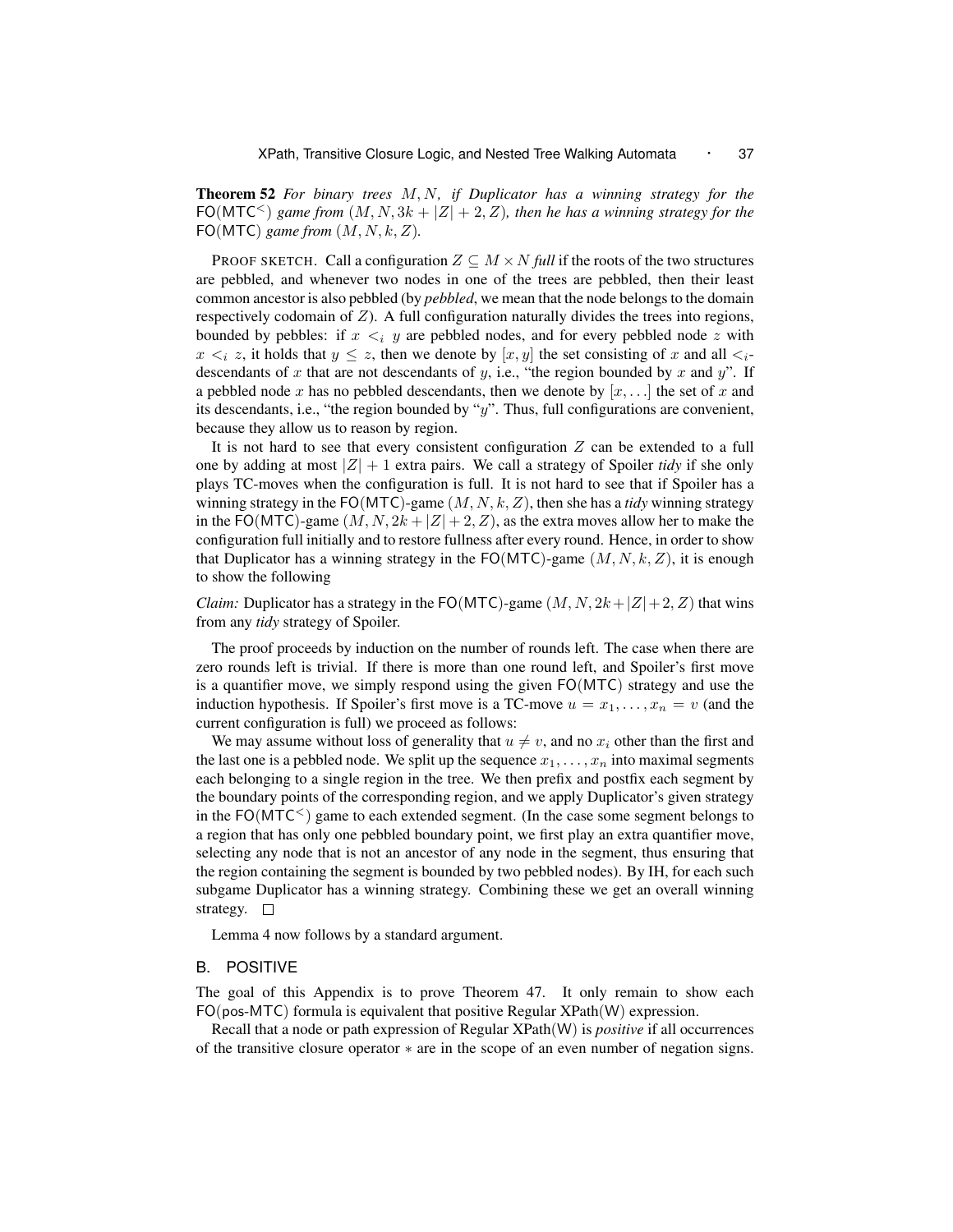Similarly, a node or path expression is said to be negative if all occurrences of the transitive closure operator are in the scope of an odd number of negation signs, except for the occurrences that are not inside any node expression. Thus, for instance, a path expression  $\alpha$  of the form  $(\downarrow/\downarrow)^*[\sigma]$  is considered to be both positive and negative, whereas the node expressions .[ $\langle \alpha \rangle$ ] and .[ $\neg \langle \alpha \rangle$ ] are considered positive and negative, respectively. The following gives a more intuitive characterization of the positive path expressions.

Proposition 53 *A node or path expression is positive if and only if it is equivalent to one in which negation is only used in the form*  $\neg \sigma$  *(with*  $\sigma \in \Sigma$ ) and  $\neg \langle \alpha \rangle$  *(with*  $\alpha \in \mathbb{Z}$ )  $\{\uparrow, \downarrow, \leftarrow, \rightarrow\}.$ 

PROOF. We show the result for node expressions, the case for path expressions then follows immediately. Let  $\phi$  be any positive node expression. To reduce the number of cases, we first replace in  $\phi$  every sub-expression of the form  $\alpha[\psi]$  by  $\alpha/[\psi]$ . The following rewrite rules then show how to push the negation signs down to the atoms:

$$
\neg(\phi \land \psi) = \neg\phi \lor \neg\psi
$$
  
\n
$$
\neg(\phi \lor \psi) = \neg\phi \land \neg\psi
$$
  
\n
$$
\neg\phi = \phi
$$
  
\n
$$
\neg(\alpha \cup \beta) = \neg(\alpha) \land \neg(\beta)
$$
  
\n
$$
\neg(\alpha \lor \langle \alpha[\neg(\beta)] \rangle
$$
 for  $\alpha \in \{\uparrow, \leftarrow, \rightarrow\}$   
\n
$$
\neg\langle \alpha/\beta \rangle = \begin{cases} \neg(\alpha) \lor \langle \alpha[\neg(\beta)] \rangle & \text{for } \alpha \in \{\uparrow, \leftarrow, \rightarrow\} \\ \langle \downarrow [\neg \langle \leftarrow \rangle \land \neg \langle \beta \rangle / (\rightarrow [\neg \langle \beta \rangle])^* [\neg \langle \rightarrow \rangle] \rangle & \text{for } \alpha = \downarrow \\ \neg \langle \alpha_1/\beta \rangle \land \neg \langle \alpha_2/\beta \rangle & \text{for } \alpha \text{ of the form } \alpha_1 \cup \alpha_2 \\ \neg \langle \alpha_1/(\alpha_2/\beta) \rangle & \text{for } \alpha \text{ of the form } \alpha_1/\alpha_2 \\ \neg \phi \lor \neg \langle \beta \rangle & \text{for } \alpha \text{ of the form } [\phi]
$$

They are all self-explaining except maybe for the one for  $\neg \langle \downarrow / \beta \rangle$  that requires a bit more explanation. A node expression of the form  $\langle \downarrow/\beta \rangle$  does not hold if there is no child of the current node that satisfies  $\langle \beta \rangle$ , hence we need to investigate all those children one by one and this is exactly what the rewriting formula does.  $\Box$ 

The translation of  $FO(pos-MTC)$  formulas into positive Regular  $XPath(W)$  expressions is done by induction via positive or negative tree patterns as in Section 4. A tree pattern is said to be positive (negative) if all its labeling expressions are positive (negative). The fact that positive tree patterns with only one variable correspond to positive Regular XPath(W) node expressions is immediate. Similarly it is immediate to see that positive tree patterns with two variables correspond to positive Regular XPath(W) path expressions is immediate. The reader can verify that the constructions given in Section 4 showing that tree patterns are closed under FO operations and unary-TC operations preserve the positiveness or the negativeness of tree patterns, except of course for negation that transform one into the other, assuming the construction of Lemma 9 does.

In the remaining part of this section we show that Lemma 9 do preserve polarity.

### Lemma 54 *On binary trees,*

(a) For every two downward positive (negative) path expressions  $\alpha$ ,  $\beta$  there is a positive *(negative) downward path expression*  $\gamma$ *, such that for all binary trees t*,  $\lbrack \gamma \rbrack = \lbrack \alpha \rbrack \rbrack \cap$  $[\![\beta]\!]$ .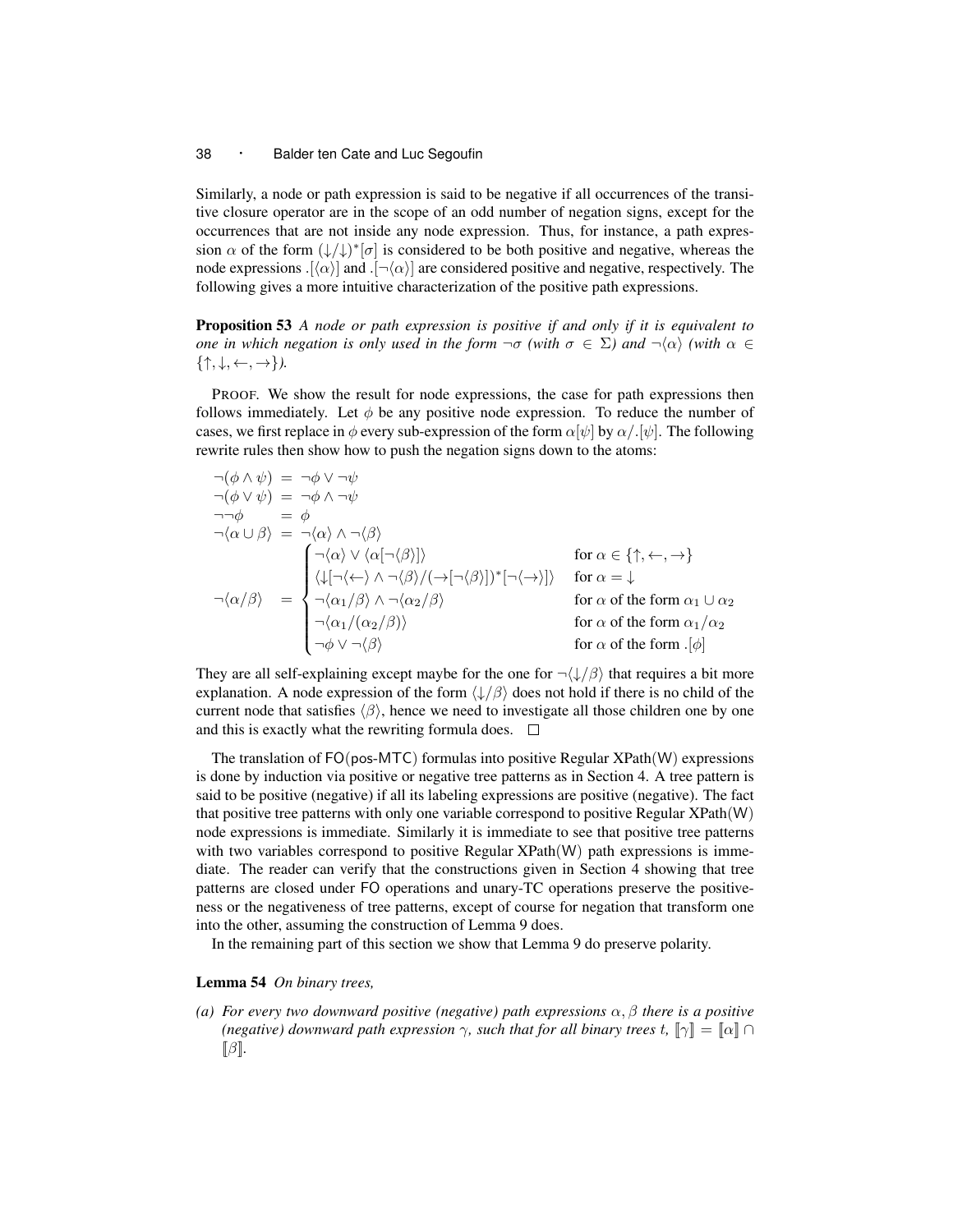*(b)* For every positive (negative) downward path expression  $\alpha$  there is a negative (positive) *downward path expression*  $\beta$  *such that, for all binary trees t,*  $\lbrack \beta \rbrack = \{(x,y) \mid x \leq 1\}$  $y\}\setminus[\![\alpha]\!]$ .

We first develop some general theory on what we call *regular expression with tests*. Incidentally, this notion is only used in this section, and will not play any further role in later sections.

**Definition 55 (Regular expressions with tests)** *Let*  $\mathcal{P}$  *be a finite set of proposition letters. A* regular expression with tests over  $P$  *(or, a* "RET over  $P$ "*) is any expression generated by the following recursive definition:*

 $\alpha$  ::= ? $\phi$  | ↓ |  $\alpha/\beta$  |  $\alpha \cup \beta$  |  $\alpha^*$ 

*where*  $\phi$  *is a propositional formula over*  $\mathcal P$  *(or, inductively,*  $\phi ::= p | \top | \neg \phi | \phi \land \psi | \phi \lor \psi$ , *with*  $p \in \mathcal{P}$ *).* 

A RET over a set of proposition letters  $P$  naturally defines a language over the alphabet  $2^{\mathcal{P}}$ . Expressions of the form ? $\phi$  are interpreted as tests, and  $\downarrow$  can be seen as an instruction to move to the next node. Thus, for instance,  $(2p/\sqrt{2})^*/2 \neg q$  accepts precisely those words  $s_1 \cdots s_n$  (with  $n \geq 1$  and each  $s_i \in 2^{\mathcal{P}}$ ), for which it holds that p is true under the assignments  $s_1, \ldots, s_{n-1}$ , and q is false under the assignment  $s_n$ . One can give a formal, inductive, definition of the language accepted by a RET, but we leave this to the reader.

Fact 56 (RETs define the regular languages) *Every RET over*  $P$  *defines a regular lan*guage over the alphabet  $2^{\mathcal{P}}$ . Conversely, every regular language over the alphabet  $2^{\mathcal{P}}$  is *recognized by some RET over*  $P$ *.* 

PROOF SKETCH. One direction is shown by translating RETs into formulas of monadic second-order logic. The other direction follows by translating regular expressions over  $2^{\mathcal{P}}$  into RETs over  $\mathcal{P}$ . The latter is done, roughly speaking, by replacing atomic regular expressions of the form S, with  $S \in 2^{\mathcal{P}}$ , by RET expressions  $?(\bigwedge_{p \in S} p \wedge \bigwedge_{p \notin S} \neg p)/\downarrow$ , but one has to take care that no  $\downarrow$  occurs after the last test in the RET.  $\Box$ 

It follows that the family of languages defined by RETs is closed under intersection and complementation. In what follows, we will improve this result a bit further. What makes RETs interesting, compared to ordinary regular expressions, is that the symbols of the alphabet have a bit of internal structure. In particular, since they are composed of proposition letters, a natural notion of monotonicity arises.

**Definition 57 (Monotonicity)** Given words  $w, w$  over the alphabet  $2^{\mathcal{P}}$ , and given a *proposition letter*  $p \in \mathcal{P}$ *, we say that*  $w \subseteq_p w'$  *if*  $w$  and  $w'$  are identical except that at *some positions*  $p$  *is false in*  $w$  *and true in*  $w'$ *. A language*  $\mathcal L$  *over*  $2^{\mathcal P}$  *is said to be monotone* with respect to the proposition letter p if whenever a word  $w \in \mathcal{L}$  and  $w \subseteq_p w'$  then also  $w' \in \mathcal{L}$ . Likewise,  $\mathcal L$  is said to be inversely monotone with respect to p if whenever  $w \in \mathcal L$ and  $w' \subseteq_p w$  then also  $w' \in \mathcal{L}$ .

Clearly, if a RET only contains positive, or only negative, currency's of a proposition letter  $p$ , then the language it defines is monotone, respectively inversely monotone, in  $p$ . The observation can in fact be turned into a syntactic characterization of monotonicity: